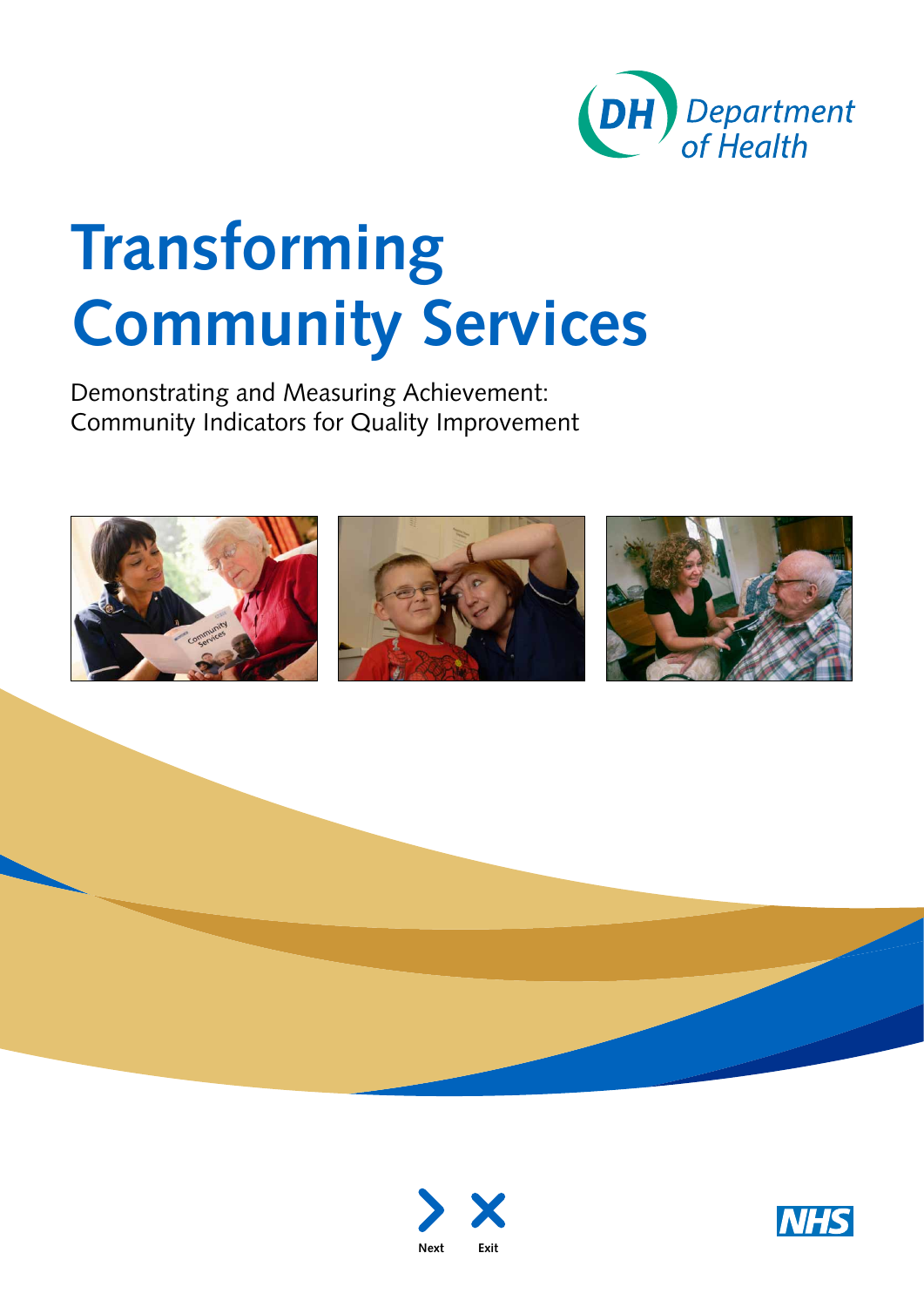| <b>DH INFORMATION READER BOX</b> |                                                                                                                                                                                                                                                                                                                                                                                                                       |
|----------------------------------|-----------------------------------------------------------------------------------------------------------------------------------------------------------------------------------------------------------------------------------------------------------------------------------------------------------------------------------------------------------------------------------------------------------------------|
| <b>Policy</b>                    | <b>Estates</b>                                                                                                                                                                                                                                                                                                                                                                                                        |
| <b>HR/Workforce</b>              | Commissioning                                                                                                                                                                                                                                                                                                                                                                                                         |
| Management                       | <b>IM&amp;T</b>                                                                                                                                                                                                                                                                                                                                                                                                       |
| Planning/Performance             | Finance                                                                                                                                                                                                                                                                                                                                                                                                               |
| Clinical                         | Social Care/Partnership Working                                                                                                                                                                                                                                                                                                                                                                                       |
| <b>Document purpose</b>          | <b>Best Practice Guidance</b>                                                                                                                                                                                                                                                                                                                                                                                         |
| <b>Gateway reference</b>         | 15485                                                                                                                                                                                                                                                                                                                                                                                                                 |
| <b>Title</b>                     | Demonstrating and Measuring Achievement: Community Indicators<br>for Quality Improvement                                                                                                                                                                                                                                                                                                                              |
| <b>Author</b>                    | <b>Transforming Community Services</b>                                                                                                                                                                                                                                                                                                                                                                                |
| <b>Publication date</b>          | March 2011                                                                                                                                                                                                                                                                                                                                                                                                            |
| <b>Target audience</b>           | PCT Chief Executives, NHS Trust Chief Executives, Care Trust Chief<br>Executives, Foundation Trust Chief Executives, Medical Directors, Directors<br>of Public Health, Directors of Nursing, Directors of Adult Social Services,<br>Frontline staff providing Community Services                                                                                                                                      |
| <b>Circulation list</b>          | PCT Chief Executives, NHS Trust Chief Executives, Care Trust Chief<br>Executives, Foundation Trust Chief Executives, Medical Directors, Directors<br>of Public Health, Directors of Nursing, Directors of Adult Social Services,<br>Allied Health Professionals, GPs, Directors of Children's Social Services,<br>Voluntary Organisations/Non Departmental Public Bodies, Allied Health<br><b>Professional Bodies</b> |
| <b>Description</b>               | This document introduces 43 indicators for quality improvement for voluntary,<br>local use in a community setting. These carefully chosen quality indicators<br>will assist local service improvement and help to raise the standard of care<br>delivered to patients and communities.                                                                                                                                |
| <b>Cross refs</b>                | Quality Framework: Guidance for Community Services                                                                                                                                                                                                                                                                                                                                                                    |
| Superseded doc                   | N/A                                                                                                                                                                                                                                                                                                                                                                                                                   |
| <b>Action required</b>           | N/A                                                                                                                                                                                                                                                                                                                                                                                                                   |
| <b>Timing</b>                    | N/A                                                                                                                                                                                                                                                                                                                                                                                                                   |
| <b>Contact details</b>           | <b>Transforming Community Services</b><br>4N11, Quarry House<br>Leeds, LS2 7UE<br>01325 45585<br>Email: transformingcommunityservices@dh.gsi.gov.uk<br>www.dh.gov.uk/en/Healthcare/TCS/InformationModelsforcommunityservices/<br>index.htm                                                                                                                                                                            |
| For recipient's use              |                                                                                                                                                                                                                                                                                                                                                                                                                       |

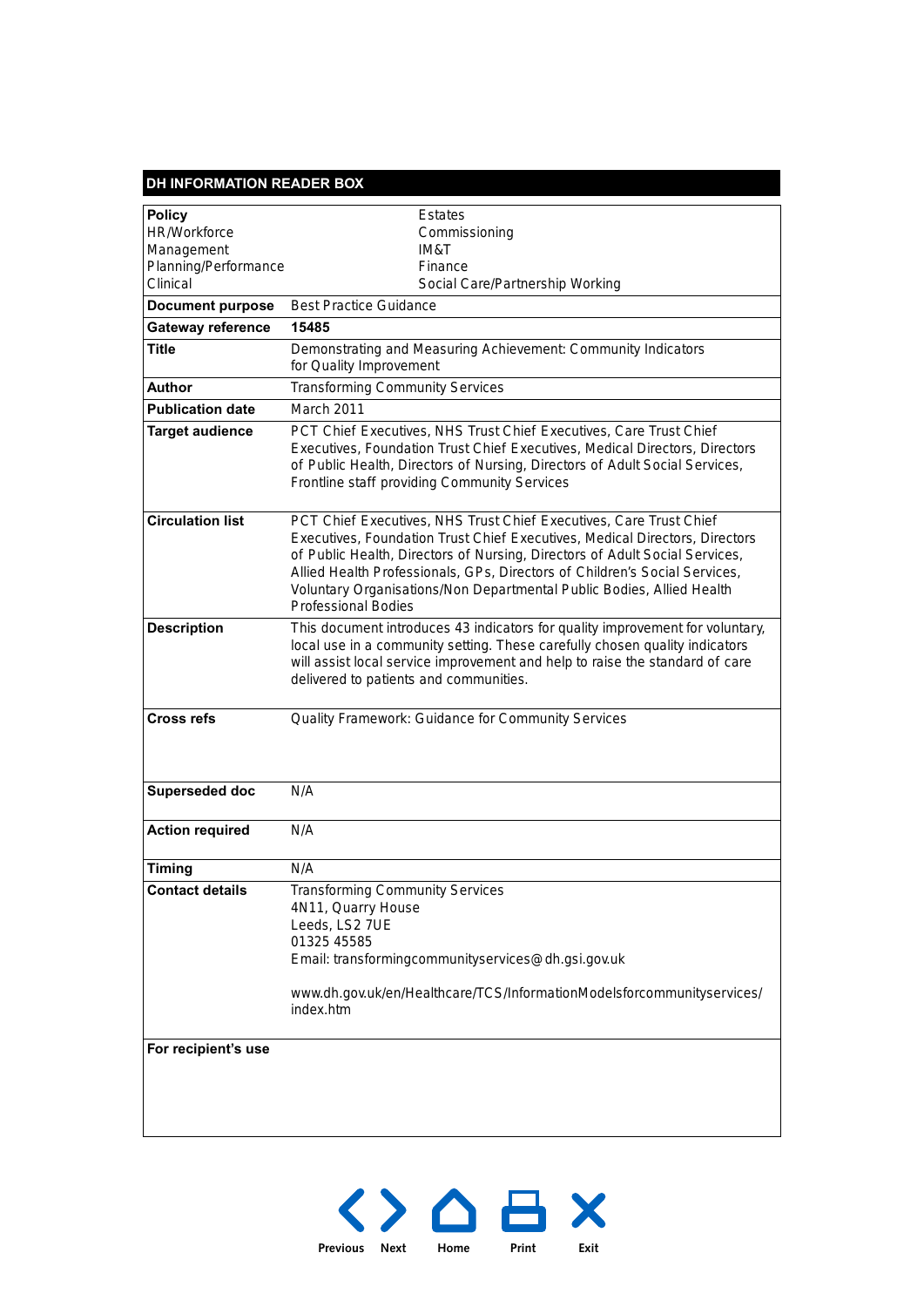#### **Introduction**

The Transforming Community Services programme has developed 43 indicators for quality improvement. The use of these indicators is voluntary and for local use only. They cover many aspects of community services that interface with GPs, secondary care and social services.

They will be of interest to clinicians, providers and commissioners of community services for inclusion in local quality improvement strategies. Although these indicators are not appropriate for the use of benchmarking against other services, carefully chosen quality indicators, used as part of a local quality improvement strategy, will assist local service improvement and help to raise the standard of care delivered to patients and communities.

Where appropriate, organisations will use these indicators in their Joint Strategic Needs Assessment (JSNA). The statutory duty of JSNA requires primary care trusts and local authorities to assess the current and future health and wellbeing needs of their population. The findings of the JSNA will lead to shared priorities to improve outcomes and reduce health inequalities.

To get the best from the community indicators, it is important to select those that measure what you value and what matters to the people who use your services, and which instigate and inform dialogue about where improvement is needed.

Used in isolation, a single indicator may risk setting too narrow a perspective, focusing attention on only one aspect of quality over other equally important dimensions. Using a balanced approach in the use of quality indicators can help you to get more out of your choice of indicators.

'Bundling' several indicators together will provide a more rounded view of quality improvement. A bundle of indicators enables the different domains of safety, effectiveness and experience to be reflected, and can be used to give a focus to a particular aspect, service or pathway of care. How many indicators to use will depend on local circumstances and the focus on quality improvement.

Involving stakeholders in the selection of the indicators will also provide assurance of a balanced focus. For example:

• What is important to all your patients, including those from excluded and hard to reach groups (such as asylum seekers, gypsies and travellers, and homeless people)?

• What are your commissioners interested in?

These quality indicators will help clinicians and frontline services to measure and monitor quality improvement, by indicating where change is needed and demonstrating what high quality personalised care looks like. However, the indicators are not a definitive list and you may find there are more appropriate indicators that better describe the care your service delivers.

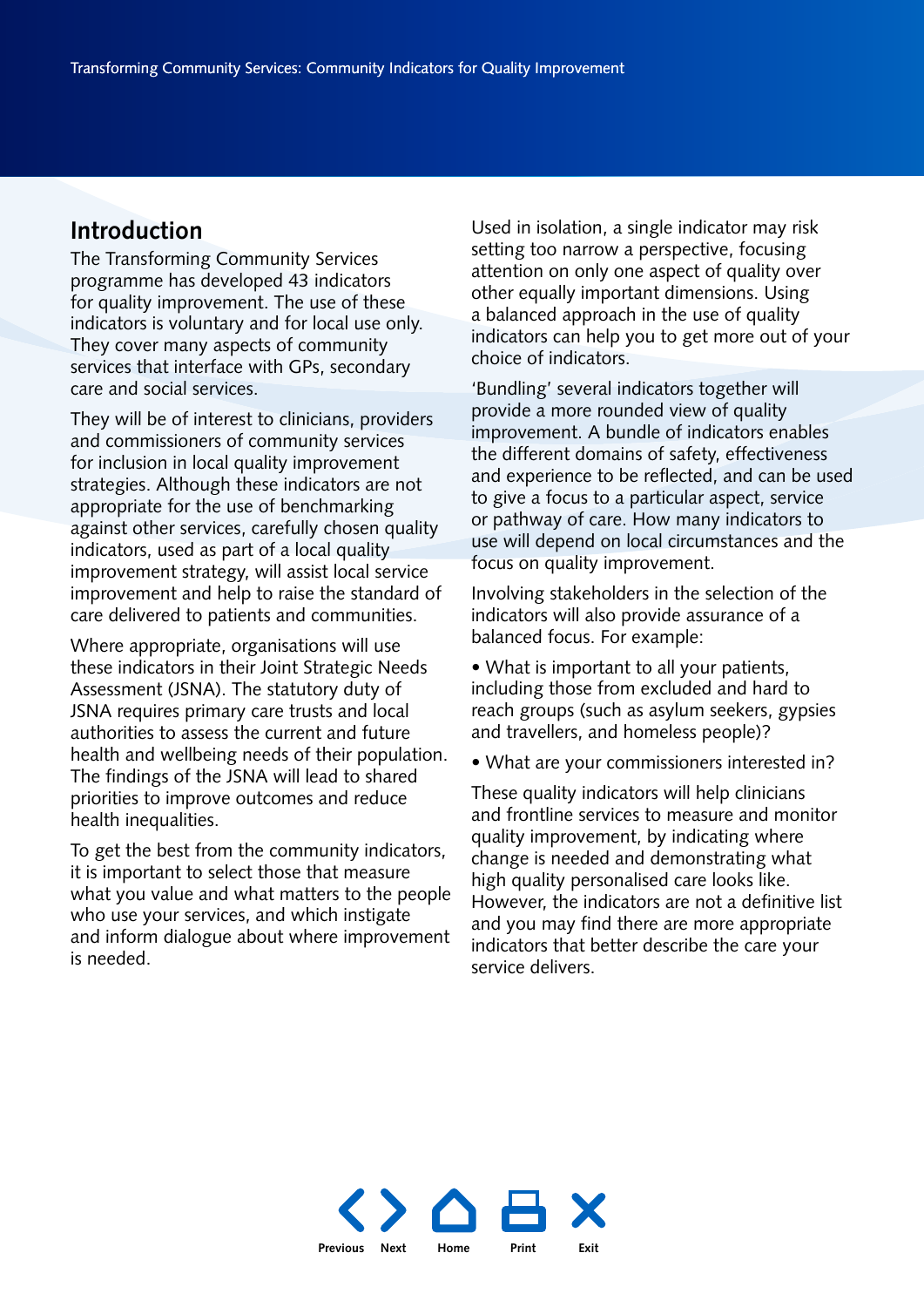# **Using this guide**

This guide is an interactive pdf. You will be able to navigate your way through it, as you would a website, using the navigation and functionality buttons and links.

The page example below is a guide to using the links and buttons on a clinical pathways page.

The list of indicators on the clinical pathway section home page are linked, which means you can click on an indicator to take you directly to the page that you require.

The navigation and functionality buttons enable you to move through this guide and allow you to print the page you are on or exit the guide.

The buttons at the bottom of each page represent the clinical pathways and can be used to navigate to the section home page of the clinical pathway you choose.

If you are on an indicator page, the buttons that show the relevant clinical pathways for that indicator will light up.



**Previous Next [Home](#page-4-0) Print Exit**

Use this to exit the guide.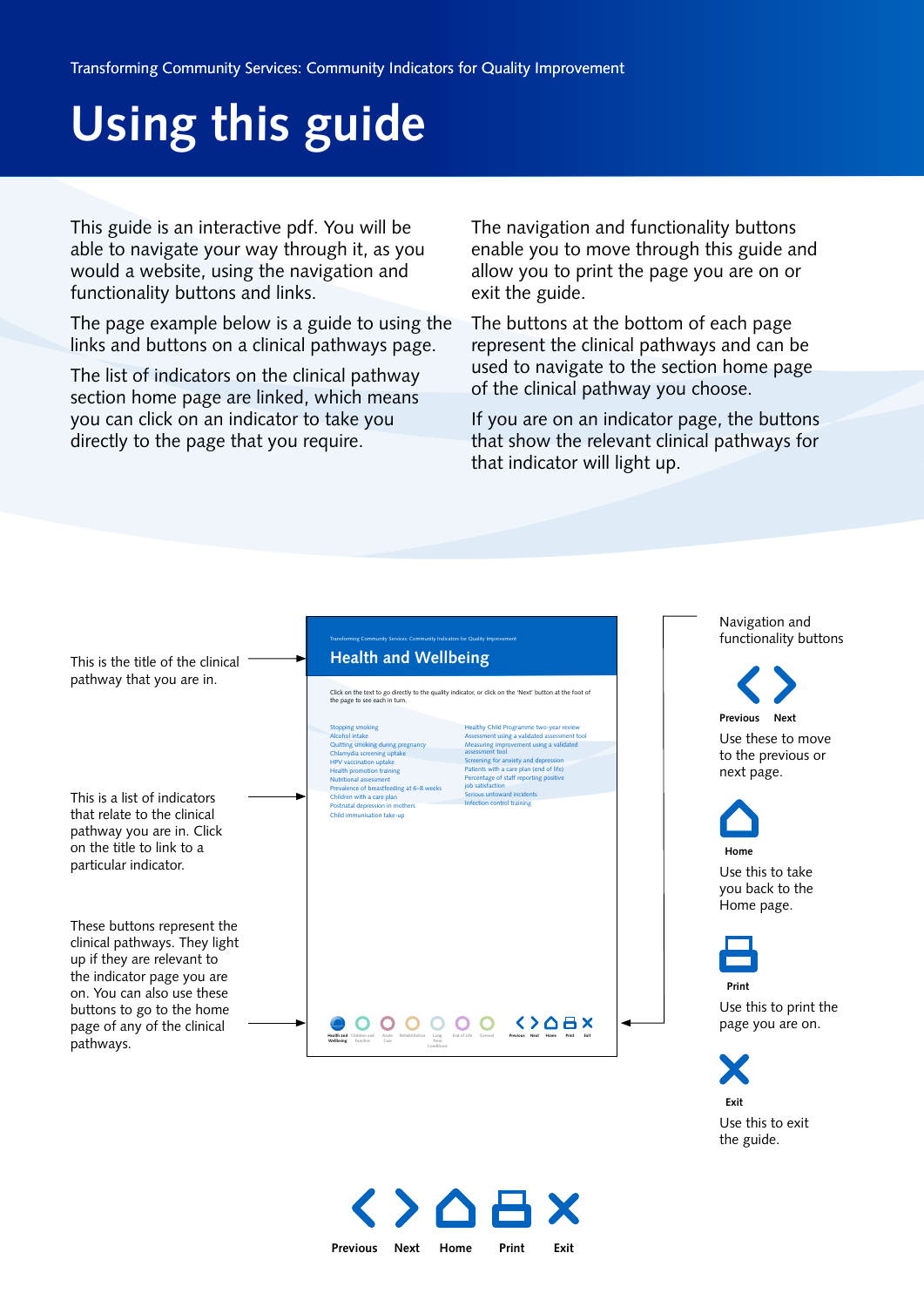<span id="page-4-0"></span>

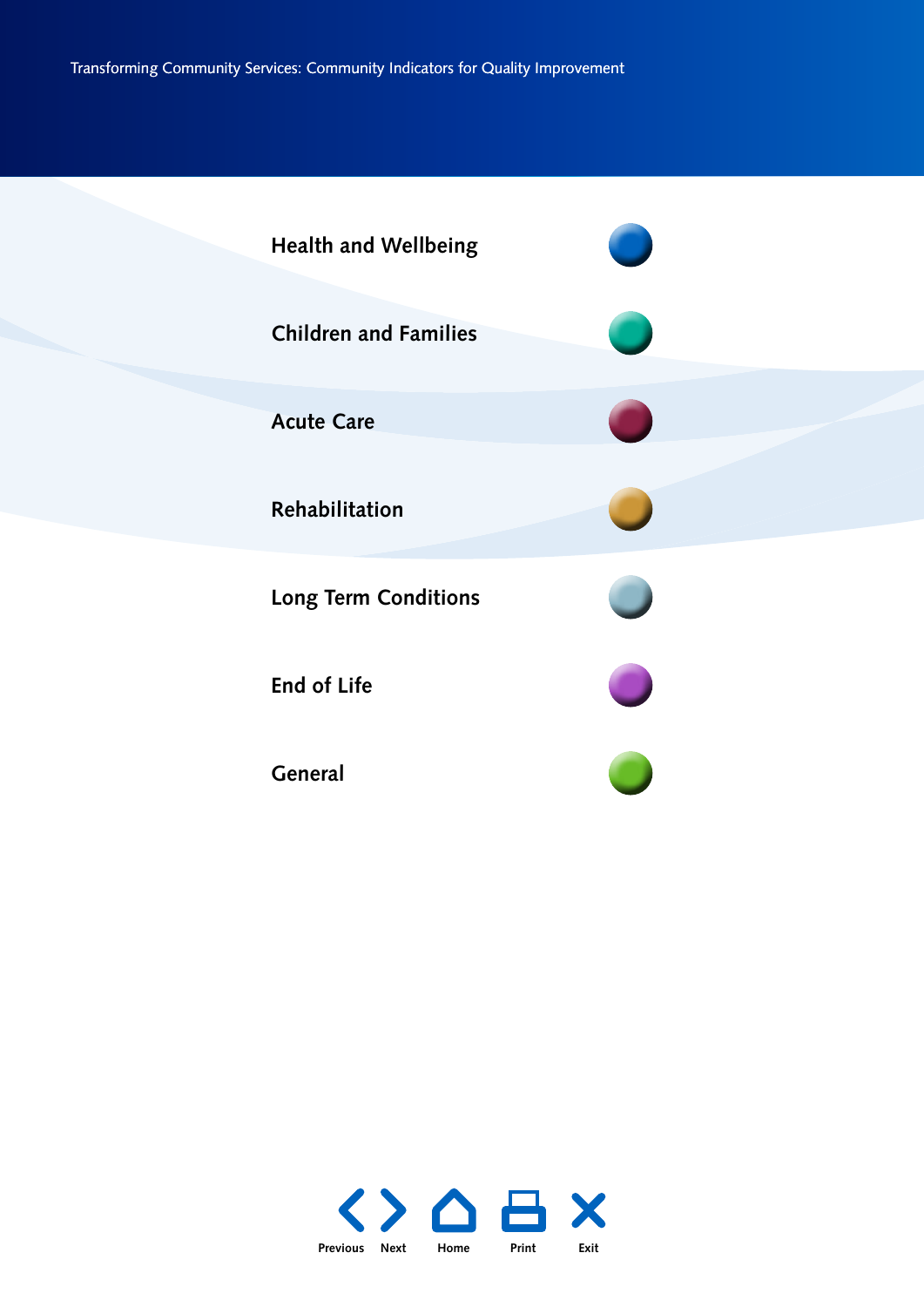<span id="page-5-0"></span>Transforming Community Services: Community Indicators for Quality Improvement

# **Health and Wellbeing**

Click on the text to go directly to the quality indicator, or click on the 'Next' button at the foot of the page to see each in turn.

| <b>Stopping smoking</b>                  | Healthy Child Programme two-year review      |  |
|------------------------------------------|----------------------------------------------|--|
| Alcohol intake                           | Assessment using a validated assessment tool |  |
| Quitting smoking during pregnancy        | Measuring improvement using a validated      |  |
| Chlamydia screening uptake               | assessment tool                              |  |
| HPV vaccination uptake                   | Screening for anxiety and depression         |  |
| Health promotion training                | Patients with a care plan (end of life)      |  |
| Nutritional assessment                   | Percentage of staff reporting positive       |  |
| Prevalence of breastfeeding at 6–8 weeks | job satisfaction                             |  |
| Children with a care plan                | Serious untoward incidents                   |  |
| Postnatal depression in mothers          | Infection control training                   |  |
| Child immunisation take-up               |                                              |  |

**Wellbeing**

**Families Health and** Children and

**Acute Care**

**Term Conditions**

**Rehabilitation** 

LongEnd of Life General **Previous Next [Home](#page-4-0) Print Exit**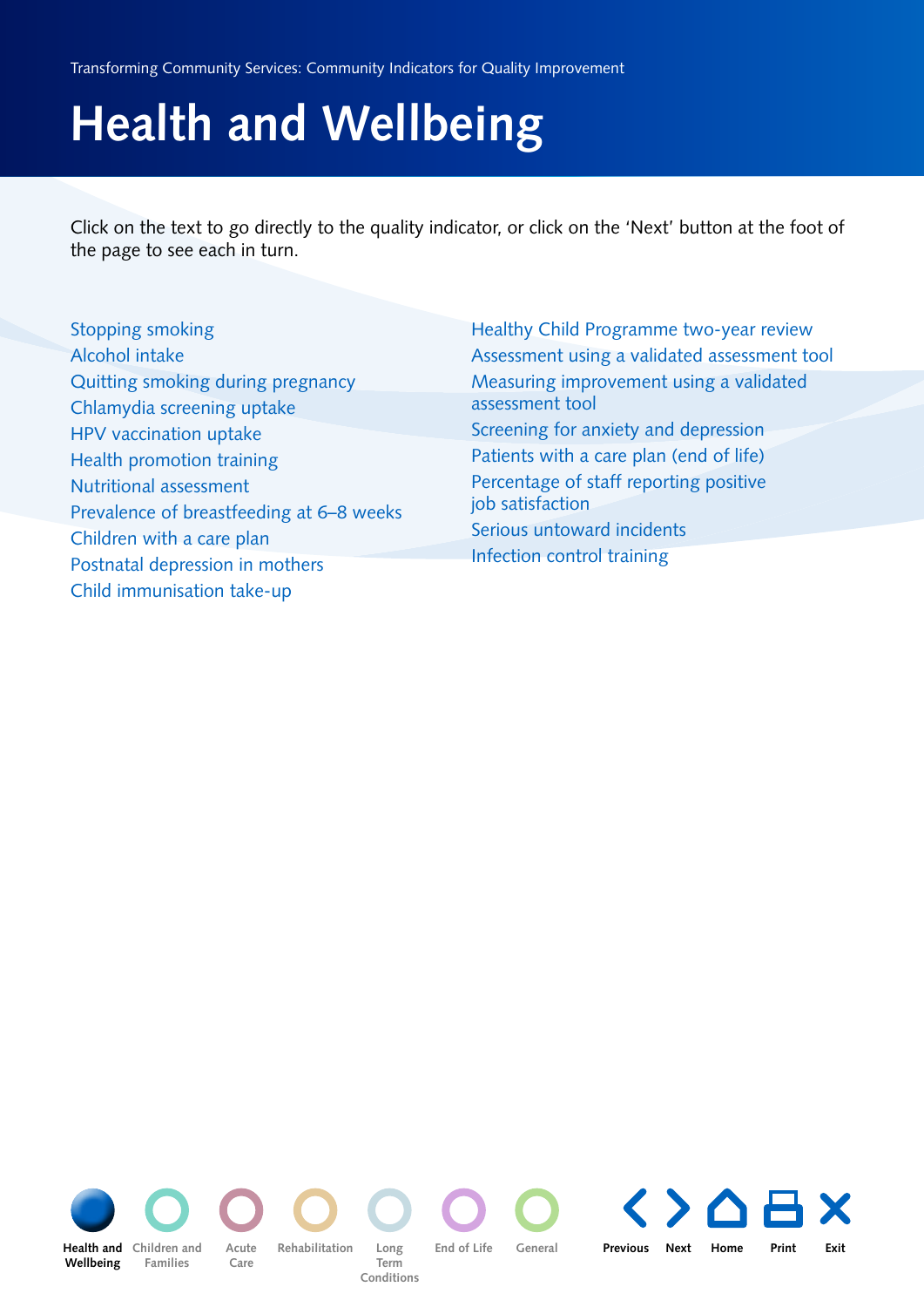## <span id="page-6-0"></span>**Stopping smoking** (tcs 01)

#### **Description**

The percentage of self-reported four-week smoking quitters aged 16 or over.

#### **Rationale**

Stop Smoking Services are a key NHS intervention to reduce smoking across all groups in the community, with particular focus on routine and manual groups. They are part of a programme of action needed to tackle the underlying determinants of ill health and health inequalities, to reduce smoking rates to 21% or less by 2011, with a reduction in prevalence among routine and manual groups to 26% or less.

Four-week smoking quit rates are the local measure to reflect smoking prevalence. They provide a useful performance measure for NHS Stop Smoking Services and a means of tracking service performance against local operating plans.

#### **Definition**

This indicator relates to clients/patients receiving support through NHS Stop Smoking Services. A client is counted as a self-reported four-week quitter if they have been assessed four weeks after the designated quit date and declare that they have not smoked even a single puff on a cigarette in the past two weeks. The indicator is a tally of treatment episodes rather than people: if an individual undergoes two treatment episodes and has quit at four weeks in both cases, they are counted twice.

See DH guidance for detailed definitions (NHS Stop Smoking Services: service and monitoring guidance 2010/11).

### **Methodology**

| Numerator:       | Number of self-reported four-week smoking quitters           |
|------------------|--------------------------------------------------------------|
| Denominator:     | Population aged 16 or over                                   |
| Formula:         | Numerator / Denominator x 100                                |
| Unit of measure: | Percentage of smokers on caseload who are four-week quitters |
| Frequency:       | Monthly                                                      |
| Source of data:  | Local information systems                                    |
|                  | Data published on NHS Information Centre website             |



**[Health and](#page-5-0) Children and Wellbeing**

**Families**

**Acute Care Rehabilitation Long** 

**Term Conditions** **End of Life General**

**[Children and](#page-13-0) Previous Next [Home](#page-4-0) Print Exit**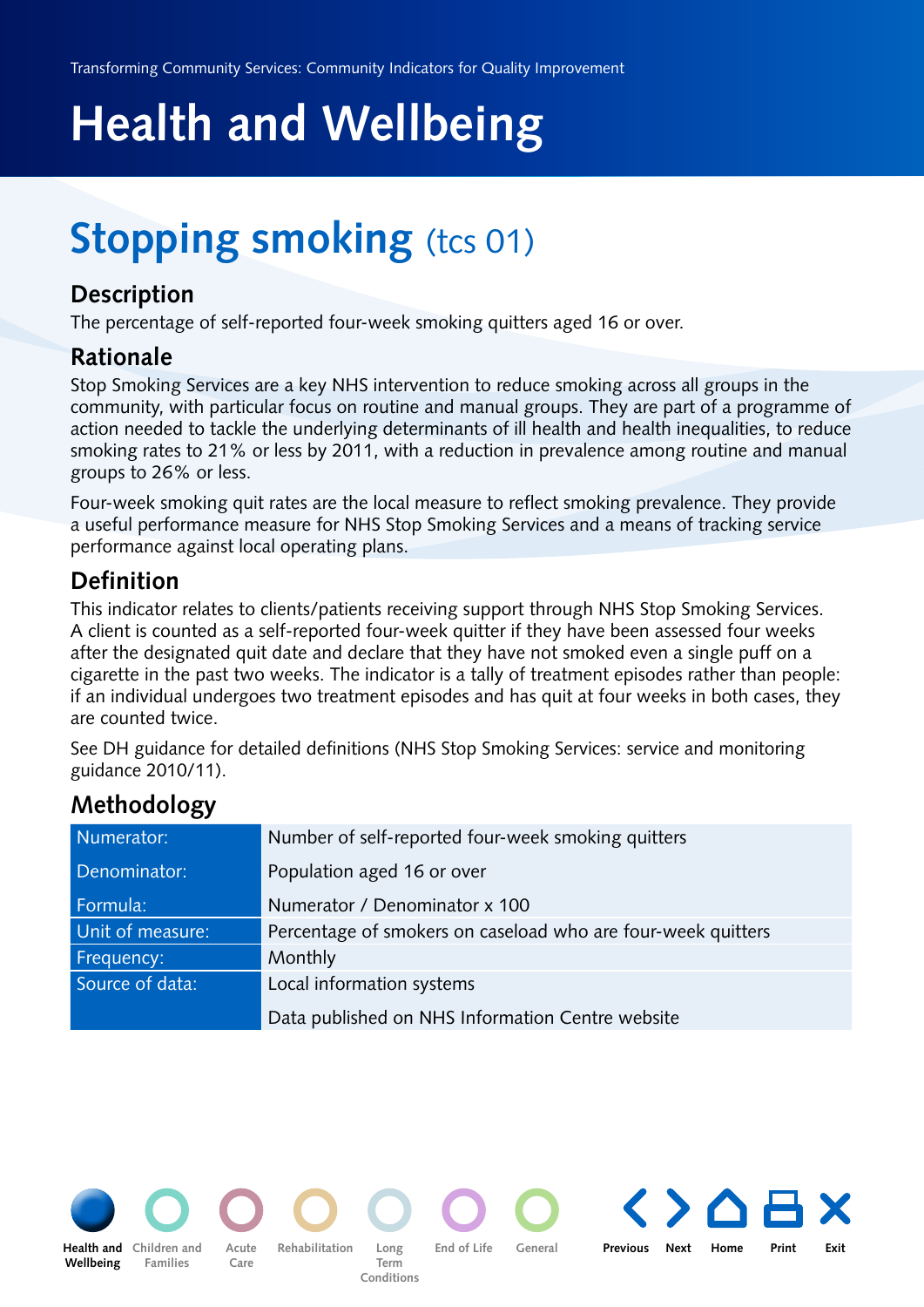## <span id="page-7-0"></span>**Alcohol intake** (tcs 02)

#### **Description**

The percentage of patients on a caseload who have been screened for alcohol intake by community service staff as part of their assessment or personalised care planning.

#### **Rationale**

Alcohol intake is a key determinant of health and wellbeing. By monitoring patterns of alcohol intake, commissioners can understand better where to focus their resources to reduce alcoholrelated ill health.

All frontline health and social care workers should have the skills, knowledge and confidence to ask patients or clients about their drinking, reflecting an awareness and sensitivity to cultural and religious attitudes to alcohol.

Screening/assessment tools can be used effectively with a minimal amount of training, enabling spread of skills across different professions.

Inclusion of screening for alcohol intake as part of a patient's assessment on referral to a community service, or as part of a personalised care plan, would substantially improve the knowledge of prevalence and enable early intervention.

### **Definition**

As part of routine assessment and care planning, the alcohol intake of the patient is recorded using an established screening tool such as those recommended by [Alcohol Concern.](http://www.alcoholconcern.org.uk/)

**Caseload**: Patients who require active management of their condition, in accordance with a care plan developed with the clinician/service. Active management would entail regular and numerous contacts during a specified period of time.

### **Methodology**

| Numerator:       | Number of patients screened for alcohol intake |
|------------------|------------------------------------------------|
| Denominator:     | All patients in an active caseload             |
| Formula:         | Numerator / Denominator x 100                  |
| Unit of measure: | Percentage of patients screened                |
| Frequency:       | Monthly                                        |
| Source of data:  | Local information systems                      |



**[Health and](#page-5-0) Children and Acute Rehabilitation Long End of Life General Wellbeing**

**Families Acute Care**

**Term Conditions**

**Rehabilitation Long** 

**[Children and](#page-13-0) Previous Next [Home](#page-4-0) Print Exit**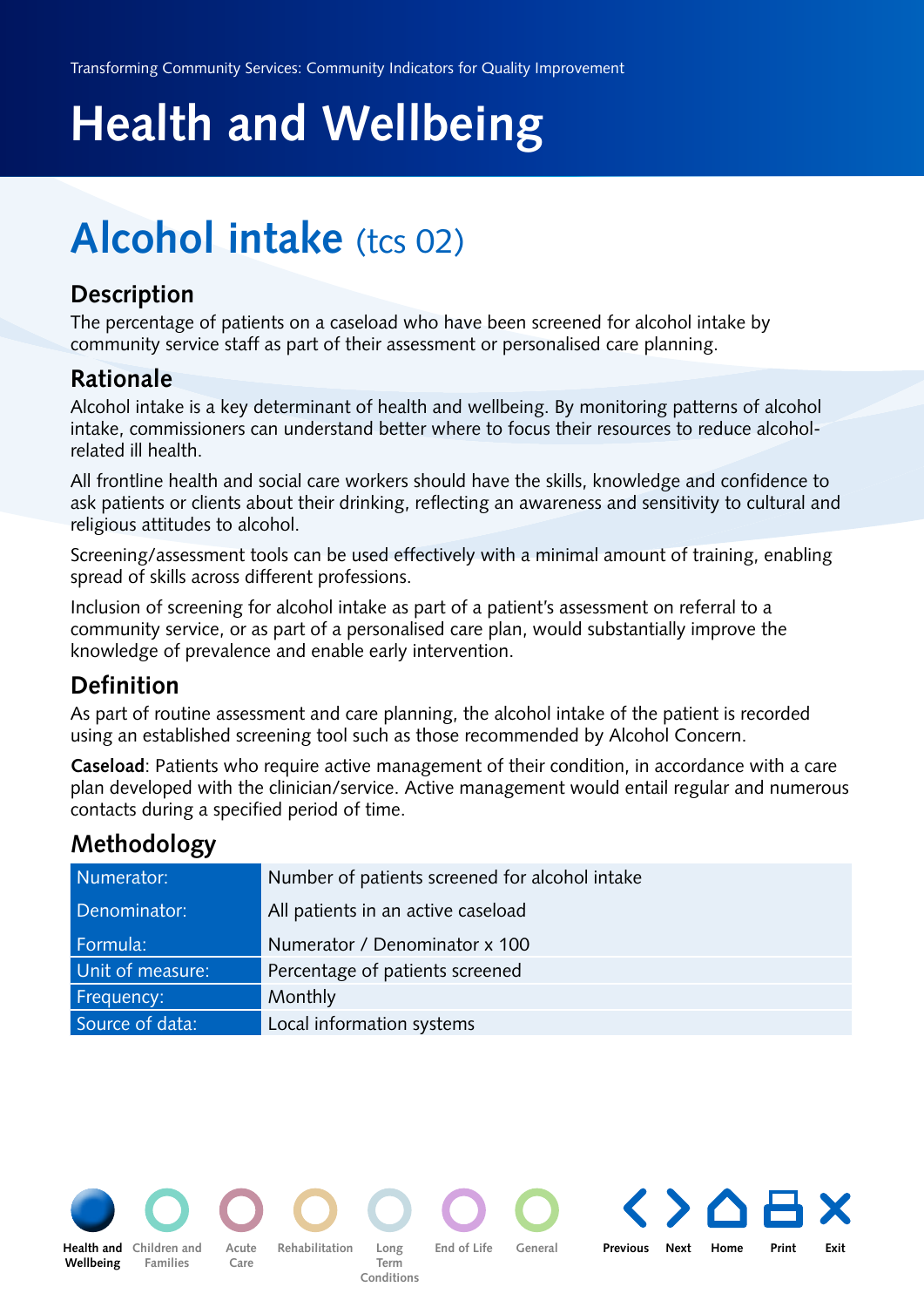## <span id="page-8-0"></span>**Quitting smoking during pregnancy (tcs 03)**

#### **Description**

The percentage of expectant mothers registered as a smoker when booking a first midwife appointment who, by the time of delivery, have stopped smoking.

#### **Rationale**

Smoking during pregnancy is a key determinant of low birth weight, which is, in turn, the single most important factor in perinatal and infant mortality. With smoking during pregnancy being more prevalent among young mothers and disadvantaged groups, this indicator measures a key issue for tackling health inequalities and improving public health.

#### **Definition**

A booking appointment, or booking-in visit as it is also known, is the first official check-up in pregnancy. The midwife will ask the woman whether or not she smokes. This is recorded in the midwifery notes.

At the time of delivery, the midwife will ask the woman whether or not she smokes. This is also recorded in the midwifery notes.

A smoker is defined as anybody who smokes, regardless of the amount smoked per day, week or month.

### **Methodology**

| Numerator:       | Number of expectant mothers who are classified as smokers at their first<br>booking (antenatal) appointment and have stopped smoking by delivery |
|------------------|--------------------------------------------------------------------------------------------------------------------------------------------------|
| Denominator:     | Total number of expectant mothers who were classified as smokers at<br>their first booking (antenatal) appointment                               |
| Formula:         | Numerator / Denominator x 100                                                                                                                    |
| Unit of measure: | Percentage of mothers who have stopped smoking by delivery                                                                                       |
| Frequency:       | Monthly                                                                                                                                          |
| Source of data:  | Local information systems                                                                                                                        |





**Children and Acute** Rehabilitation Long End of Life General **Families**

**Care**

**Term Conditions**

**Acute Previous Next [Home](#page-4-0) Print Exit**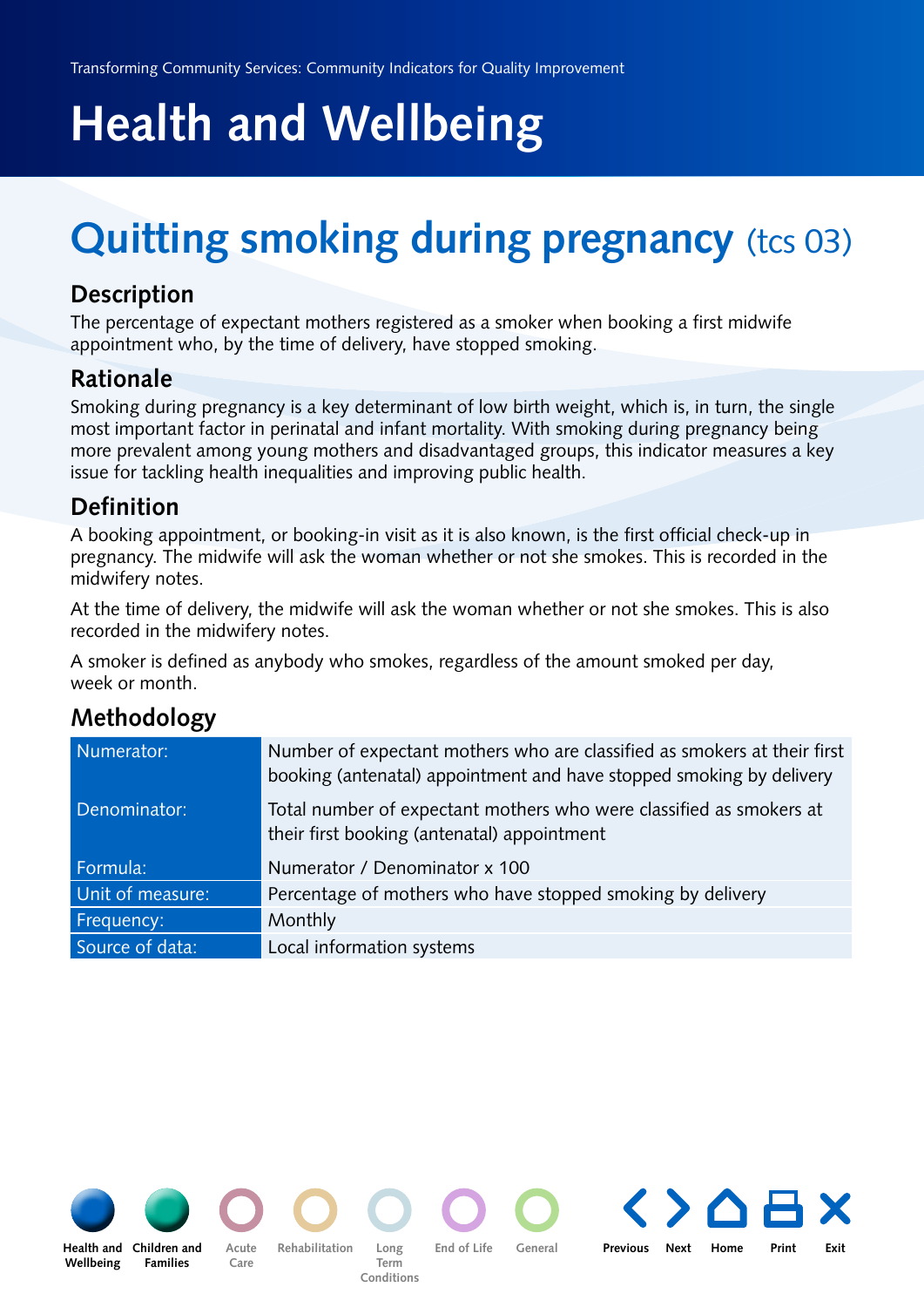## <span id="page-9-0"></span>**Chlamydia screening uptake** (tcs 04)

#### **Description**

The percentage of the population aged 15 to 24 accepting a test for chlamydia.

#### **Rationale**

Chlamydia is the most common sexually transmitted infection and there is evidence that up to 1 in 10 young people aged under 25 may be infected. It often has no symptoms, but if left untreated can lead to pelvic inflammatory disease, ectopic pregnancy and infertility. Chlamydia is very easily treated.

The National Chlamydia Screening Programme has a community focus. It concentrates on opportunistic screening of asymptomatic sexually active men and women under the age of 25 who would not normally access, or be offered, a chlamydia test, and focuses on screening in non-traditional sites.

All chlamydia tests undertaken outside of genitourinary medicine (GUM) clinics on 15–24-yearolds count towards calculating screening coverage in residents of each primary care trust (PCT).

#### **Definition**

All tests for *Chlamydia trachomatis* with a confirmed positive and negative test result. Full definitions can be found on the [National Chlamydia Screening Programme](http://www.chlamydiascreening.nhs.uk/) website.

**Number**: The number of persons resident within a PCT.

**Persons**: Individuals screened or tested.

**Tests and screens**: All chlamydia tests performed outside GUM clinics.

The population should be calculated using mid-year population estimates from the Office for National Statistics (by single year of age and sex, by PCT).

### **Methodology**

| Numerator:       | Number of 15-24-year-olds screened or tested for chlamydia |
|------------------|------------------------------------------------------------|
| Denominator:     | Population aged 15–24 years                                |
| Formula:         | Numerator / Denominator x 100                              |
| Unit of measure: | Percentage screened                                        |
| Frequency:       | Monthly                                                    |
| Source of data:  | National Chlamydia Screening Programme returns             |



**[Health and](#page-5-0) Children and Acute Rehabilitation Long End of Life General Wellbeing**

**Families Acute Care**

**Rehabilitation Long Term Conditions**

**Children an[d](#page-30-0) Previous Next [Home](#page-4-0) Print Exit**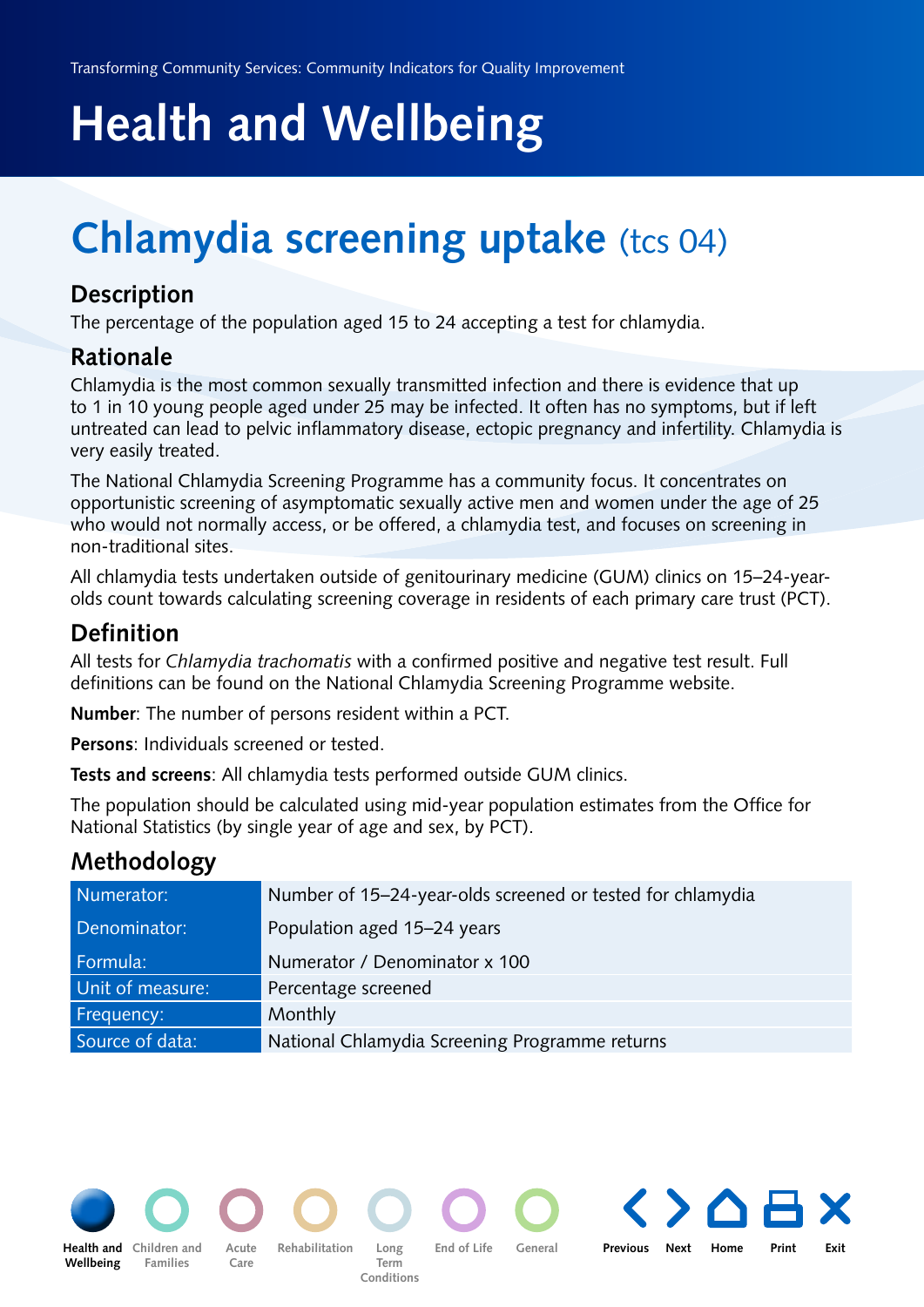## <span id="page-10-0"></span>**HPV vaccination uptake** (tcs 05)

#### **Description**

The percentage of 12/13-year-old girls who receive the human papilloma virus (HPV) vaccination for cervical cancer.

#### **Rationale**

HPV is a known cause of cervical cancer. The national programme to vaccinate girls aged 12/13 has been in place since 2008.

#### **Definition**

As at 31 March each year, the proportion of girls aged 12/13 registered with the PCT who have a record of HPV vaccination in the preceding period 1 April–31 March (unless contraindications or side-effects are recorded) where delivered by community services.

See the [NHS Cancer Screening Programme.](http://www.cancerscreening.nhs.uk/cervical/hpv.html)

| Numerator:       | Number of 12/13-year-old girls vaccinated               |
|------------------|---------------------------------------------------------|
| Denominator:     | Total PCT-registered population of 12/13-year-old girls |
| Formula:         | Numerator / Denominator x 100                           |
| Unit of measure: | Percentage of 12/13-year-old girls vaccinated           |
| Frequency:       | Monthly                                                 |
| Source of data:  | Local information systems                               |
|                  | Monthly data available                                  |

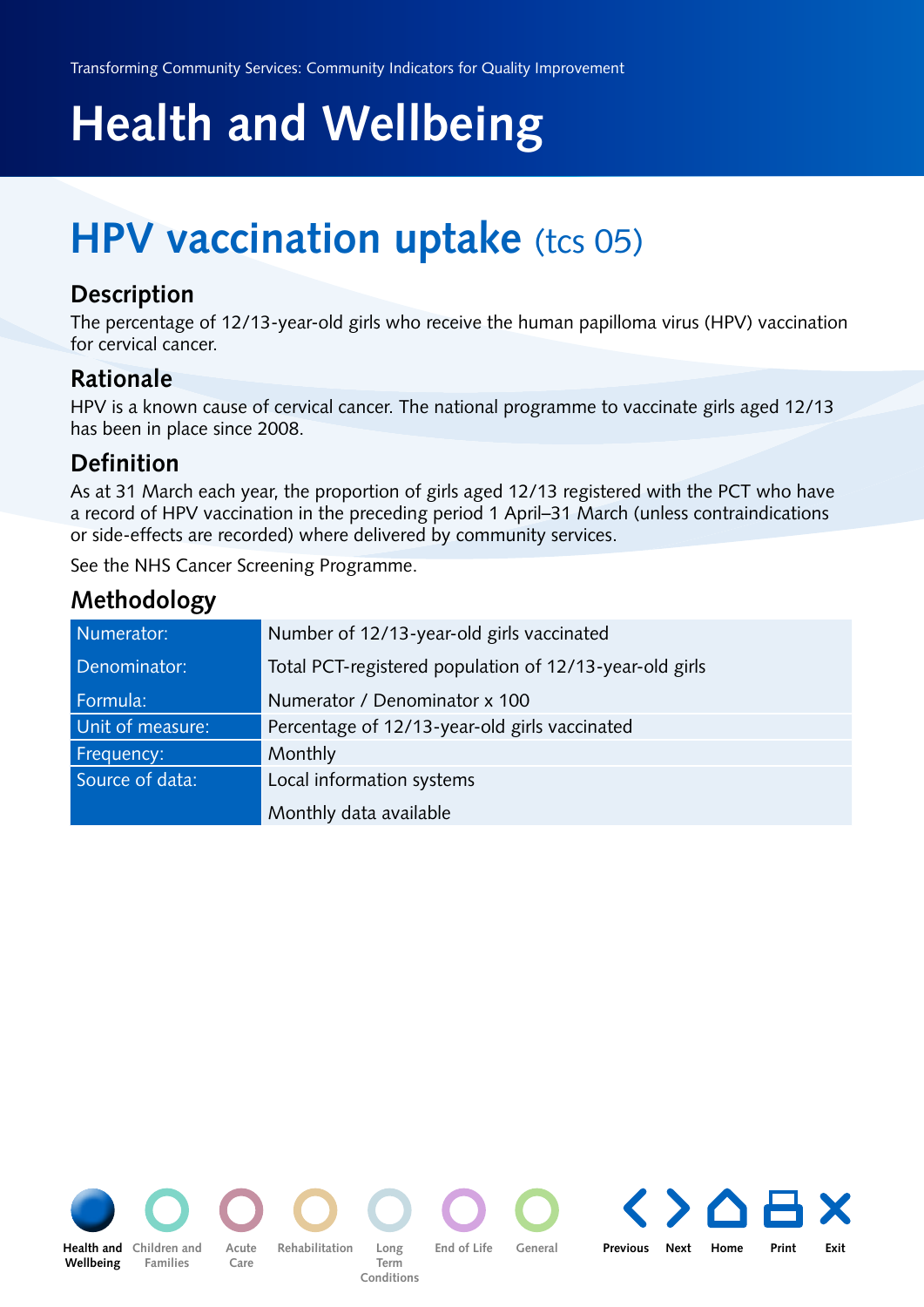## <span id="page-11-0"></span>**Health promotion training (tcs 06)**

#### **Description**

The percentage of staff who have received health promotion training (as per local training policy) in the last 12 months.

#### **Rationale**

Promoting healthy lifestyles with those who already have a health concern, or with those wanting to maintain a healthy lifestyle, is an important aspect of healthcare as the policy emphasis moves from *treating* ill health to *preventing* ill health.

Clinicians in community services are ideally placed to provide support for people to take greater responsibility for their health and wellbeing.

For clinicians to be able to fulfil this role, they need to have the appropriate skill base underpinned by relevant and current training programmes.

All community service providers should have clear and focused training and development plans that make explicit what training, knowledge and skill development are required by their workforce, both currently and for future successful health promoting roles. These training plans should focus on supporting provision of strategic business objectives through the delivery of services that both treat patients and prevent disease.

#### **Definition**

Health promotion training provides the means by which eligible staff acquire the knowledge, skills and understanding to support health and wellbeing across all groups in the community. It is recognised that any training undertaken needs to be reinforced by practical experience in order to develop a competent skill base.

#### **Methodology**

| Numerator:       | Number of staff who have received health promotion training (as per<br>local training policy) in the last 12 months |
|------------------|---------------------------------------------------------------------------------------------------------------------|
| Denominator:     | Total number of staff                                                                                               |
| Formula:         | Numerator / Denominator x 100 expressed on a rolling 12-month basis                                                 |
| Unit of measure: | Percentage of staff                                                                                                 |
| Frequency:       | Quarterly                                                                                                           |
| Source of data:  | Local information systems                                                                                           |



**Wellbeing**

**Families**

**Acute Care**

**Rehabilitation Long Conditions**

**Term** 

**[Health and](#page-5-0) Children and Acute Rehabilitation Long End of Life General** 

**Children an[d](#page-30-0) Previous Next [Home](#page-4-0) Print Exit**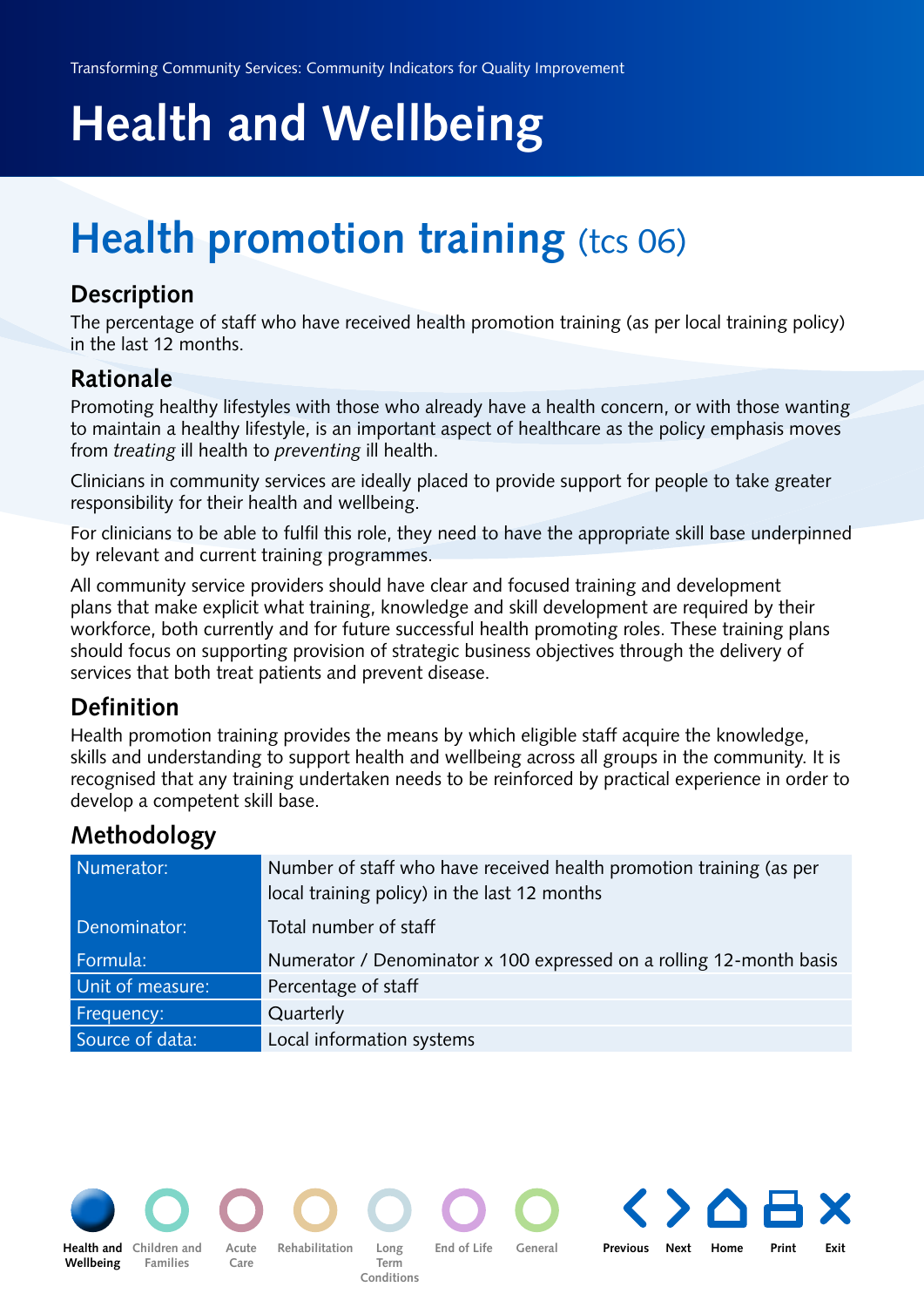### <span id="page-12-0"></span>**Nutritional assessment** (tcs 07)

#### **Description**

The percentage of patients assessed for nutritional requirements.

#### **Rationale**

The key message of *[Choosing a Better Diet: a food and health action plan](http://www.dh.gov.uk/en/Publicationsandstatistics/Publications/PublicationsPolicyAndGuidance/DH_4105356)* is that good nutrition is vital to good health. Malnutrition or undernourishment compromises health and wellbeing, undermining patients' recovery, and increasing dependency and vulnerability to infection. On a patient level, malnutrition is often unrecognised (particularly with older people) and its impact on their health unappreciated.

Nutritional screening is the first step in identifying patients who may be at nutritional risk or potentially at risk of malnutrition. Systematic screening as a part of routine assessment allows care planning with access to appropriate and co-ordinated nutritional advice, sensitive to cultural and religious dietary requirements.

This aligns with *[Essence of Care 2010](http://www.dh.gov.uk/en/Publichealth/Patientsafety/Clinicalgovernance/DH_082929)* and the Chief Nursing Officer's [High Impact Actions.](http://www.institute.nhs.uk/building_capability/general/aims/)

#### **Definition**

Malnutrition happens when the food a person eats does not give them the nutrients they need to maintain good health. Malnutrition commonly occurs when someone does not eat enough food (sub-nutrition). It can also occur if a person has a poor diet that gives them the wrong balance of the basic food groups. It is possible for an obese person whose diet consists mainly of fast food to be malnourished because the type of food they eat lacks the nutrients that their body requires.

Patients should be screened for risk of malnutrition or undernourishment using an established screening tool such as the [Malnutrition Universal Screening Tool](http://www.bapen.org.uk/musttoolkit.html).

**Caseload**: Patients who require active management of their condition, in accordance with a care plan developed with the clinician/service. Active management would entail regular and numerous contacts during a period of time.

### **Methodology**

| Numerator:       | Number of patients screened for nutritional requirements using an<br>established screening tool |
|------------------|-------------------------------------------------------------------------------------------------|
| Denominator:     | Number of patients on caseload                                                                  |
| Formula:         | Numerator / Denominator x 100                                                                   |
| Unit of measure: | Percentage of patients on caseload                                                              |
| Frequency:       | Monthly                                                                                         |
| Source of data:  | Local information systems                                                                       |







**Rehabilitation Long** 



**[Health and](#page-5-0) Children and Acute Rehabilitation Long End of Life [General](#page-54-0) Previous Next [Home](#page-4-0) Print Exit** 

**Wellbeing**

**Families Acute Care**

**Term Conditions**

**End of Life**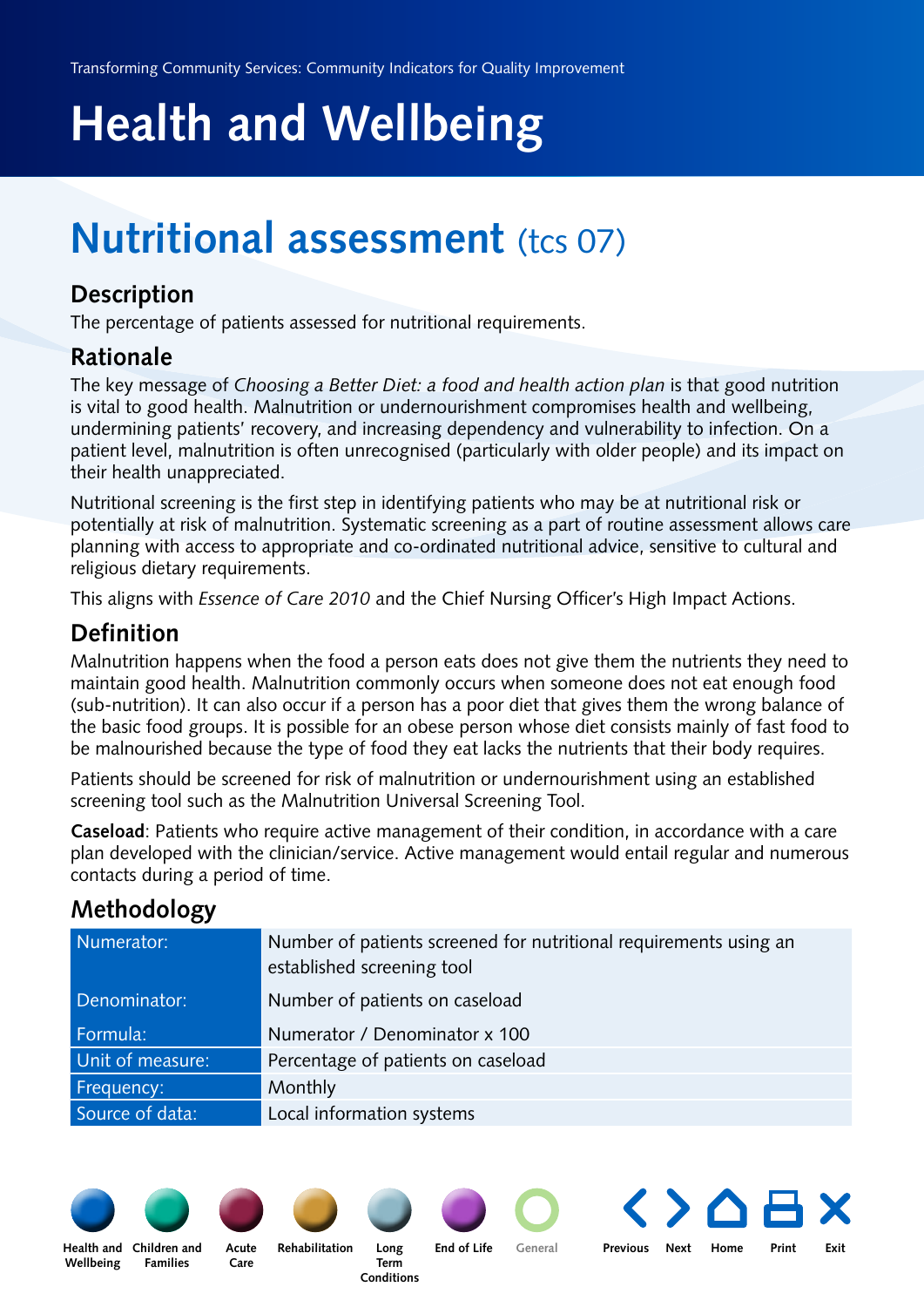# <span id="page-13-0"></span>**Children and Families**

Click on the text to go directly to the quality indicator, or on the 'Next' button at the foot of the page to see each in turn.

[Prevalence of breastfeeding at 6–8 weeks](#page-14-0) [Children with a care plan](#page-16-0) [Postnatal depression in mothers](#page-17-0) [Child immunisation take-up](#page-19-0) [Reception year child obesity rates](#page-21-0) [Year 6 child obesity rates](#page-23-0) [Healthy Child Programme two-year review](#page-25-0) [Health assessments for children who are](#page-27-0)  looked after [Safeguarding children training](#page-29-0) [Alcohol intake](#page-7-0) [Quitting smoking during pregnancy](#page-8-0) [Chlamydia screening uptake](#page-9-0) [HPV vaccination uptake](#page-10-0) [Health promotion training](#page-11-0) [Nutritional assessment](#page-12-0) [Unplanned admissions with short stay](#page-33-0) [Bed days lost due to delayed discharge or](#page-34-0) transfer from hospital [Percentage of patients whose discharge](#page-35-0)  or transfer from hospital is delayed [Assessment using a validated assessment tool](#page-39-0) [Measuring improvement using a validated](#page-41-0)  assessment tool

[Supporting independence with community](#page-43-0) services [Screening for anxiety and depression](#page-46-0) [Assessment using the Caregiver Strain Index](#page-48-0) [Patients with a care plan \(end of life\)](#page-51-0) [Patients on an End of Life care pathway](#page-52-0) [Preferred place of care](#page-53-0) [Readmissions within 28 days](#page-55-0) [Rate of non-elective admissions](#page-56-0) [Rate of cancelled appointments](#page-57-0) [Rate of 'did not attends'](#page-58-0) [Home equipment delivery](#page-59-0) [Referral to treatment waiting time](#page-61-0) [Percentage of patients offered a time band](#page-62-0)  for a visit [Percentage of patients offered a choice](#page-63-0)  of appointment time [Percentage of staff reporting positive](#page-64-0)  job satisfaction [Serious Untoward Incidents](#page-66-0) [Discharge letters issued according to national](#page-67-0) guideline standards ['Safeguarding Adults' training](#page-69-0) [Infection control training](#page-70-0)

**[Health and](#page-5-0)  Wellbeing**

**Care Rehabilitation Long Children andEnd of Life General Families**

**Term Conditions**

**Acute Previous Next [Home](#page-4-0) Print Exit**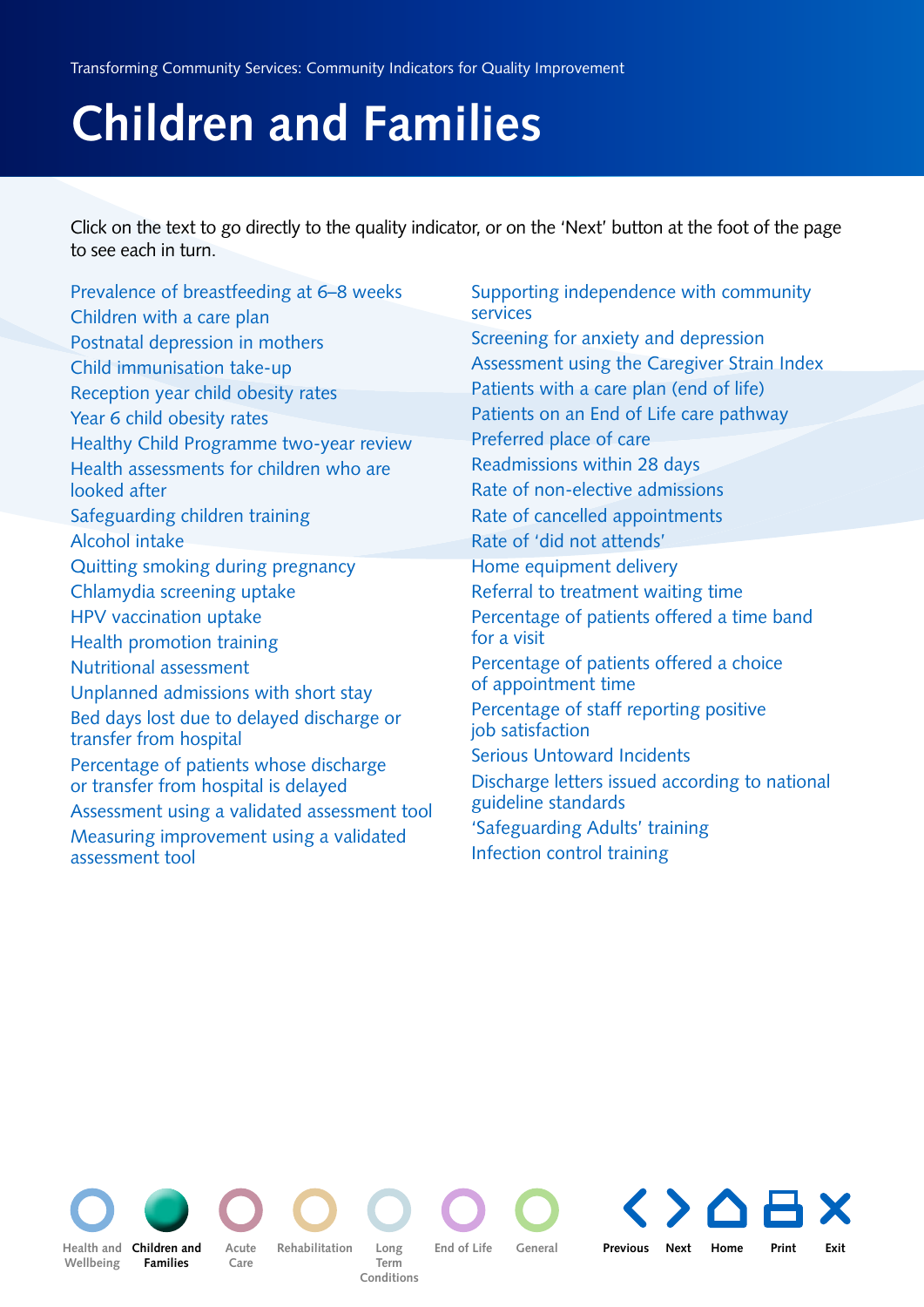# <span id="page-14-0"></span>**Children and Families**

## **Prevalence of breastfeeding at 6–8 weeks** (tcs 08)

#### **Description**

- 1. The percentage of infants being breastfed at 6–8 weeks.
- 2. The percentage of infants for whom breastfeeding status is recorded.

#### **Rationale**

There is evidence indicating that the longer the duration of breastfeeding, the greater the health benefits in later life. In 2005, only 50% of all mothers who initiated breastfeeding were continuing to breastfeed at 6 weeks, and 26% continued some breastfeeding at 6 months. There is clear evidence that adequate support to mothers in the first few weeks is likely to increase the duration of breastfeeding.

Breastfeeding has an important contribution to make towards reducing infant mortality, childhood obesity and health inequalities.

#### **Definition**

- a. The number of infants due for a 6–8 week check.
- b. The number of infants recorded as being totally breastfed at 6–8 weeks.
- c. The number of children recorded as being partially breastfed (receiving both breast milk and infant formula) at 6–8 weeks.
- d. The number of children recorded as not at all breastfed at 6–8 weeks.

Where:

- a. 'Infants due' for a 6–8 week check is defined as those registered with the primary care trust.
- b. 'Totally breastfed' is defined as infants who are exclusively receiving breast milk at 6–8 weeks of age – that is, they are **not** receiving formula milk, any other liquids or food.
- c. 'Partially breastfed' is defined as infants who are currently receiving breast milk at 6–8 weeks of age and who are also receiving formula milk or any other liquids or food.
- d. 'Not at all breastfed' is defined as infants who are not currently receiving any breast milk at 6–8 weeks of age.

**Wellbeing**

**Care Families**

**Rehabilitation Long** 

**Term Conditions**

**Health and [Children and](#page-13-0)**Acute Rehabilitation Long End of Life General

**Acute Previous Next [Home](#page-4-0) Print Exit**

*continued*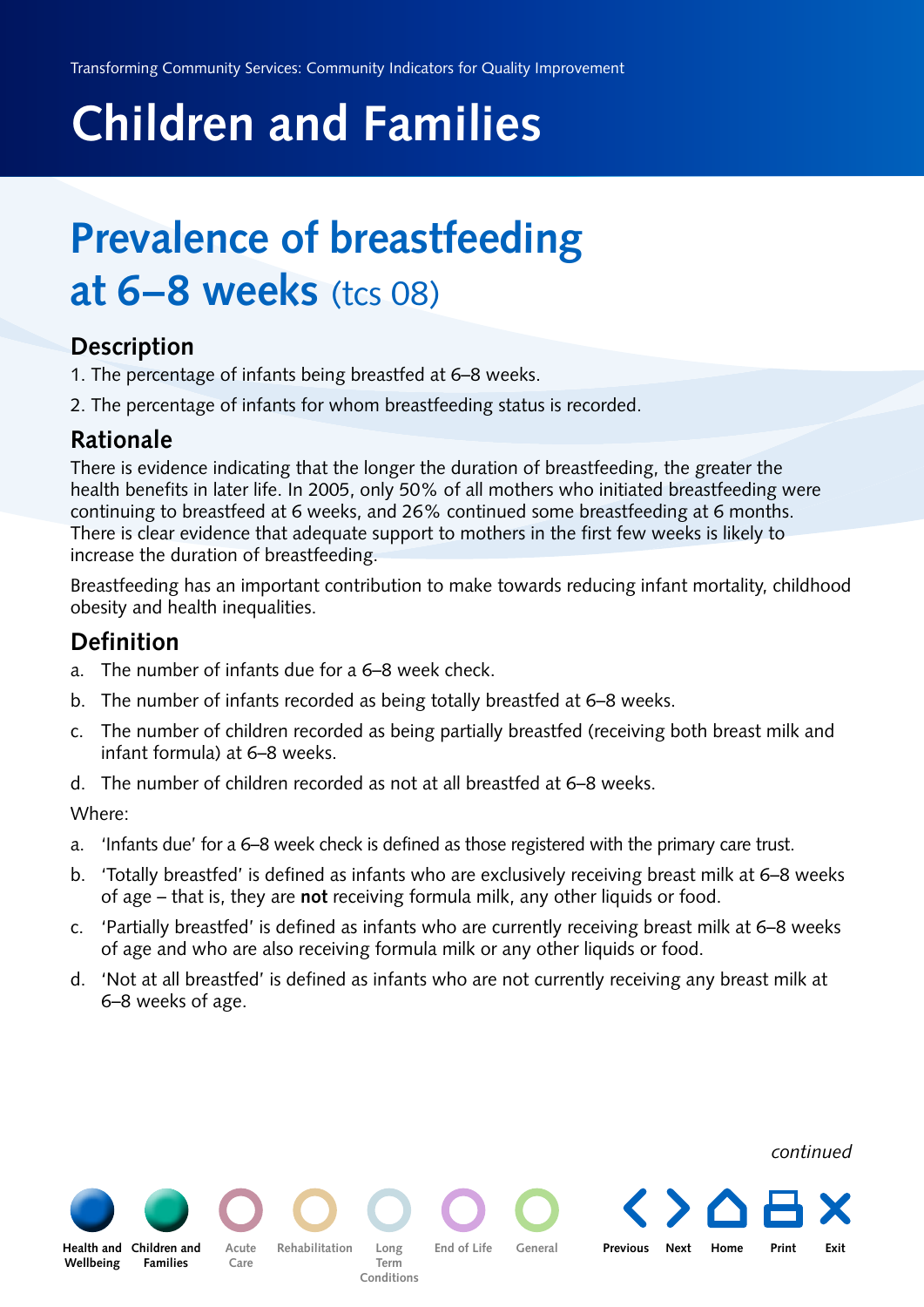#### **Prevalence of breastfeeding at 6–8 weeks** *(continued)*

### **Methodology** Numerator: Number of infants recorded as being totally breastfed at 6–8 weeks + Number of infants recorded as being partially breastfed Denominator: Total number of infants receiving 6–8 week checks Numerator / Denominator x 100 Formula: 1. Percentage of infants being breastfed at 6–8 weeks (breastfeeding prevalence)  $rac{b + c \times 100\%}{a}$ Where:  $a =$  Total number of infants due for 6–8 week checks b = Number of infants recorded as being totally breastfed at 6–8 weeks  $c =$  Number of infants recorded as being partially breastfed at 6–8 weeks 2. Percentage of infants for whom breastfeeding status is recorded (breastfeeding coverage)  $b + c + d$  x 100% Where: a = Total number of infants due for 6–8 week checks b = Number of infants recorded as being totally breastfed at 6–8 weeks c = Number of infants recorded as being partially br eastfed at 6–8 weeks d = Number of infants recorded as not at all breastfed at 6–8 weeks Unit of measure: **Percentage of infants receiving 6–8 week checks** Frequency: **Monthly** Source of data: Primary care trust Child Health Records, which are reported to the Department of Health at quarterly intervals via Vital Signs Monitoring Return using [Unify2](https://mqi.ic.nhs.uk/IndicatorDefaultView.aspx?ref=1.06.02)





**Families**

**Acute Care**

**Term Conditions**

**Rehabilitation Long** 

**End of Life General**

**[Children and](#page-13-0) Previous Next [Home](#page-4-0) Print Exit**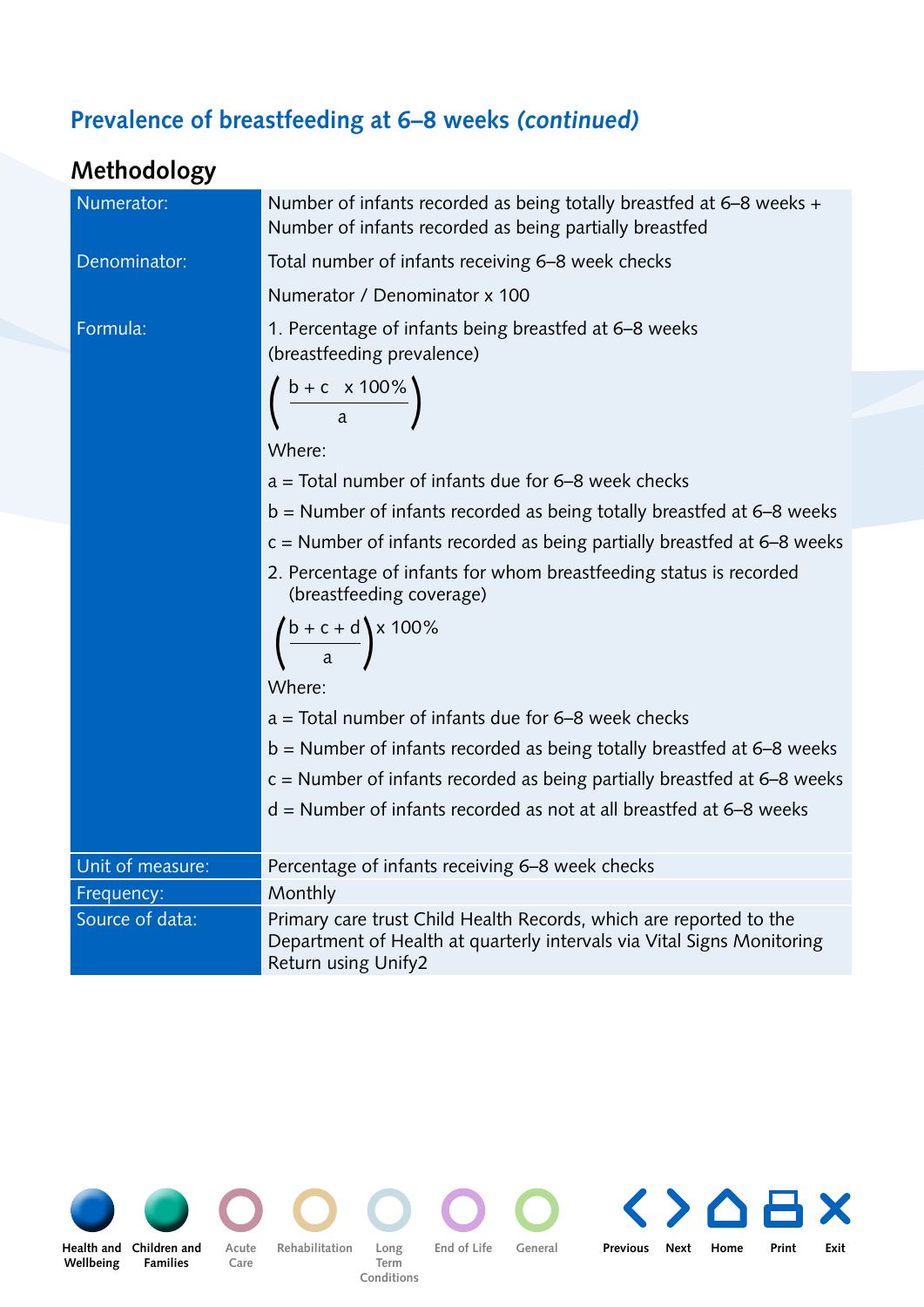# <span id="page-16-0"></span>**Children and Families**

## **Children with a care plan** (tcs 09)

#### **Description**

The percentage of children on a caseload who have a care plan.

#### **Rationale**

Care planning is a process whereby the child and their parent or guardian are supported to gain confidence and competence in managing the challenges of living with their condition(s). As they do so, their quality of life and clinical outcomes improve. A care plan is the record of this process.

Children with complex needs, long term conditions or other disabilities should have a care plan.

#### **Definition**

A care plan records the outcome of the care planning discussion between the child, their parent or guardian and their healthcare professional. It should contain all the information needed to support the child, with their parent or guardian, to manage their health effectively. The plan is owned by the child and may be a written document or something that is recorded in the child's health record. It may be complex or simple, depending on the child's health and social care needs. If it is a written document it should be understandable and meaningful to the child and their parent or guardian. A copy of the care plan should be given to the child and their parent or guardian, and stored in their medical records. Copies should be available, or at least accessible, to all health and social care professionals providing direct care to the child, and any other individuals (such as carers) who have been given permission to see the plan.

**Caseload**: Children who require active management of their condition, in accordance with a care plan developed with the clinician/service. Active management would entail regular and numerous contacts during a specified period of time.

### **Methodology**

| Numerator:       | Number of children on caseload who have a care plan |
|------------------|-----------------------------------------------------|
| Denominator:     | Number of children on caseload                      |
| Formula:         | Numerator / Denominator x 100                       |
| Unit of measure: | Percentage of children on caseload                  |
| Frequency:       | Monthly                                             |
| Source of data:  | Local information systems                           |

**Wellbeing**

**[Health and](#page-5-0) Children and** Acute Rehabilitation Long End of Life General **Families**

**Care Rehabilitation Long** 

**Term Conditions**

**Acute Previous Next [Home](#page-4-0) Print Exit**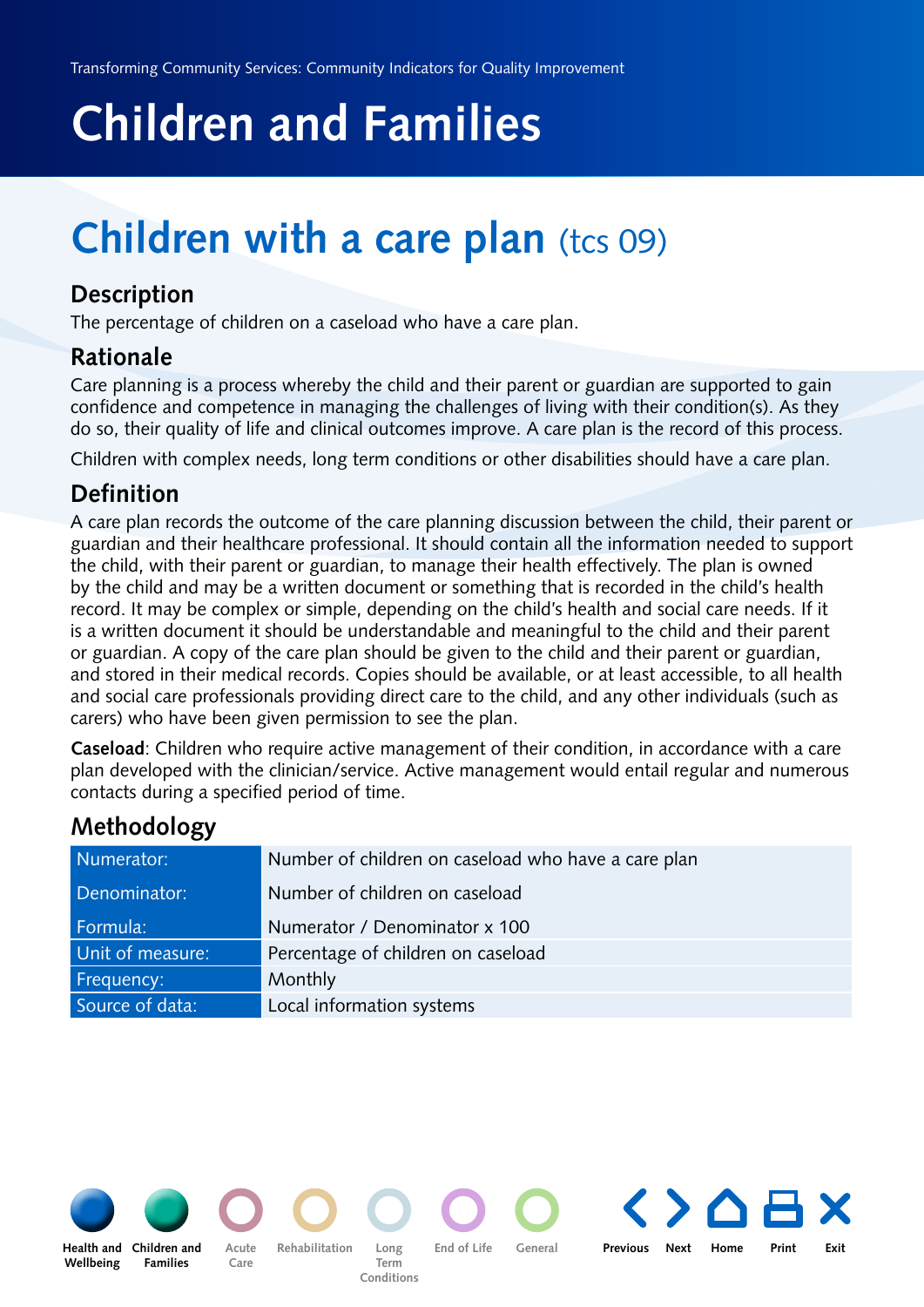# <span id="page-17-0"></span>**Children and Families**

## **Postnatal depression in mothers (tcs 10)**

#### **Description**

The percentage of new mothers with an assessment for postnatal depression.

#### **Rationale**

Some 10% to 15% of new mothers experience postnatal depression. It can last for months, or in rare cases even years. By ensuring that new mothers, particularly those in vulnerable and socially excluded groups, immigration detention centres or prisons, are offered an assessment for postnatal depression, it increases the possibility that the condition will be identified and appropriate support and treatment offered, with a referral to a local Improving Access to Psychological Therapies programme.

#### **Definition**

A postnatal depression assessment by a healthcare professional should cover the following:

- Ask the mother about her health and wellbeing and that of her baby. This should include asking the mother about their experience of common physical health problems. Any symptoms reported by the mother or identified through clinical observations should be assessed.
- Take a holistic approach, involving the mother, baby and partner (husband/boyfriend, etc), carer and family.
- Offer consistent information and clear explanations to empower the mother to take care of her own health and that of her baby, and to recognise symptoms that may require discussion.
- Encourage the mother and her family to report any concerns in relation to their physical, social, mental or emotional health, discuss issues and ask questions.

**Acute Previous Next [Home](#page-4-0) Print Exit**

• Document in the care plan status levels and any specific problems, and follow up.

Recommended assessment tools include:

- Edinburgh Postnatal Depression Scale (EPDS)
- Hospital Anxiety and Depression Scale (HADS)
- Patient Health Questionnaire (PHQ-9).

**Care**

**Wellbeing**

**Families**

**Rehabilitation Long** 

**[Health and](#page-5-0) Children and** Acute Rehabilitation Long End of Life General

**Term Conditions** *continued*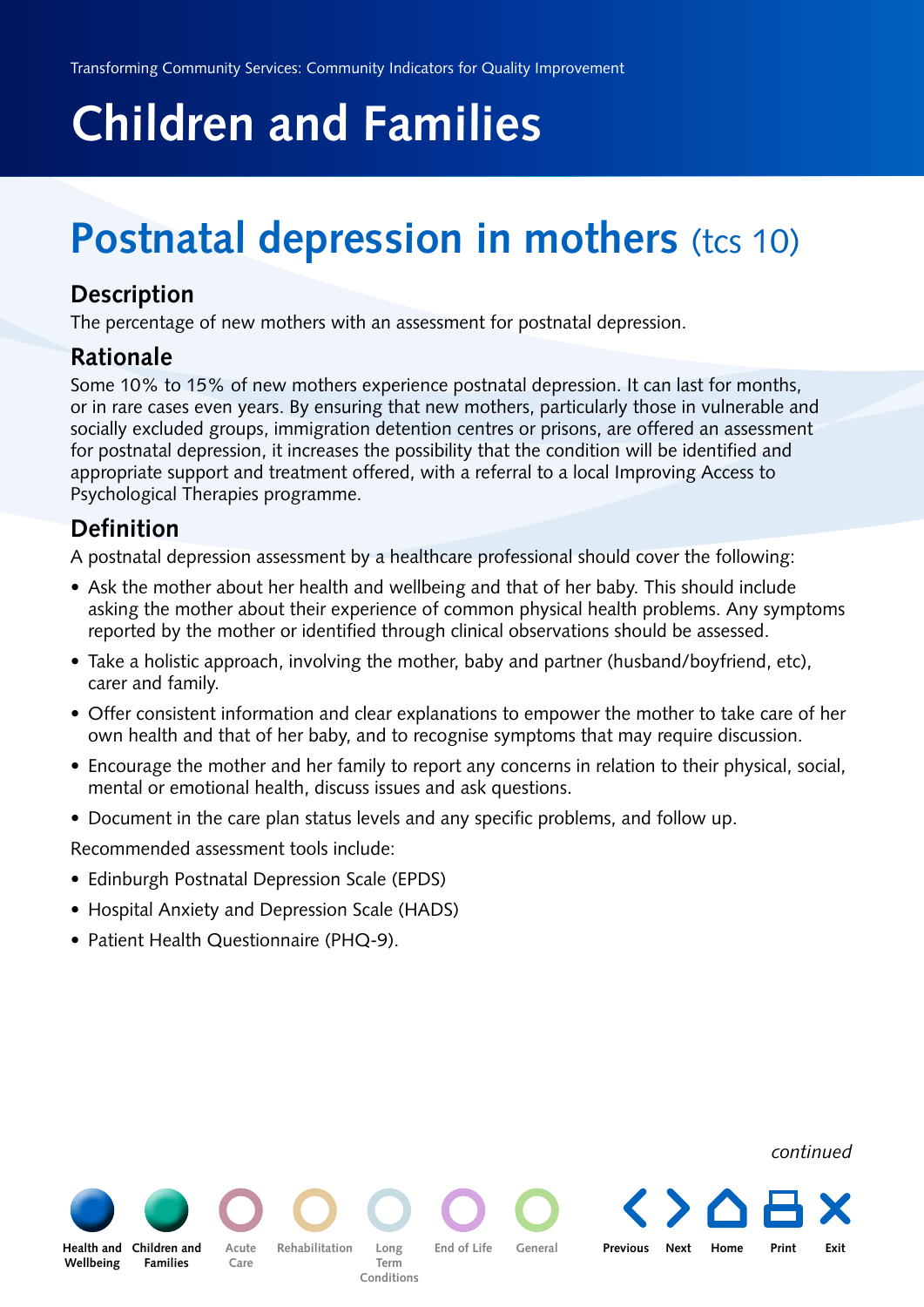### **Postnatal depression in mothers** *(continued)*

| Numerator:       | Number of new mothers with postnatal depression assessment between<br>6 and 12 weeks following delivery |
|------------------|---------------------------------------------------------------------------------------------------------|
| Denominator:     | Total number of new mothers                                                                             |
| Formula:         | Numerator / Denominator x 100                                                                           |
| Unit of measure: | Percentage of new mothers                                                                               |
| Frequency:       | Monthly                                                                                                 |
| Source of data:  | Health visitor records                                                                                  |
|                  | Individual patient care plans                                                                           |
|                  | Local information systems                                                                               |
|                  |                                                                                                         |

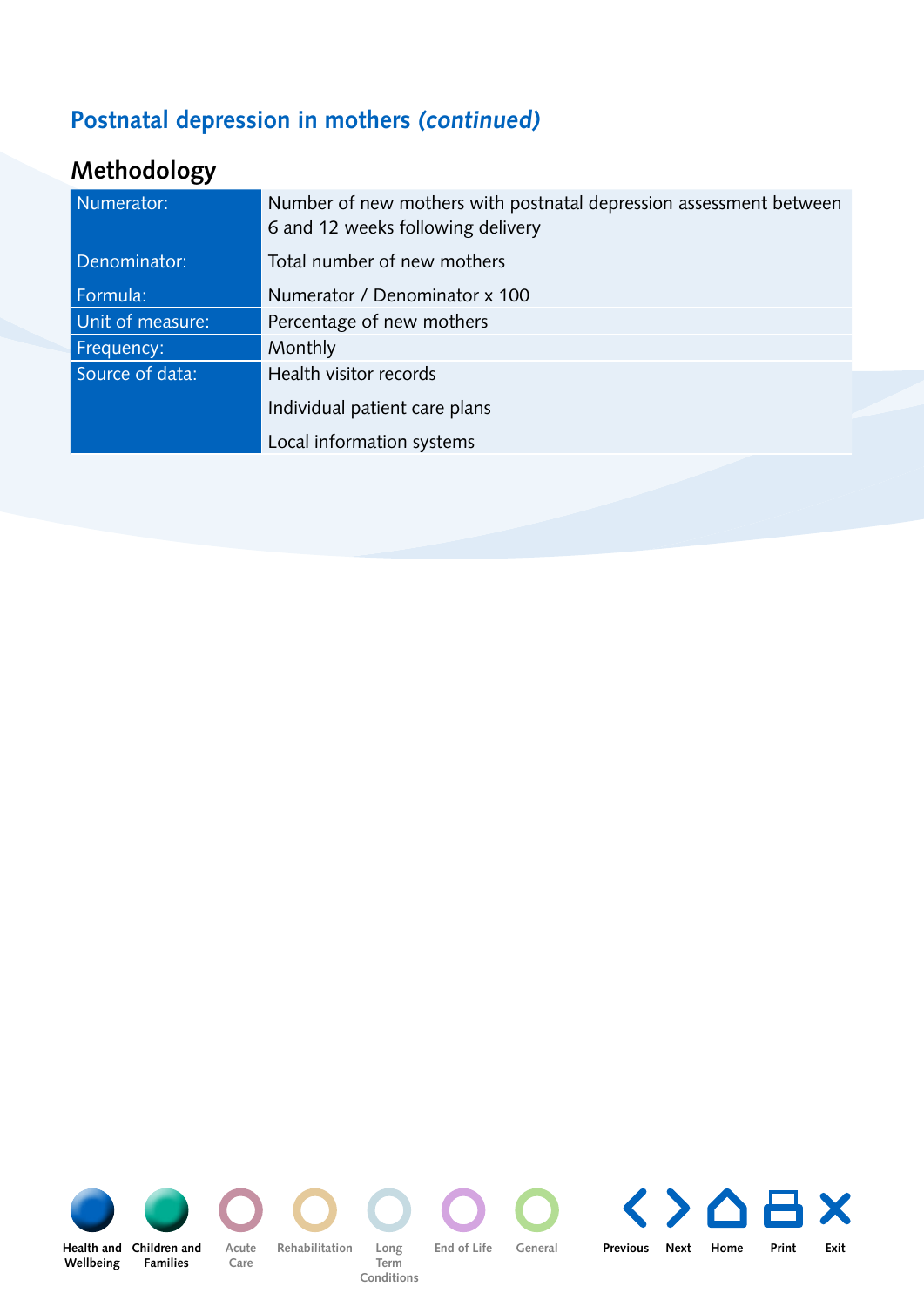# <span id="page-19-0"></span>**Children and Families**

## **Child immunisation take-up** (tcs 11)

#### **Description**

The percentage of children having routine immunisation at 12 months, 24 months, 5 years and 18 years of age.

#### **Rationale**

In line with current World Health Organization (WHO) immunisation recommendations, at least 95% of children should receive three primary doses of diphtheria, tetanus, polio and pertussis vaccine in the first year of life; and at least 95% should receive a first dose of a measles, mumps and rubella-containing vaccine by two years of age. At least 90% should receive a booster dose of tetanus, diphtheria and polio vaccine between 13 and 18 years of age.

#### **Definition**

Figures for childhood immunisation uptake at 12 months, 24 months and 5 years are collected by financial year through the Cover of Vaccination Evaluated Rapidly (COVER) data collection for primary care trusts (PCTs). The number of reinforcing doses of diphtheria, tetanus and polio vaccine given by school leaving age in a financial year are collected on an Immunisation Programmes KC50 return from known providers of immunisation services.

COVER data relates to children for whom the PCT is responsible. These are:

- all children registered with a GP whose practice forms part of the PCT, regardless of where the child is resident
- any children not registered with a GP, but who are resident within the PCT's statutory geographical boundary.

Further details of COVER can be accessed through the [Health Protection Agency](http://www.hpa.org.uk/HPA/Topics/InfectiousDiseases/InfectionsAZ/1204031507699/) website.

NB: Data excludes the uptake of HPV immunisation for 12/13-year-old girls.



*continued*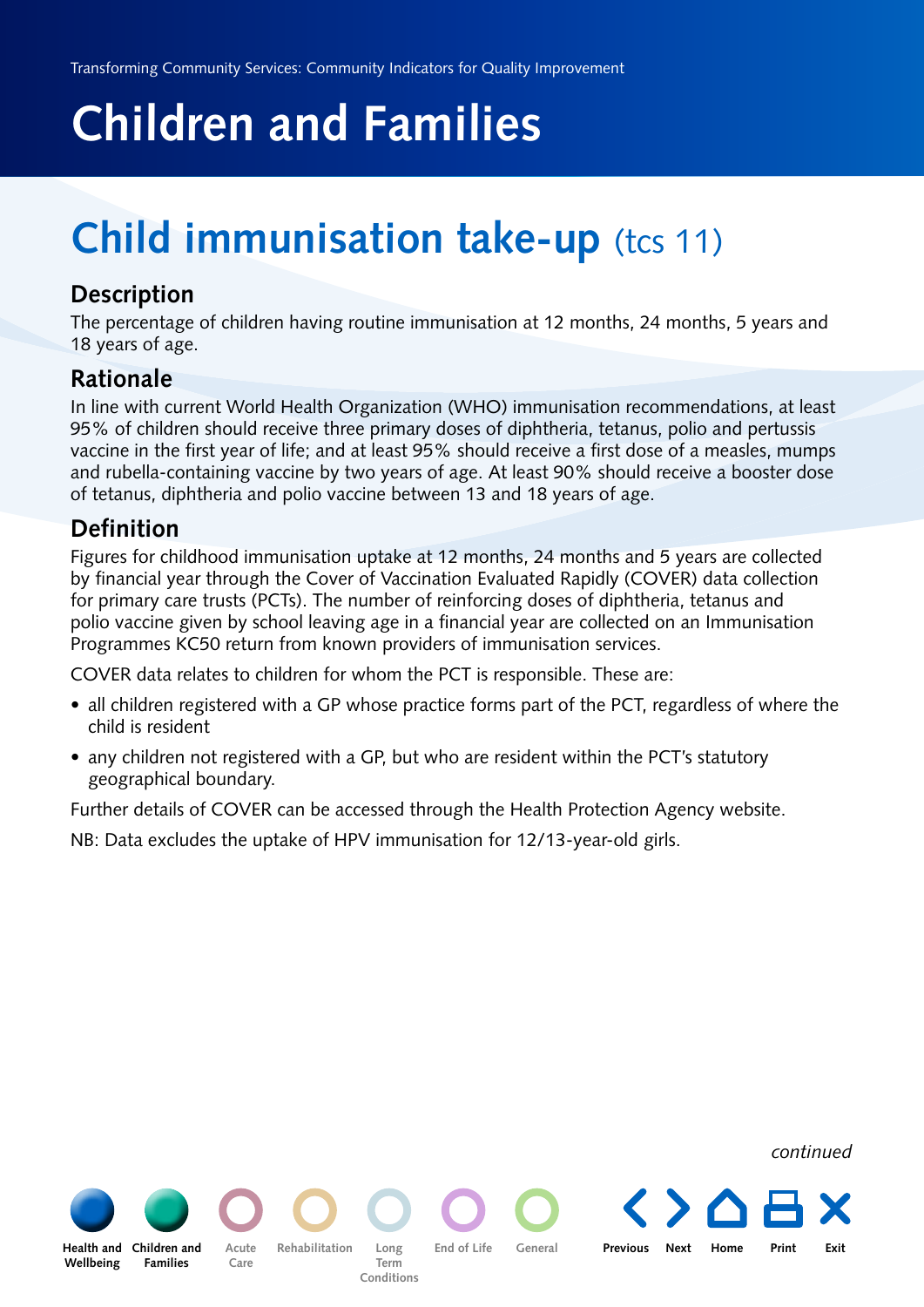### **Child immunisation take-up** *(continued)*

### **Methodology**

| Numerator:       | Number of children having routine immunisation at 12 months,<br>24 months, 5 years and 18 years of age.                                |
|------------------|----------------------------------------------------------------------------------------------------------------------------------------|
| Denominator:     | Total number of eligible children within the age groups                                                                                |
| Formula:         | Numerator / Denominator x 100                                                                                                          |
| Unit of measure: | Percentage of children having routine immunisation for the following:                                                                  |
|                  | • children aged 1 who have completed immunisation for diphtheria,<br>tetanus, polio, pertussis and Haemophilus influenzae type b (Hib) |
|                  | • children aged 2 who have completed immunisation for pneumococcal<br>infection                                                        |
|                  | • children aged 2 who have completed immunisation for Haemophilus<br>influenzae type b (Hib) and meningitis C (MenC)                   |
|                  | • children aged 2 who have completed immunisation for measles,<br>mumps and rubella                                                    |
|                  | • children aged 5 who have completed immunisation for diphtheria,<br>tetanus, polio and pertussis (DTaP/IPV)                           |
|                  | • children aged 5 who have completed immunisation for measles,<br>mumps and rubella (MMR)                                              |
|                  | • children aged 13-18 who have received their booster for tetanus,<br>diphtheria and polio (Td/IPV)                                    |
| Frequency:       | Monthly                                                                                                                                |
| Source of data:  | <b>COVER</b>                                                                                                                           |
|                  | Immunisation Programmes KC50 return records information on the<br>immunisation of children aged 13-18 years                            |
|                  | Local information systems                                                                                                              |



**Wellbeing**

**Care [Health and](#page-5-0) Children and** Acute Rehabilitation Long End of Life General **Families**

**Rehabilitation Long Term Conditions**

**Acute Previous Next [Home](#page-4-0) Print Exit**

 $\blacktriangle$ 

X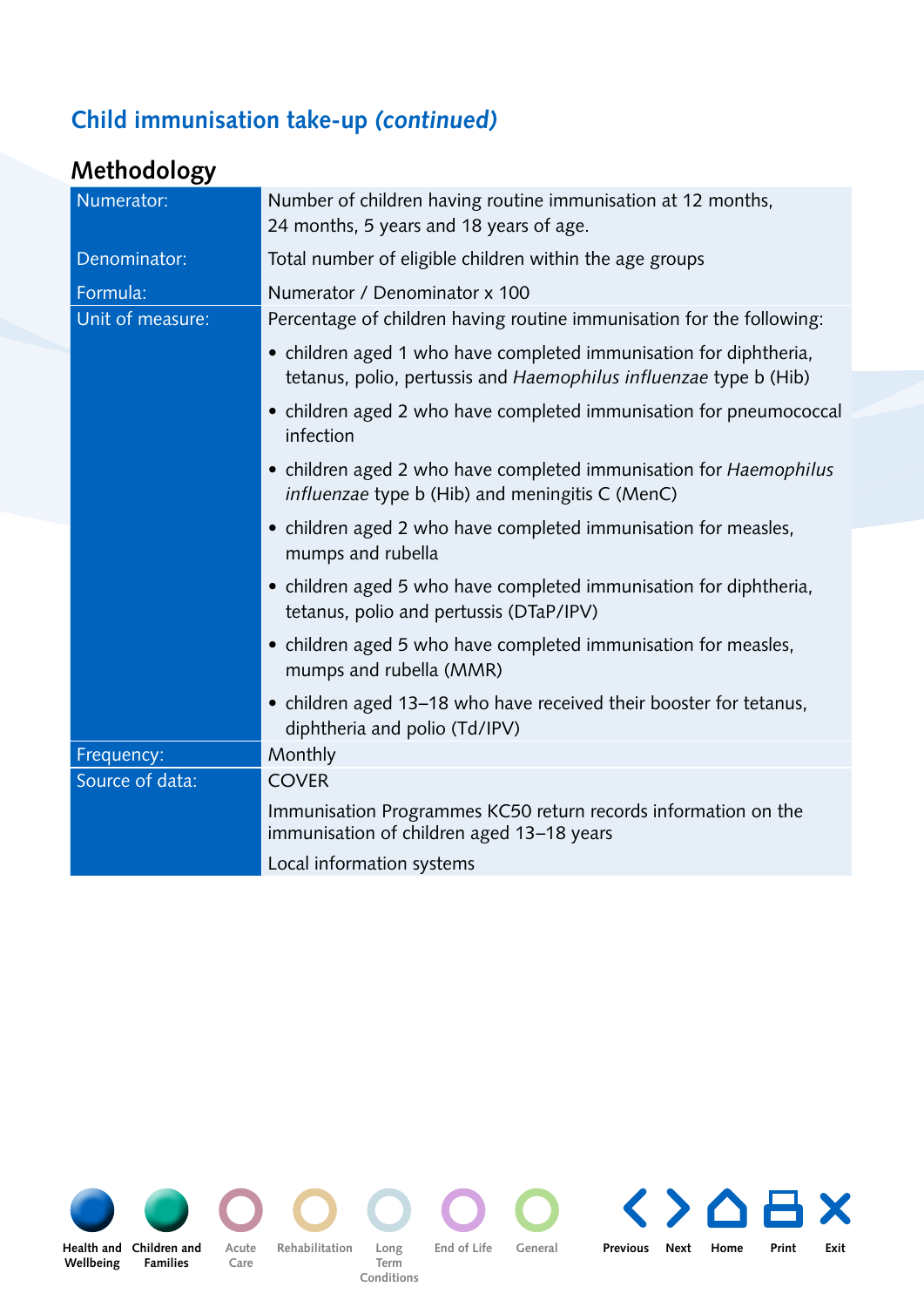# <span id="page-21-0"></span>**Children and Families**

## **Reception year child obesity rates (tcs 12)**

#### **Description**

The percentage of children in reception year who are obese.

#### **Rationale**

Child obesity is one of the most significant challenges for children and is linked to a number of poor outcomes – physical, social and psychological. Child obesity is one of the top ten priorities identified as a World Class Commissioning indicator by primary care trusts (PCTs). Delivery of [messages on nutrition and physical activity for the whole family is a key element of the Healthy](http://www.dh.gov.uk/en/Publicationsandstatistics/Publications/PublicationsPolicyAndGuidance/DH_107566) Child Programme.

The National Child Measurement Programme (NCMP), part of the government strategy 'Healthy Weight, Healthy Lives', is informed by an annual reporting cycle of obesity rate data from PCTs across the country. The [NHS Information Centre](http://www.ic.nhs.uk/statistics-and-data-collections/health-and-lifestyles/obesity/national-child-measurement-programme-england-2009-10-school-year) collates and validates the data, producing an annual report with detailed analysis at PCT level.

To avoid biased results, a sample must be representative of the entire population from which it was drawn. In the case of the NCMP, this means that every child must have an equal chance of being included in the dataset. The programme aims to achieve an 85% participation rate, and monitoring progress in achieving this can maintain attention on how well services are addressing inequality and equity of provision across all communities.

This data has operational value for local quality improvement to inform where local initiatives aimed at children and families should be targeted to best effect.

#### **Definition**

Measurements of children's heights and weights, without shoes and coats and in normal, light, indoor clothing, are used to calculate their body mass index (BMI) percentile, allowing recording of the proportion found to be obese. For population monitoring purposes, children are defined as obese if their BMI falls above the 95th percentile of the reference curve for their age and sex according to the UK National BMI percentile classification (Cole TJ, Freeman JV and Preece MA (1995) 'Body mass index reference curves for the UK, 1990.' *Archives of Disease in Childhood* 73(1):25–29).

**[Health and](#page-5-0)  Wellbeing [Children and](#page-13-0) Previous Next [Home](#page-4-0) Print Exit Families Acute Care Rehabilitation Long Term Conditions End of Life General** *continued*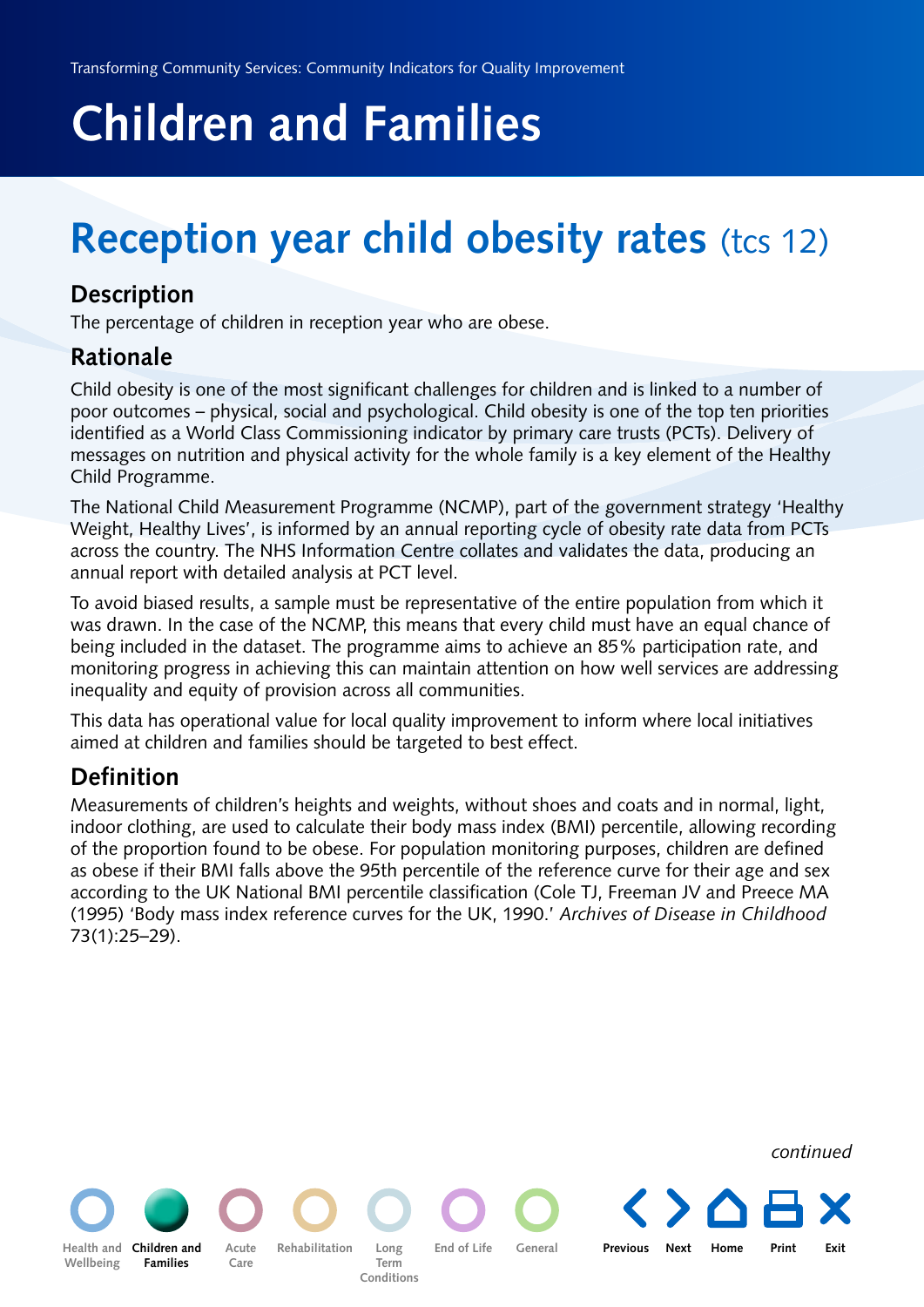### **Reception year child obesity rates** *(continued)*

| Number of children in reception year who are obese                                                  |  |
|-----------------------------------------------------------------------------------------------------|--|
| Number of children measured in reception year                                                       |  |
| Numerator / Denominator x 100                                                                       |  |
| Percentage of children in reception year                                                            |  |
| Annually                                                                                            |  |
| Validated results are published by the NHS Information Centre                                       |  |
| The data is supplied by PCTs, allowing monitoring of participation rates<br>at an operational level |  |
|                                                                                                     |  |

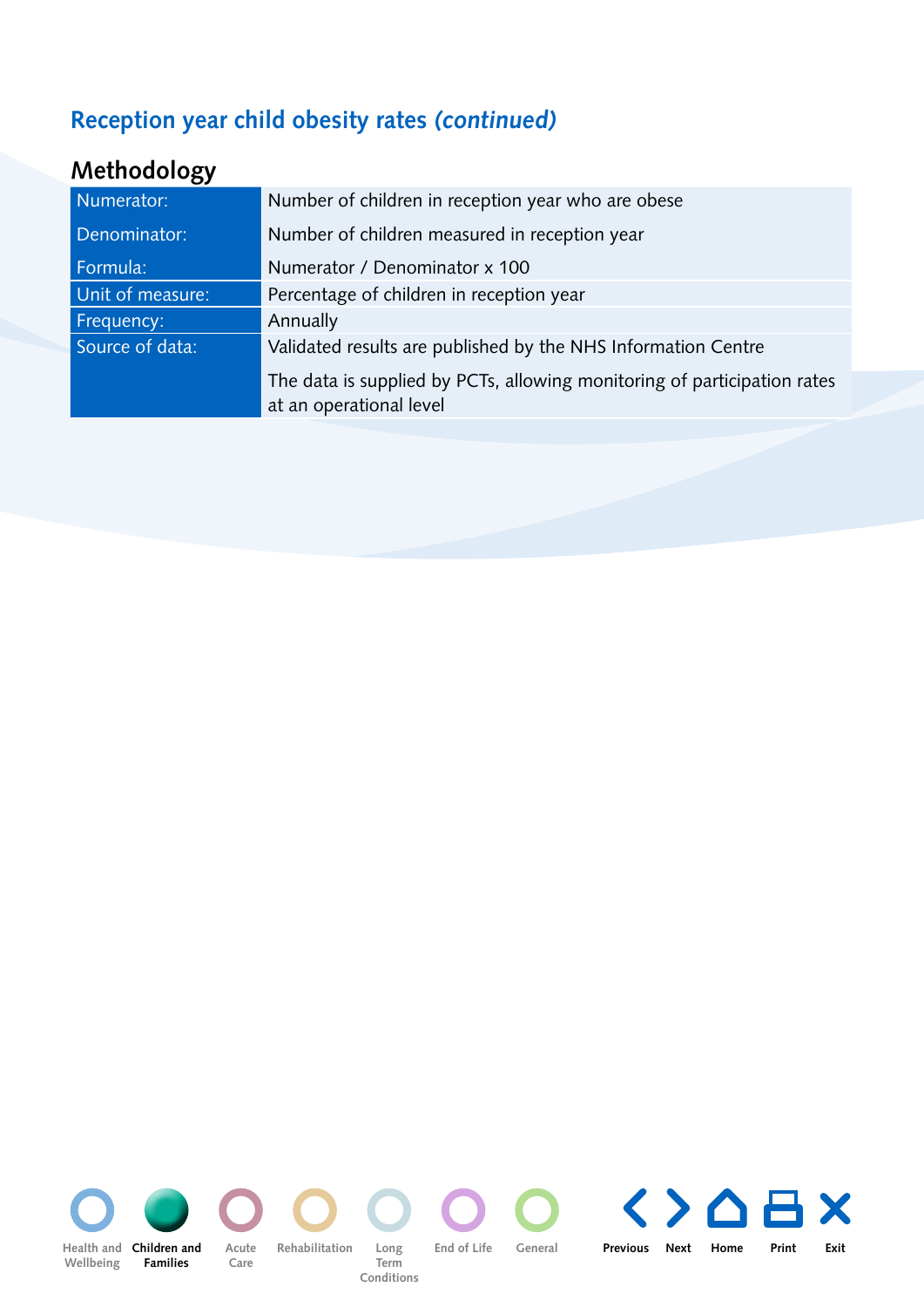# <span id="page-23-0"></span>**Children and Families**

## Year 6 child obesity rates (tcs 13)

#### **Description**

The percentage of children in year 6 who are obese.

#### **Rationale**

Child obesity is one of the most significant challenges for children and is linked to a number of poor outcomes – physical, social and psychological. Child obesity is one of the top ten priorities identified as a [World Class Commissioning](http://www.ic.nhs.uk/statistics-and-data-collections/health-and-lifestyles/obesity/national-child-measurement-programme-england-2009-10-school-year) indicator by primary care trusts (PCTs). Delivery of [messages on nutrition and physical activity for the whole family is a key element of the Healthy](http://www.dh.gov.uk/en/Publicationsandstatistics/Publications/PublicationsPolicyAndGuidance/DH_107566) Child Programme.

The National Child Measurement Programme (NCMP), part of the government strategy 'Healthy Weight, Healthy Lives', is informed by an annual reporting cycle of obesity rate data from PCTs across the country. The NHS Information Centre collates and validates the data, producing an annual report with detailed analysis at PCT level.

To avoid biased results, a sample must be representative of the entire population from which it was drawn. In the case of the NCMP, this means that every child must have an equal chance of being included in the dataset. The programme aims to achieve an 85% participation rate, and monitoring progress in achieving this can maintain attention on how well services are addressing inequality and equity of provision across all communities.

This data has operational value for local quality improvement to inform where local initiatives aimed at children and families should be targeted to best effect.

### **Definition**

Measurements of children's heights and weights, without shoes and coats and in normal, light, indoor clothing, are used to calculate their body mass index (BMI) percentile, allowing recording of the proportion found to be obese. For population monitoring purposes, children are defined as obese if their BMI falls above the 95th percentile of the reference curve for their age and sex according to the UK National BMI percentile classification (Cole TJ, Freeman JV and Preece MA (1995) 'Body mass index reference curves for the UK, 1990.' *Archives of Desease in Childhood* 73(1):25–29).

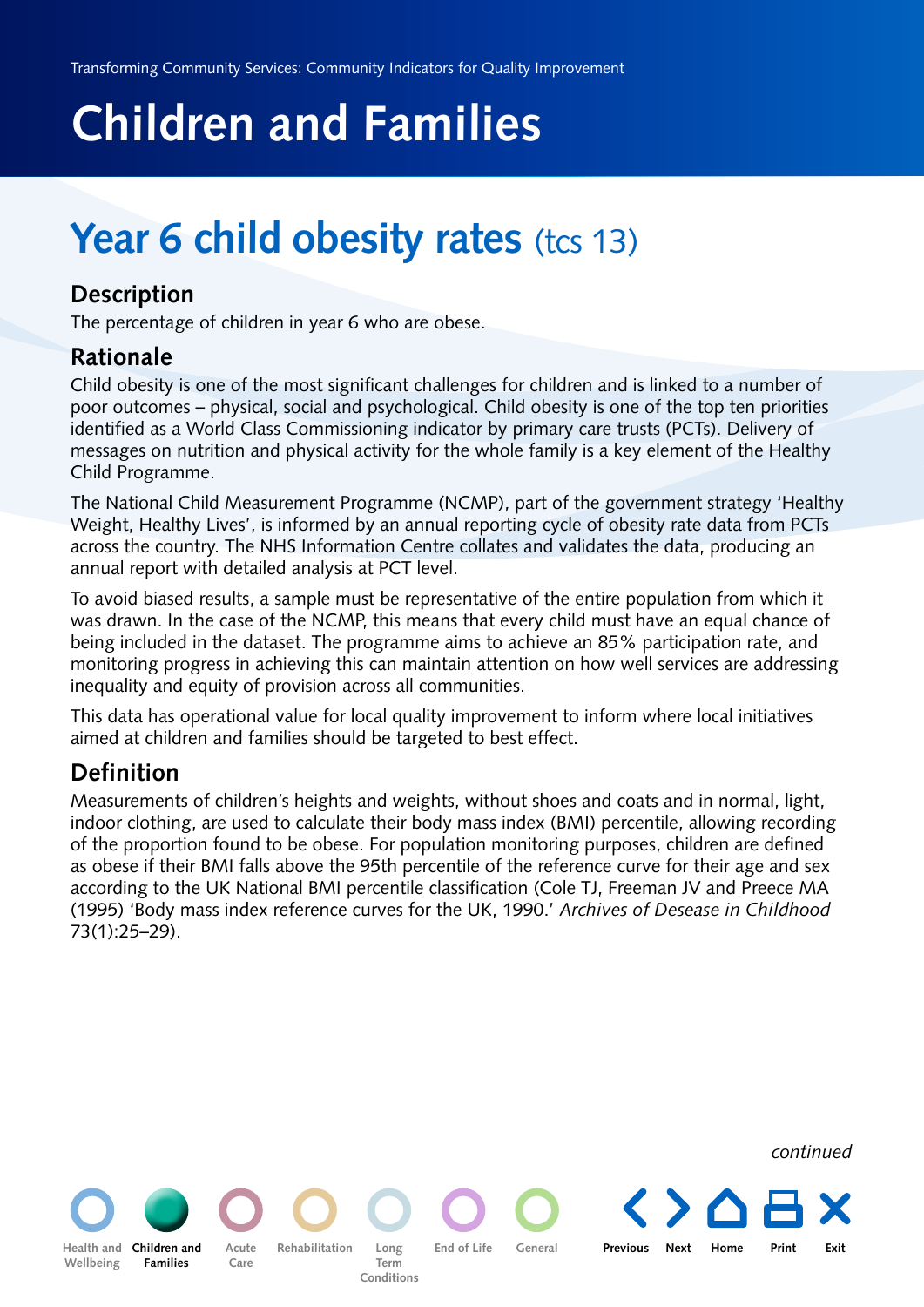### **Year 6 child obesity rates** *(continued)*

| Numerator:       | Number of children in year 6 who are obese                               |  |
|------------------|--------------------------------------------------------------------------|--|
| Denominator:     | Number of children measured in year 6                                    |  |
| Formula:         | Numerator / Denominator x 100                                            |  |
| Unit of measure: | Percentage of children in year 6                                         |  |
| Frequency:       | Annually                                                                 |  |
| Source of data:  | Validated results are published by the NHS Information Centre            |  |
|                  | The data is supplied by PCTs, allowing monitoring of participation rates |  |
|                  | at an operational level                                                  |  |

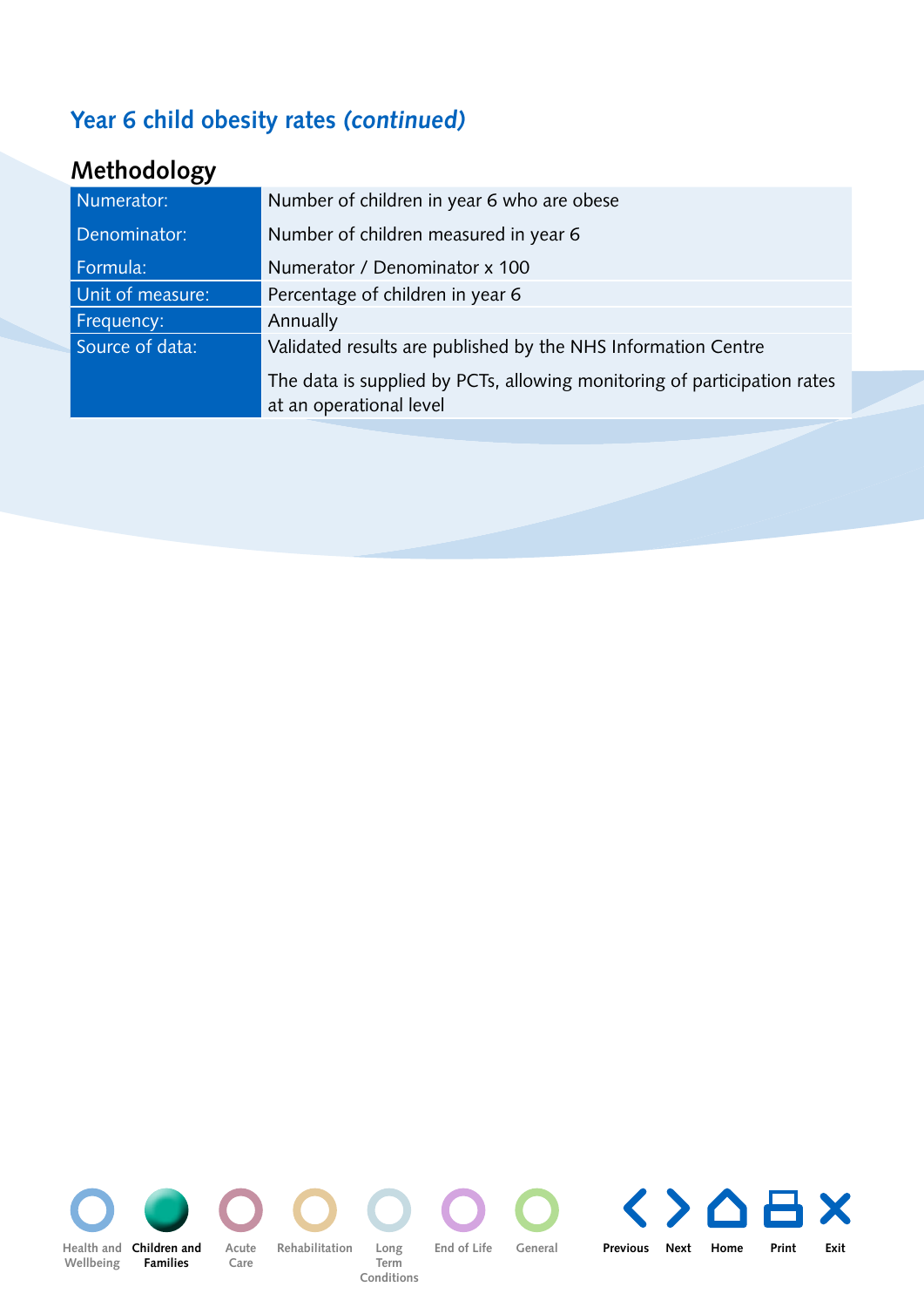# <span id="page-25-0"></span>**Children and Families**

## **Healthy Child Programme two-year review** (tcs 14)

#### **Description**

The percentage of children who have had a two-year review by 32 months of age.

#### **Rationale**

The [Healthy Child Programme](http://www.dh.gov.uk/en/Healthcare/Children/Maternity/DH_081642) is the universal public health programme for all children and families. It consists of a schedule of reviews, immunisations, health promotion, parenting support and screening tests that promote and protect the health and wellbeing of children from pregnancy through to adulthood.

The review at two years of age is one of the key reviews recommended in the Healthy Child Programme. It needs to reach all two-year-olds in the area and be carried out in a timely fashion. 100% of children need to have been seen by 32 months (the recommended age for this review is 24–30 months). In the case of the Healthy Child Programme two-year review, every child must have an equal chance of being included in the dataset, i.e. there is a progressive universal approach to targeting those most in need.

Priority topics for the two-year review are:

- nutrition, active play and obesity prevention
- immunisation
- personal, social and emotional development
- speech, language and communication
- injury prevention.

The Healthy Child Programme (including the two-year review) should be underpinned by a systematic assessment of population needs that provides the basis for configuring services and allocating resources to address the topics listed above.

This data has operational value for local quality improvement to inform where local initiatives aimed at children and families should be targeted to best effect.

**Children andPrevious Next [Home](#page-4-0) Print Exit**

#### **Definition**

**Families**

**Wellbeing**

**Acute Care**

The number of all children with recorded two-year reviews.

**Rehabilitation Long** 

**[Health and](#page-5-0) End of Life General**

**Term Conditions** *continued*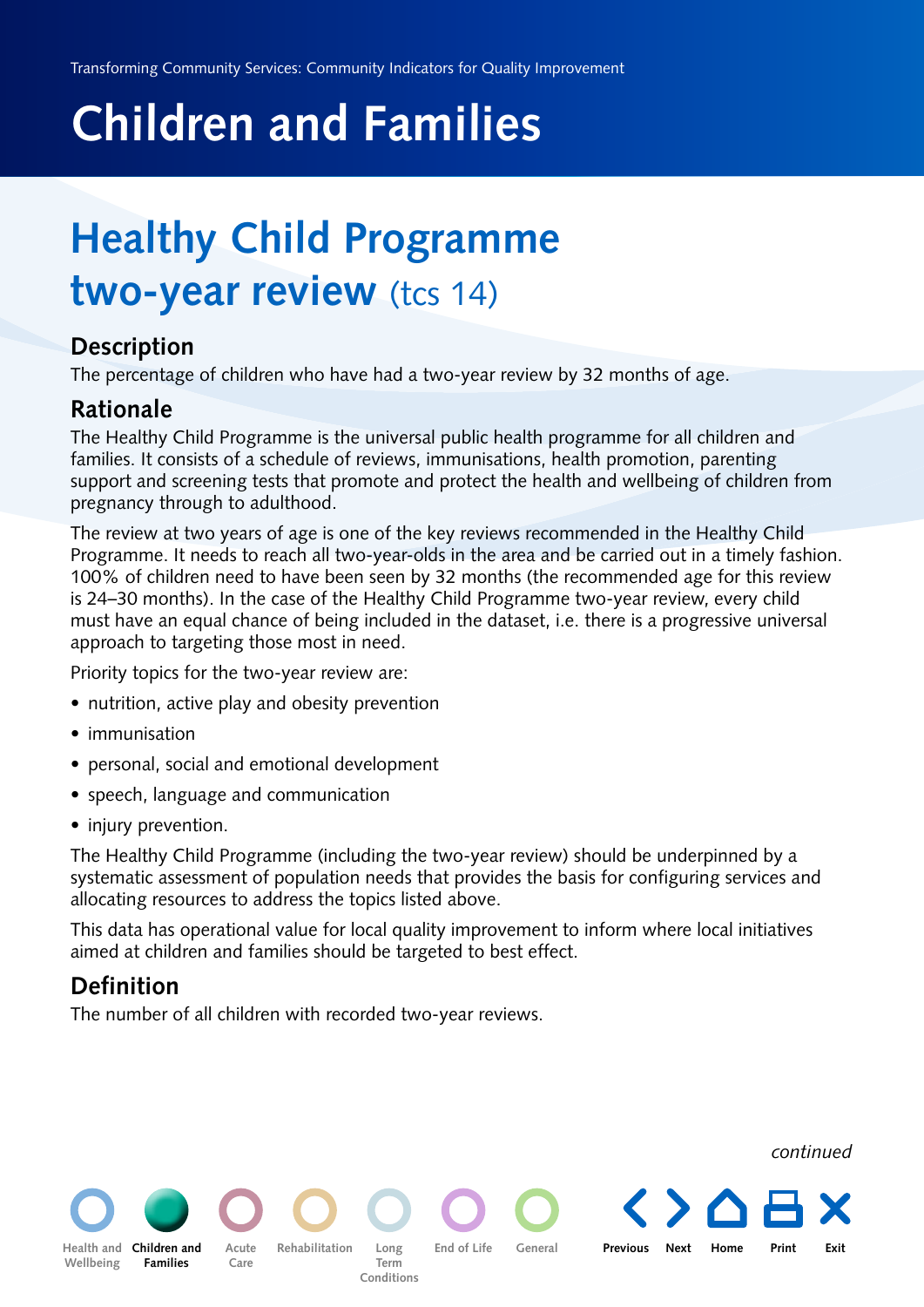### **Healthy Child Programme two-year review** *(continued)*

| Numerator:       | All children with recorded completed two-year reviews                                  |  |
|------------------|----------------------------------------------------------------------------------------|--|
| Denominator:     | Number of children in age group                                                        |  |
| Formula:         | Numerator / Denominator x 100                                                          |  |
| Unit of measure: | Percentage of children in age group                                                    |  |
| Frequency:       | Annually                                                                               |  |
| Source of data:  | The data is collected by the Healthy Child Programme team led by the<br>health visitor |  |
|                  | Local information systems                                                              |  |

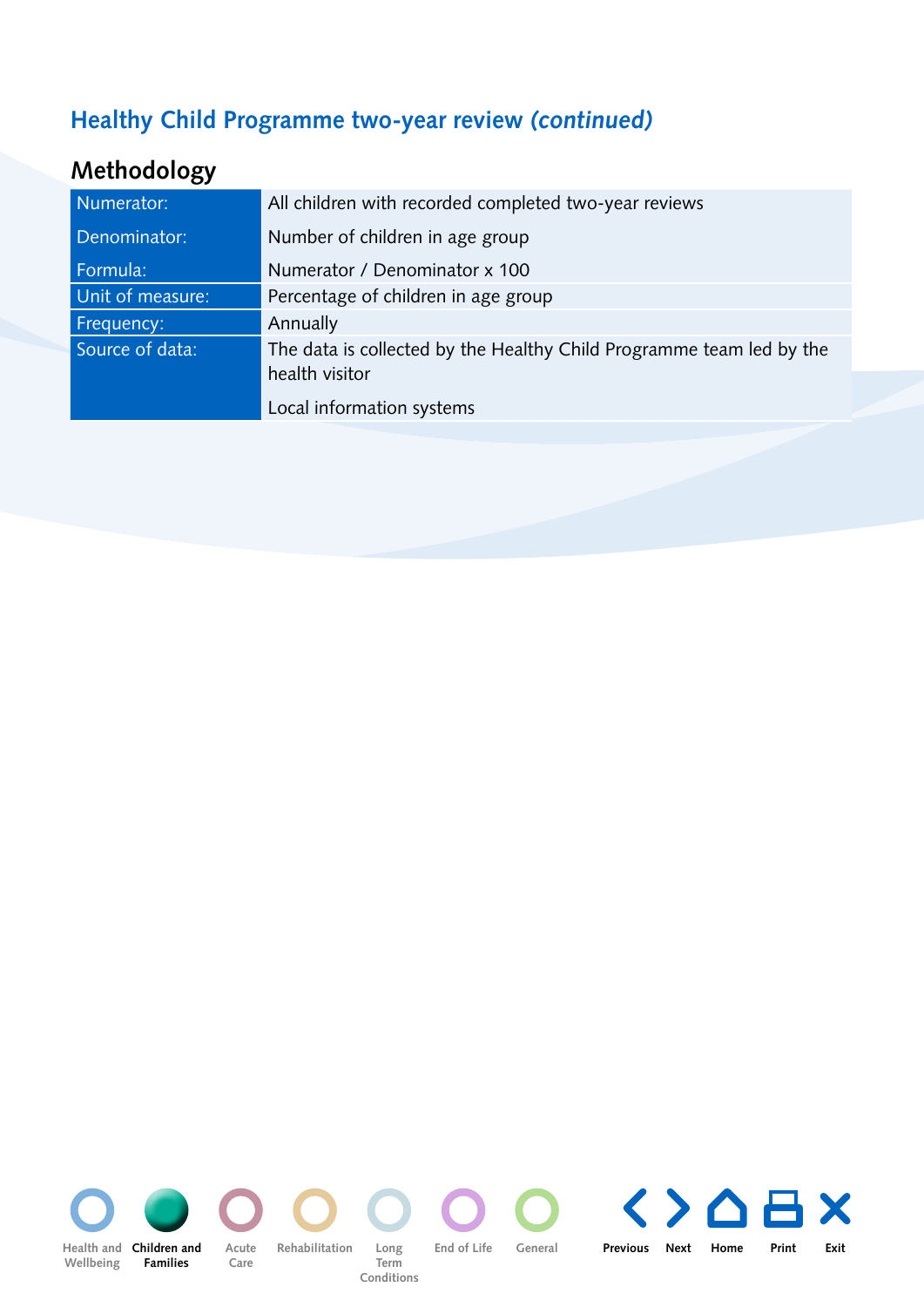# <span id="page-27-0"></span>**Children and Families**

## **Health assessments for children who are looked after** (tcs 15)

#### **Description**

The percentage of children for whom you are commissioned to provide a service who, on becoming looked after, have received health assessment in line with the requirements in the national statutory guidance on promoting the health and wellbeing of looked after children.

#### **Rationale**

Looked after children (as defined by the Children and Young Persons Act 2008) and young people share many of the same health risks and problems as their peers, but often to a greater degree. They often enter care with a worse level of health than their peers, due in part to the impact of poverty, abuse and neglect.

The NHS contributes to meeting the health needs of looked after children by:

- the commissioning of effective services in line with the national statutory guidance on promoting the health and wellbeing of looked after children
- delivery through a provider organisation with clinicians offering co-ordinated care for each child and young person to meet their health needs.

#### **Definition**

A looked after child is defined as:

**Families**

**Acute Care**

**Rehabilitation Long** 

**Term Conditions**

**[Health and](#page-5-0)** 

**Wellbeing**

- being looked after by the council as at 30 September, and
- having been looked after continuously from and including 1 October of the previous calendar year, or earlier.

Do not include children who had been looked after at any point during that time under an agreed series of short-term breaks (under the provisions of Reg. 13 of the Arrangements for Placement of Children (General) Regulations 1991). They are classed as SSDA 903 legal status code V3 or V4.

Health assessments must be carried out twice a year for those under five years of age. Two assessments must have been carried out in order for the annual assessment requirement to be satisfied for under-fives. The assessment should be carried out once in every six-month period before the child's fifth birthday. For those aged five or over, a single annual assessment fulfils the requirement.

**[Children and](#page-13-0) Previous Next [Home](#page-4-0) Print Exit**

**End of Life General**

*continued*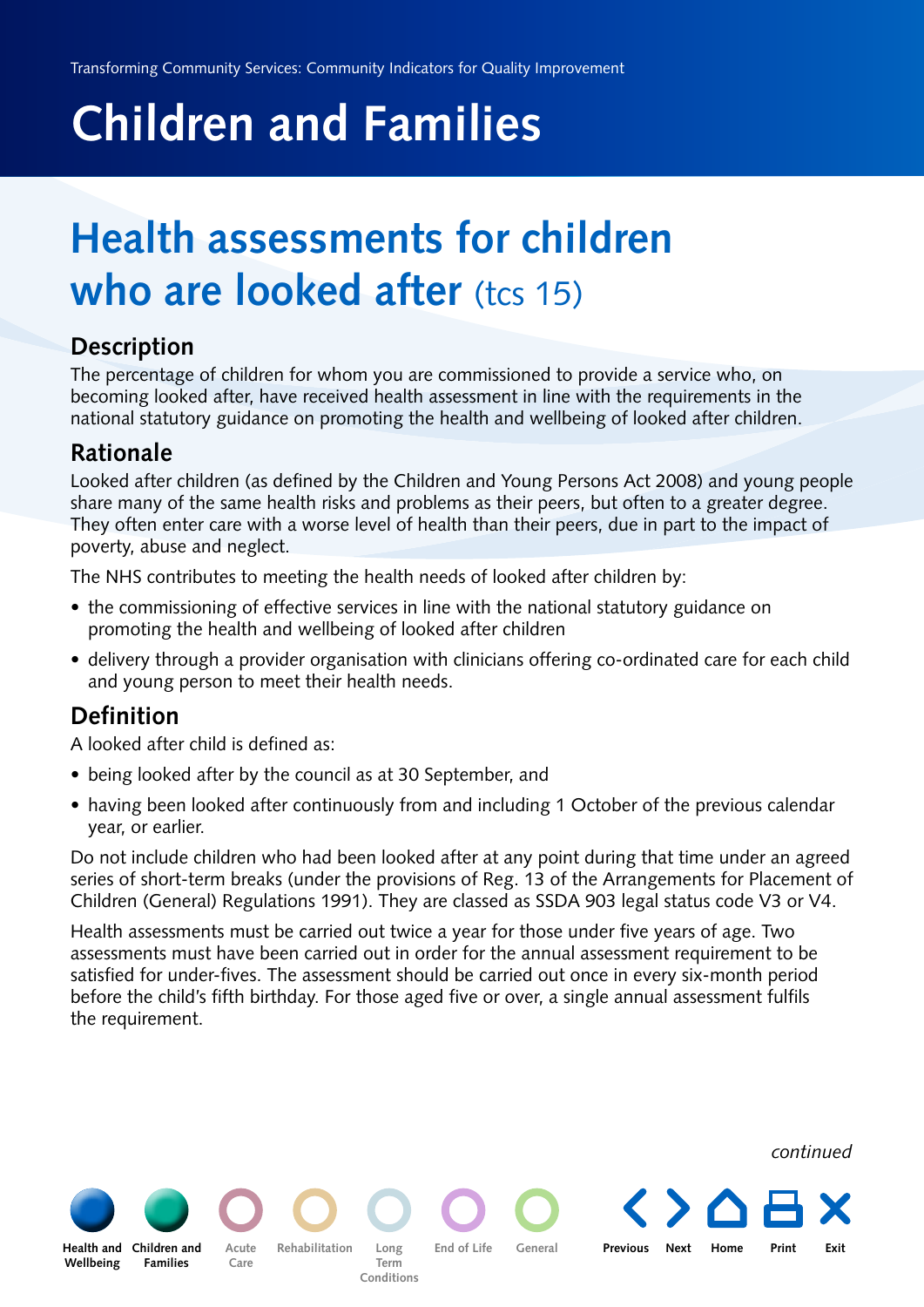### **Health assessments for children who are looked after** *(continued)*

| looked after children                                                                                       |
|-------------------------------------------------------------------------------------------------------------|
| Denominator:<br>Total number of looked after children for whom you are commissioned<br>to provide a service |
| Formula:<br>Numerator / Denominator x 100                                                                   |
| Unit of measure:<br>Percentage of looked after children                                                     |
| Monthly<br>Frequency:                                                                                       |
| Source of data:<br>Local information systems                                                                |

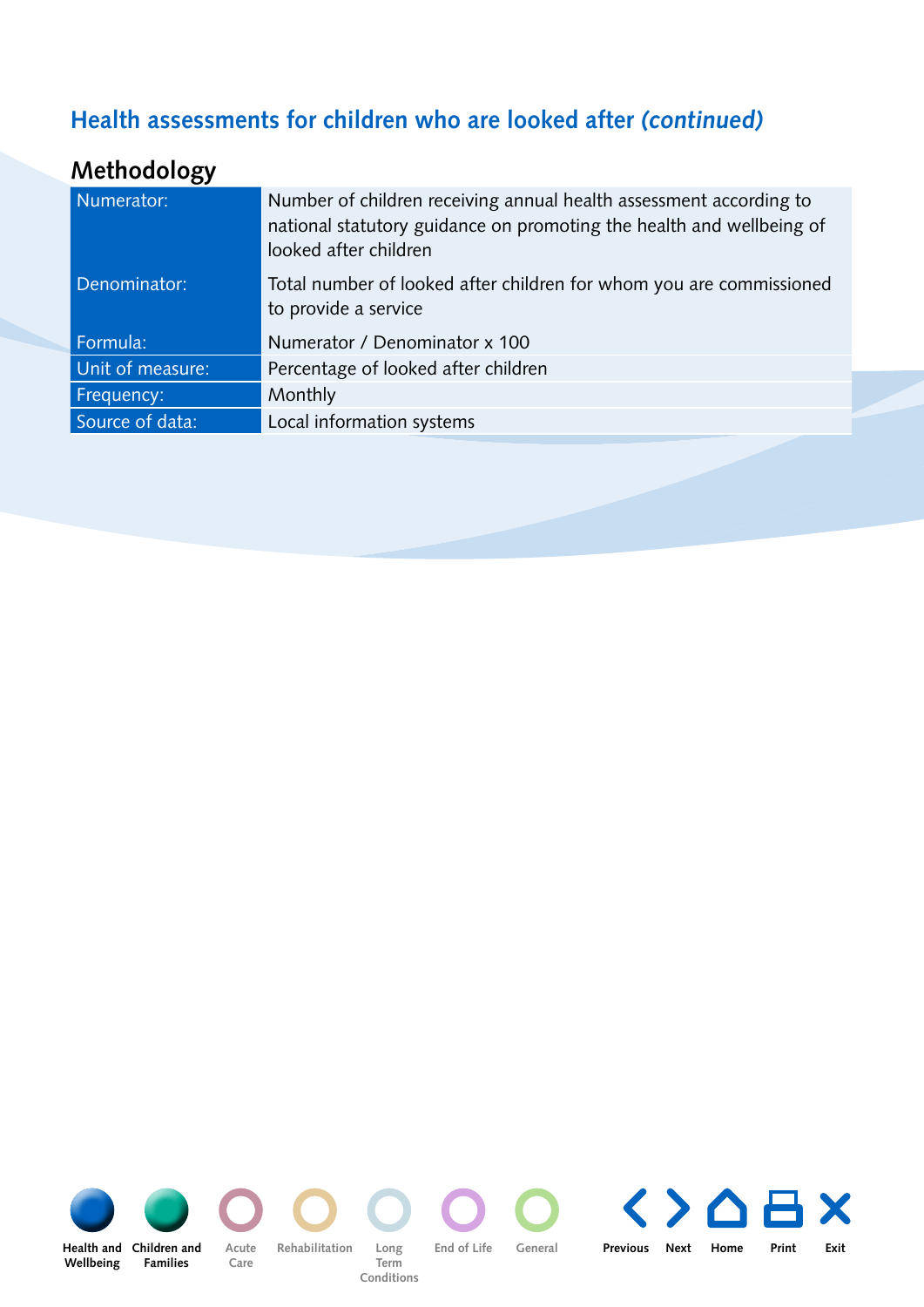# <span id="page-29-0"></span>**Children and Families**

# **Safeguarding children training (tcs 16)**

#### **Description**

The percentage of staff who have completed mandatory training in child protection in the last 12 months.

#### **Rationale**

Mandatory training underpins the safety of children, their patients or guardians, and staff. All community service providers should have clear and focused mandatory training plans that make explicit what training, knowledge and skill development are required by their workforce, both currently and for future modernisation of roles. These training plans should focus on supporting provision of strategic business objectives on child welfare through the delivery of safe and high quality care.

#### **Definition**

Mandatory training is described as training that the organisation deems necessary in order for staff to undertake their work in a safe and effective manner.

It is recognised that any training undertaken needs to be reinforced by practical experience in order to develop a competent skill base.

| Numerator:       | Number of staff who have received mandatory child protection training |  |
|------------------|-----------------------------------------------------------------------|--|
|                  | (as per local training policy) in the last 12 months                  |  |
| Denominator:     | Total number of staff                                                 |  |
|                  |                                                                       |  |
| Formula:         | Numerator / Denominator x 100 expressed on a rolling 12-month basis   |  |
| Unit of measure: | Percentage of staff                                                   |  |
| Frequency:       | Quarterly                                                             |  |
| Source of data:  | Local information systems                                             |  |
|                  |                                                                       |  |

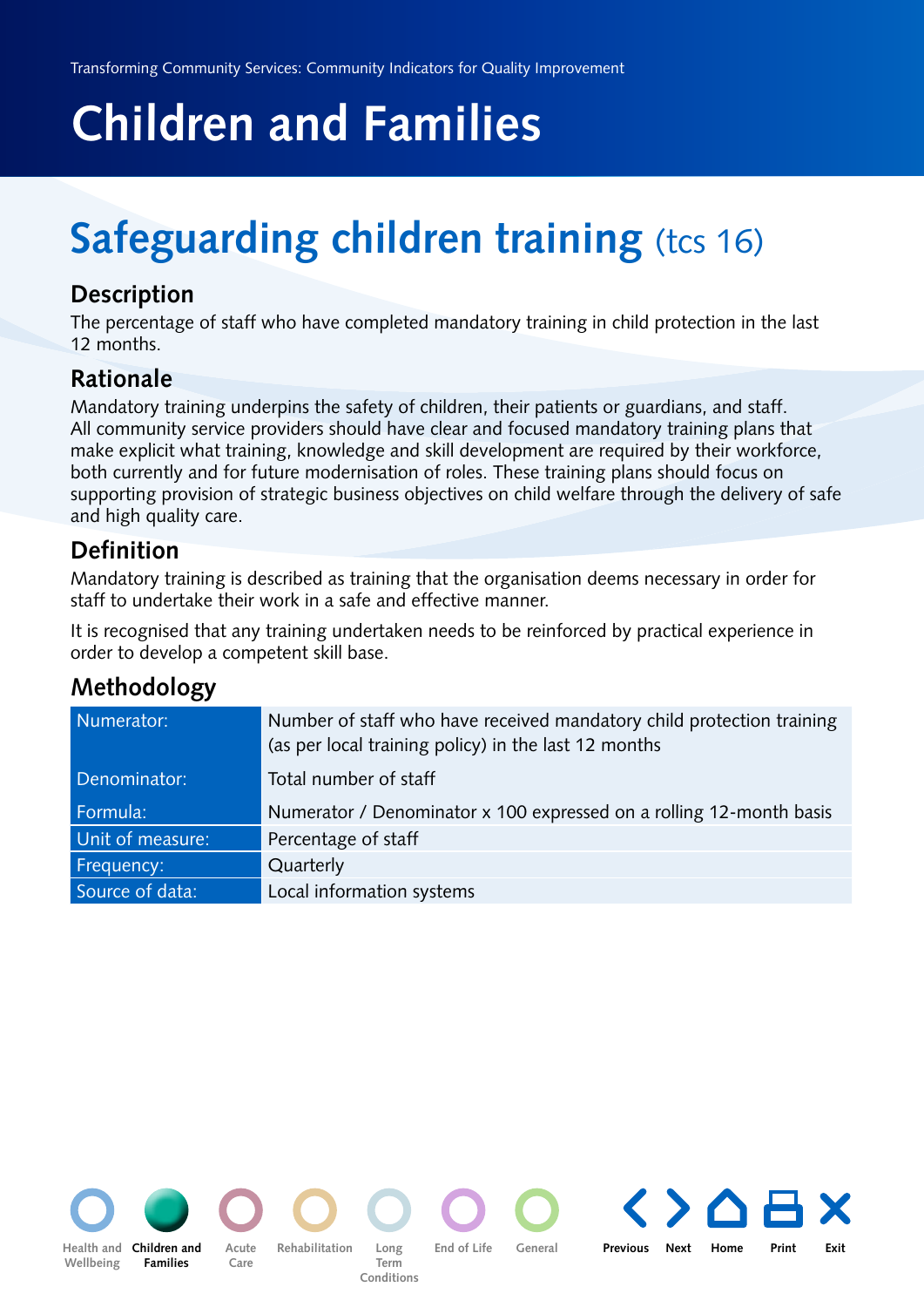<span id="page-30-0"></span>Click on the text to go directly to the quality indicator, or click on the 'Next' button at the foot of the page to see each in turn.

[Incidence of pressure ulcer](#page-31-0) [Leg ulcer wounds](#page-32-0) [Unplanned admissions with short stay](#page-33-0) [Bed days lost due to delayed discharge or](#page-34-0) transfer from hospital [Percentage of patients whose discharge](#page-35-0)  or transfer from hospital is delayed [Falls in a community setting](#page-36-0) [Alcohol intake](#page-7-0) [Health promotion training](#page-11-0) [Nutritional assessment](#page-12-0) [Assessment using a validated assessment tool](#page-39-0) [Measuring improvement using a validated](#page-41-0)  assessment tool [Supporting independence with community](#page-43-0)  services [Screening for anxiety and depression](#page-46-0) [Assessment using the Caregiver Strain Index](#page-48-0)

[Readmissions within 28 days](#page-55-0) [Rate of non-elective admissions](#page-56-0) [Rate of cancelled appointments](#page-57-0) [Rate of 'did not attends'](#page-58-0) [Home equipment delivery](#page-59-0) [Referral to treatment waiting time](#page-61-0) [Percentage of patients offered a time band](#page-62-0)  for a visit [Percentage of patients offered a choice](#page-63-0)  of appointment time [Percentage of staff reporting positive](#page-64-0)  job satisfaction [Serious Untoward Incidents](#page-66-0) [Discharge letters issued according to national](#page-67-0) guideline standards ['Safeguarding Adults' training](#page-69-0) [Infection control training](#page-70-0)

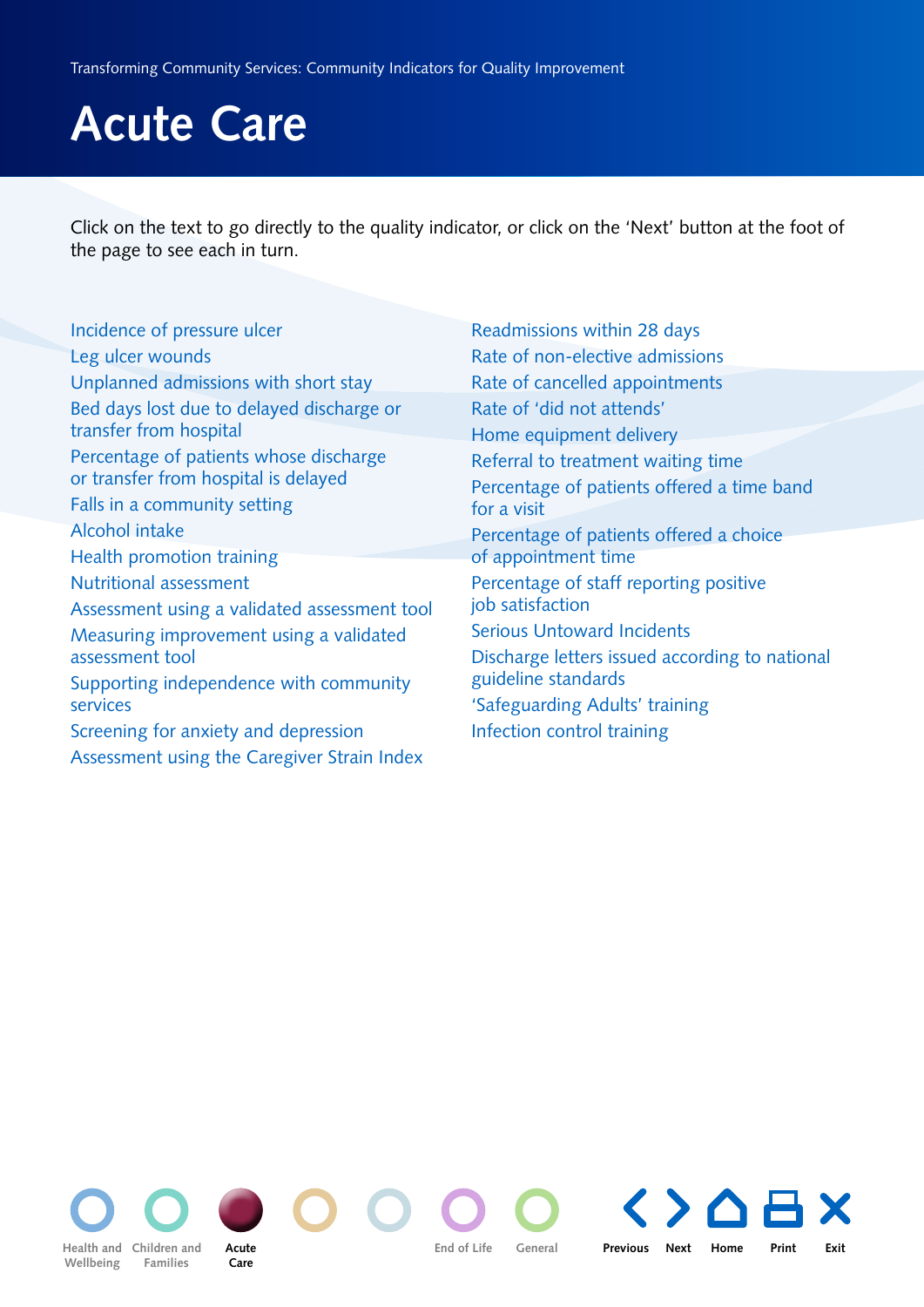## <span id="page-31-0"></span>**Incidence of pressure ulcer** (tcs 17)

#### **Description**

The percentage of patients on a caseload with a pressure ulcer of grade 2 or higher.

#### **Rationale**

Pressure ulcers are a substantial cause of morbidity. Their treatment can require significant use of NHS resources, including acute hospital admissions. Pressure ulcer incidence is a good indicator of the quality of care provided by health professionals and preventive care strategies. Pressure sores can also result from improper wheelchair or seating provision, and thus this should be monitored accordingly. In a community setting, pressure ulcers are often identified following discharge from hospital.

#### **Definition**

A pressure ulcer is an area of localised damage to the skin and underlying tissue caused by pressure, shear, friction and/or a combination of these.

The [European Pressure Ulcer Advisory Panel](http://www.epuap.org/) classifications when assessing a pressure ulcer are as follows:

**Grade 1**: Non-blanchable erythema of intact skin. Discolouration of the skin, warmth, oedema and hardness may also be used as indicators, particularly on individuals with darker skin.

**Grade 2**: Partial thickness skin loss involving epidermis, dermis, or both. The ulcer is superficial and presents clinically as an abrasion or blister.

**Grade 3**: Full thickness skin loss involving damage to or necrosis of subcutaneous tissue that may extend down to, but not through, underlying fascia.

**Grade 4**: Extensive destruction, tissue necrosis, or damage to muscle, bone or supporting structures, with or without full thickness skin loss.

**Caseload**: Patients who require active management of their condition, in accordance with a care plan developed with the clinician/service. Active management would entail regular and numerous contacts during a specified period of time.

| Numerator:       | Patients on caseload with a pressure ulcer of grade 2 or higher   |
|------------------|-------------------------------------------------------------------|
| Denominator:     | Patients on caseload                                              |
| Formula:         | Numerator / Denominator x 100                                     |
| Unit of measure: | Percentage of patients with a pressure ulcer of grade 2 or higher |
| Frequency:       | Monthly                                                           |
| Source of data:  | Local information systems                                         |

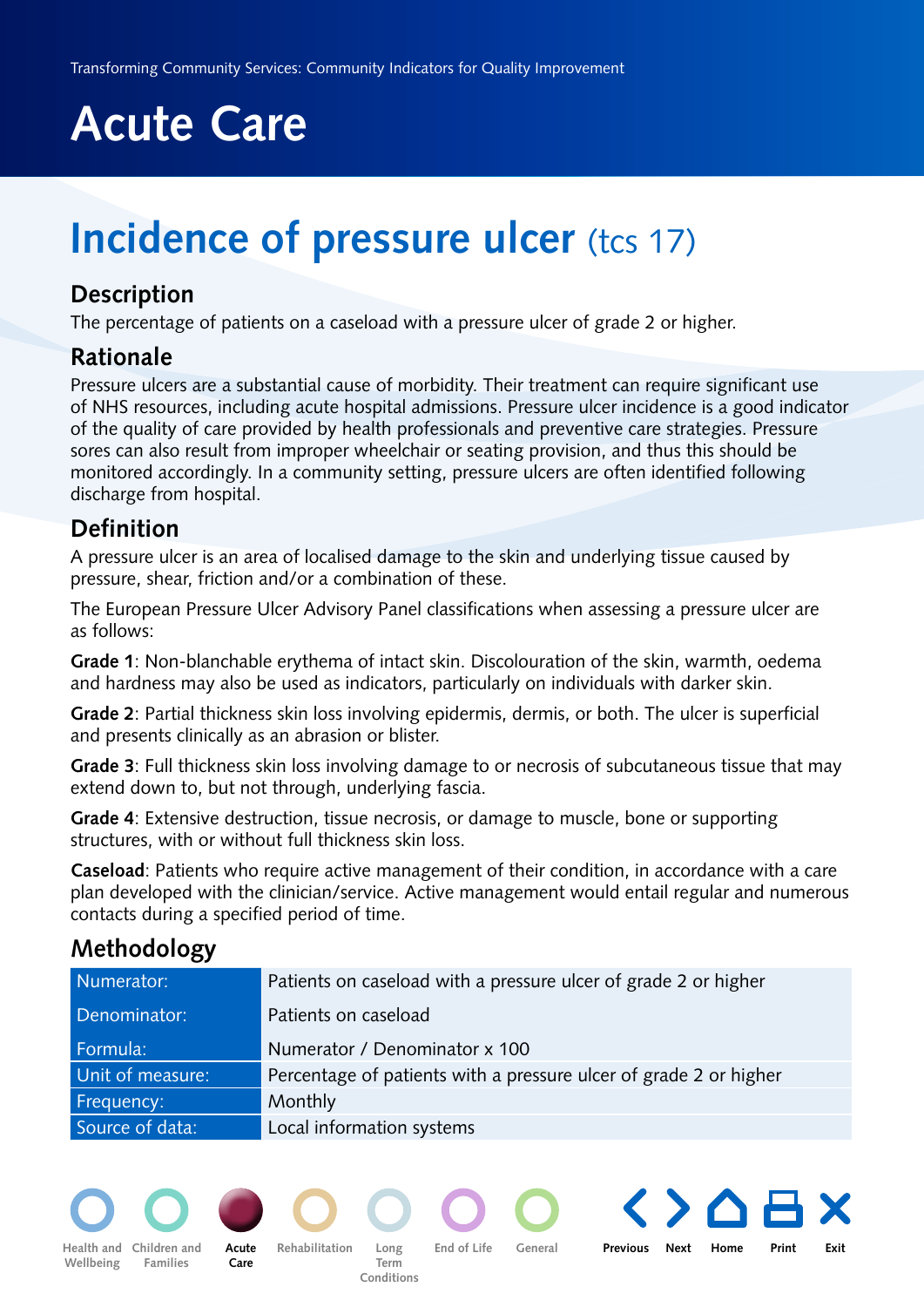## <span id="page-32-0"></span>**Leg ulcer wounds** (tcs 18)

#### **Description**

The percentage of venous leg ulcer wounds that have healed within 12 to 24 weeks from start of treatment.

#### **Rationale**

[Venous leg ulcer wounds constitute a significant proportion of community activity. Royal College](http://www.rcn.org.uk/development/practice/clinicalguidelines/venous_leg_ulcers) of Nursing guidelines provide an established evidence base supporting a reasonable expectation that well managed care should result in healing within 12 to 24 weeks.

#### **Definition**

Start of treatment is defined as when the initial assessment is conducted and a treatment plan agreed.

The assessment and clinical investigation of patients with a leg ulcer should be undertaken by health professionals trained in leg ulcer management.

| Numerator:       | Number of wounds healed within 12 to 24 weeks from start<br>of treatment    |
|------------------|-----------------------------------------------------------------------------|
| Denominator:     | Total number of wounds at initial assessment                                |
| Formula:         | Numerator / Denominator x 100                                               |
| Unit of measure: | Percentage of wounds that heal within 12 weeks of referral<br>for treatment |
|                  | Percentage of wounds that heal within 24 weeks of referral<br>for treatment |
| Frequency:       | Monthly                                                                     |
| Source of data:  | Local information systems                                                   |

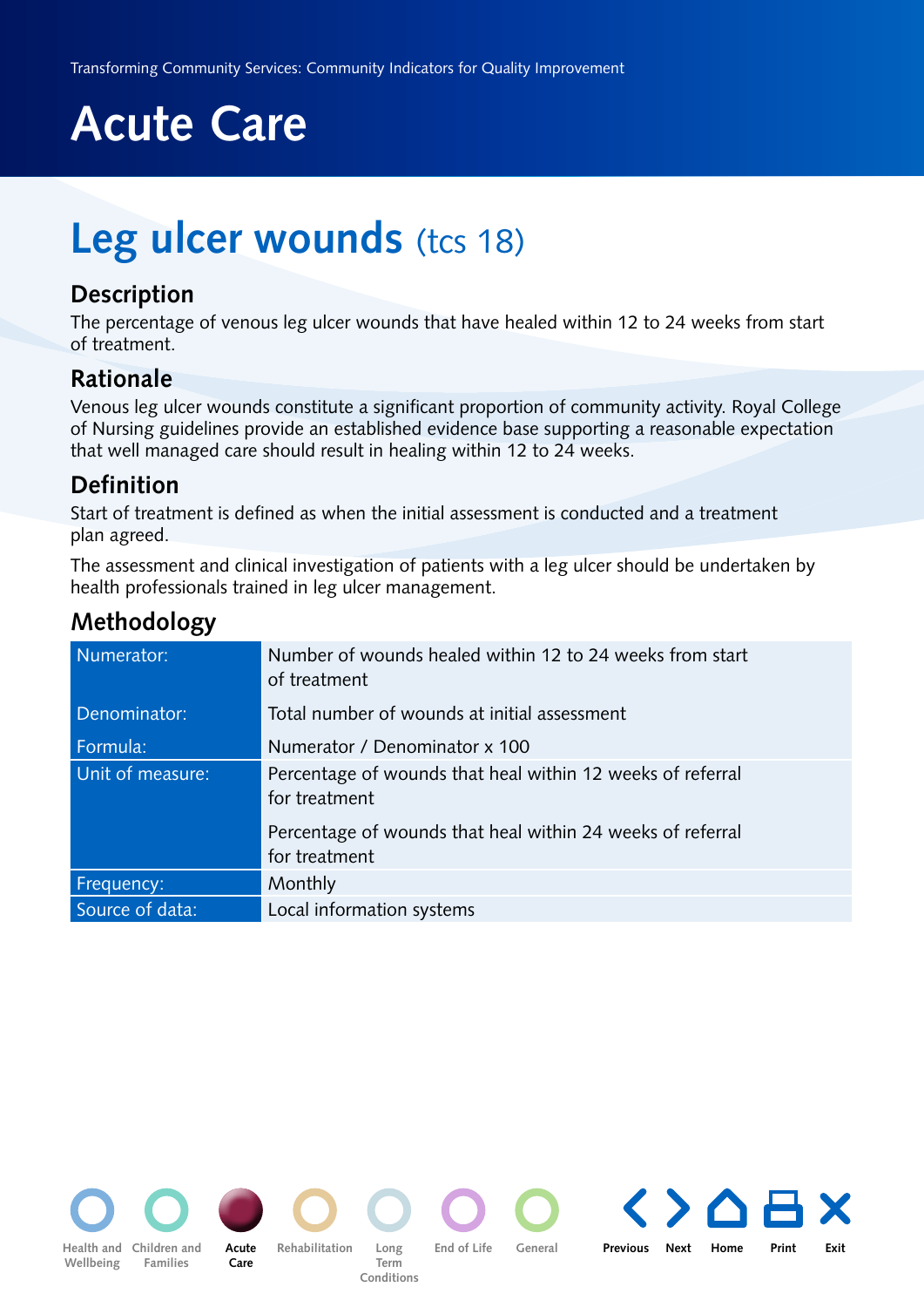## <span id="page-33-0"></span>**Unplanned admissions with short stay** (tcs 19)

#### **Description**

The percentage of patients from an agreed cohort who have an unplanned admission where the length of stay was less than two days.

#### **Rationale**

Providing care closer to home and avoidance of hospital admissions by effective and personalised services is a core function of community services.

A short unplanned stay may indicate that the patient's condition did not require substantial hospital care or that admission was precautionary. It may reflect a breakdown of care planning or point to opportunities where further support provided by the community team could prevent future admissions.

Monitoring of unplanned admissions with a short length of stay should act as a catalyst for rootcause analysis by frontline services to review practice and consider quality improvements.

#### **Definition**

Admission could be to an acute or community hospital. For patients on an End of Life care pathway, services may also want to monitor unplanned admissions to a hospice.

**Agreed cohort**: The commissioner and the provider should agree on how to identify patients of whom the community provider can reasonably be expected to have ownership. Possible options to base this on may include a defined range of conditions, identifiable by diagnostic coding, or a caseload of patients referred to the community provider.

**Caseload**: Patients who require active management of their condition, in accordance with a care plan developed with the clinician/service. Active management would entail regular and numerous contacts during a specified period of time.

**Short stay**: Length of stay is less than or equal to two nights.

#### **Methodology**

| Numerator:       | Patients in agreed cohort who have an unplanned admission with<br>a short stay |
|------------------|--------------------------------------------------------------------------------|
| Denominator:     | Patients in agreed cohort                                                      |
| Formula:         | Numerator / Denominator x 100                                                  |
| Unit of measure: | Percentage of patients in agreed cohort                                        |
| Frequency:       | Monthly                                                                        |
| Source of data:  | Local information systems                                                      |
|                  |                                                                                |

**Long End of Life**









**[Children and](#page-13-0) Rehabilitation**



**General**

**Acute Previous Next [Home](#page-4-0) Print Exit**

**[Health and](#page-5-0)  Wellbeing**

**Families**

**Care**

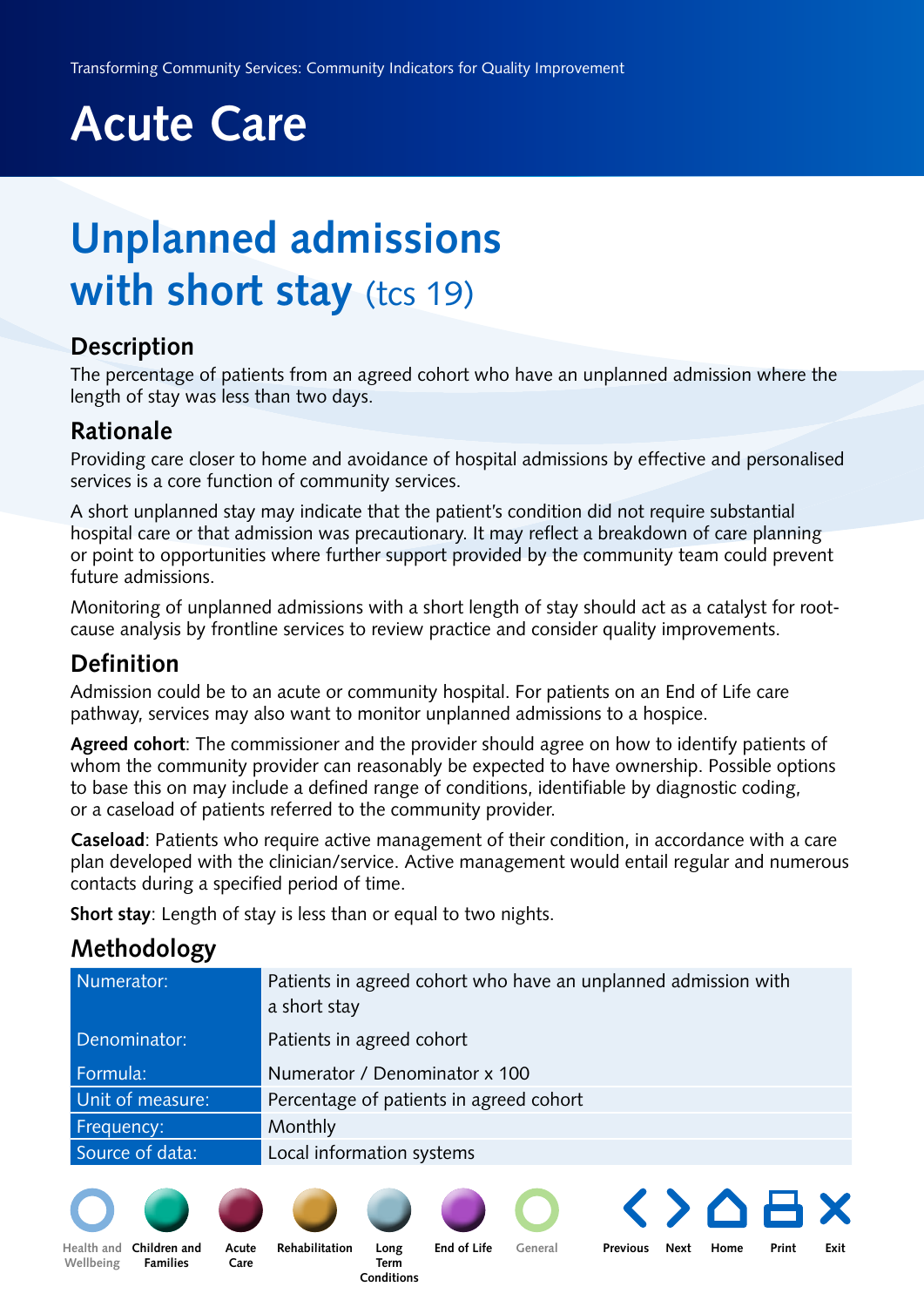## <span id="page-34-0"></span>**Bed days lost due to delayed discharge or transfer from hospital (tcs 20)**

#### **Description**

The number of bed days lost due to patients whose discharge or transfer from community hospital is delayed, as a percentage of the total bed days available.

#### **Rationale**

High quality community services should avoid delays to discharge or transfer from hospital through effective joint working between professionals, teams and organisations. This is important as delays represent poor patient experience, increase risk of infections and waste resources. Monitoring of bed days lost should act as a catalyst to understanding the causes of delays and developing solutions.

#### **Definition**

**Patients whose discharge or transfer is delayed**: Any patient who is not discharged or transferred from hospital on the same calendar day as they are approved by a clinician as being fit and ready for discharge or transfer. This can apply to an acute or community hospital.

**Days lost due to delayed discharge**: The difference in days between the date when a patient is approved by a clinician as ready to be discharged from hospital and the date when they leave.

**Total bed days available**: The number of beds occupied in the community hospital multiplied by the defined time period, normally a calendar month.

#### **Methodology**

| Numerator:       | Bed days lost                 |
|------------------|-------------------------------|
| Denominator:     | Total bed days occupied       |
| Formula:         | Numerator / Denominator x 100 |
| Unit of measure: | Percentage of total bed days  |
| Frequency:       | Monthly                       |
| Source of data:  | Local information systems     |
|                  | Situation reports             |



**Wellbeing**







**Care**

**Term Conditions**



**General**

**Acute Previous Next [Home](#page-4-0) Print Exit**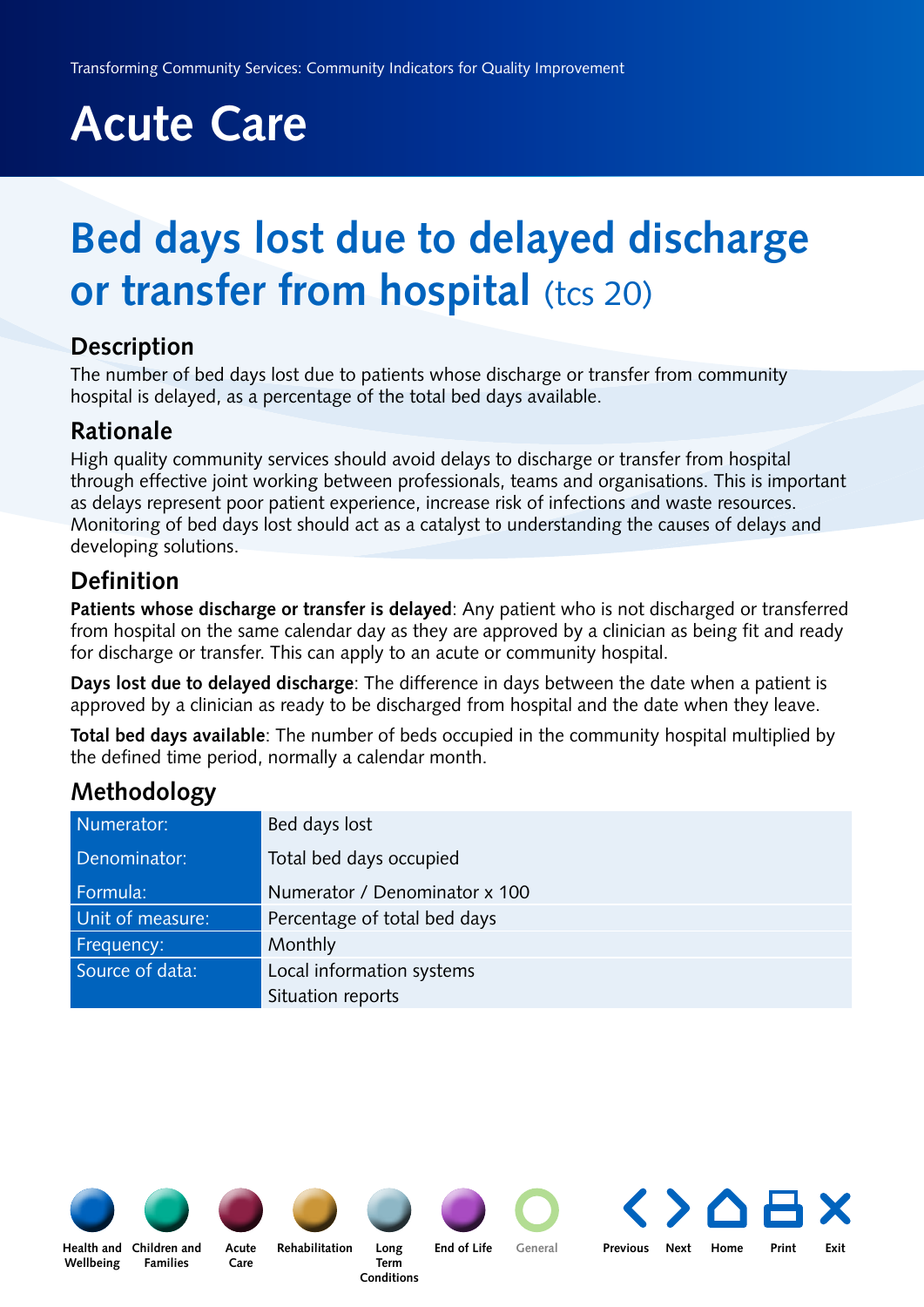## <span id="page-35-0"></span>**Percentage of patients whose discharge or transfer from hospital is delayed** (tcs 21)

#### **Description**

The percentage of patients whose discharge or transfer from hospital is delayed.

#### **Rationale**

High quality community services should avoid delays to discharge or transfer from hospital through effective joint working between professionals, teams and organisations. This is important as delays represent poor patient experience, increase risk of infections and waste resources. Monitoring of patients whose discharge was delayed should act as a catalyst to understanding the causes of delays and developing solutions.

#### **Definition**

**Patients whose discharge or transfer is delayed**: Any patient who experiences a delay in discharge or transfer from hospital on the same calendar day as they are approved by a clinician as being fit and ready for discharge or transfer. Community hospitals should be included within the scope of this indicator.

### **Methodology**

| Numerator:       | Number of patients whose discharge or transfer is delayed                                            |
|------------------|------------------------------------------------------------------------------------------------------|
| Denominator:     | Total number of patients whose discharge or transfer has been approved<br>during defined time period |
| Formula:         | Numerator / Denominator x 100                                                                        |
| Unit of measure: | Percentage of patients whose discharge or transfer has been approved                                 |
| Frequency:       | Monthly                                                                                              |
| Source of data:  | Local information systems                                                                            |
|                  |                                                                                                      |



**Wellbeing**



**Families**



**Care**



**Term Conditions**



**General**

**Long End of Life**

**Acute Previous Next [Home](#page-4-0) Print Exit**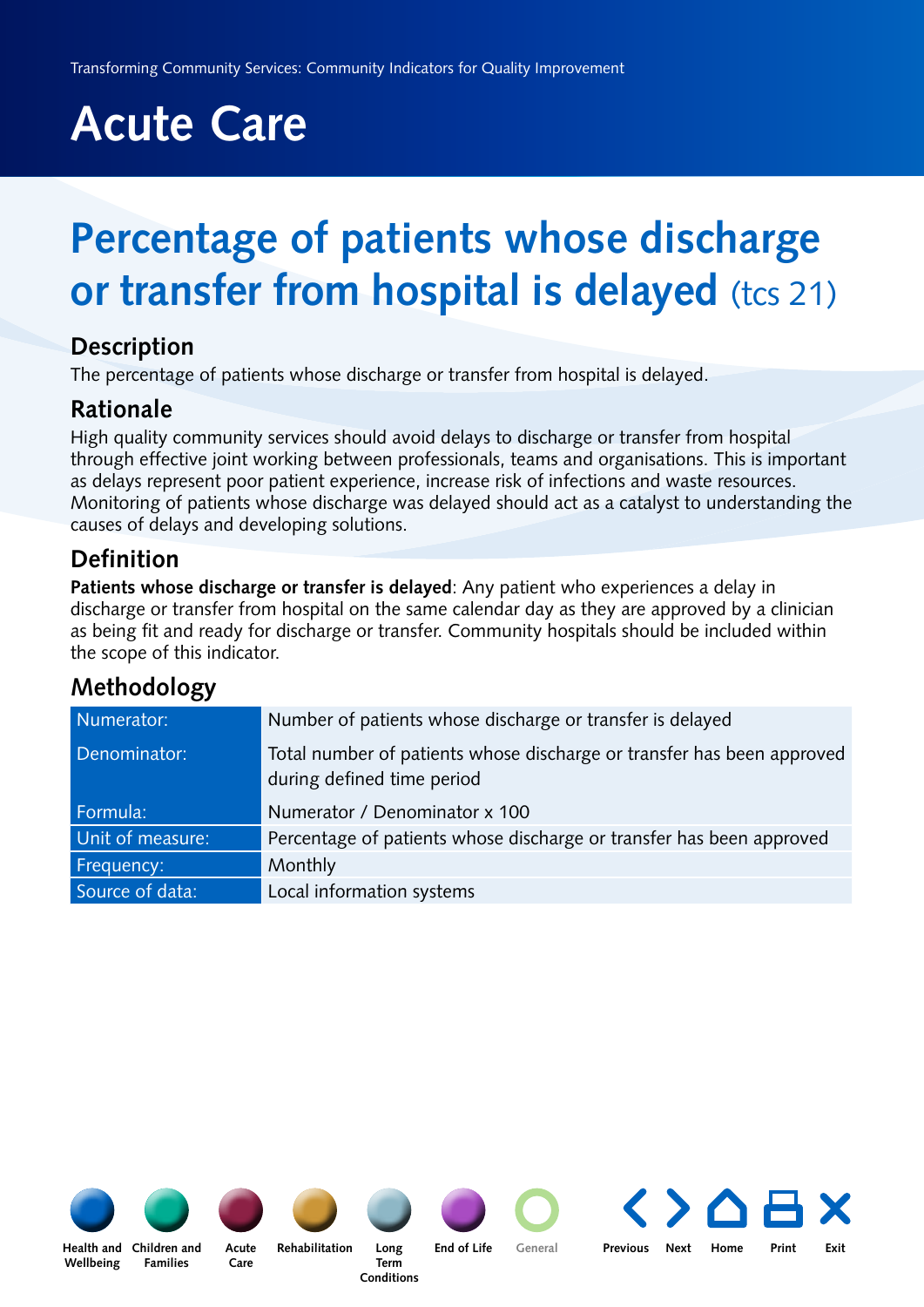## <span id="page-36-0"></span>**Falls in a community setting (tcs 22)**

#### **Description**

The number of falls in a community setting as a percentage of the total number of patients on a caseload.

#### **Rationale**

Falls are a major cause of disability and the leading cause of mortality due to injury in people aged over 75. By introducing integrated falls services, falls and their consequences can be reduced. This should contribute to improved outcomes for older people and promote their independence, as well as reducing pressure on the NHS and social care services. Although most falls do not result in serious injury, the consequences for an individual of falling or of not being able to get up after a fall can include:

- psychological problems, for example a fear of falling and a loss of confidence in being able to move about safely
- loss of mobility, leading to social isolation and depression
- an increase in dependency and disability
- hypothermia
- pressure-related injury
- infection.

[The prevention and management of falls in older people is outlined in the National Service](http://www.dh.gov.uk/en/publicationsandstatistics/publications/publicationspolicyandguidance/DH_4003066) Framework for Older People, standard 6.

The focus on falls as a percentage of the number of patients on a caseload keeps attention on the effectiveness of falls prevention assessments and interventions.

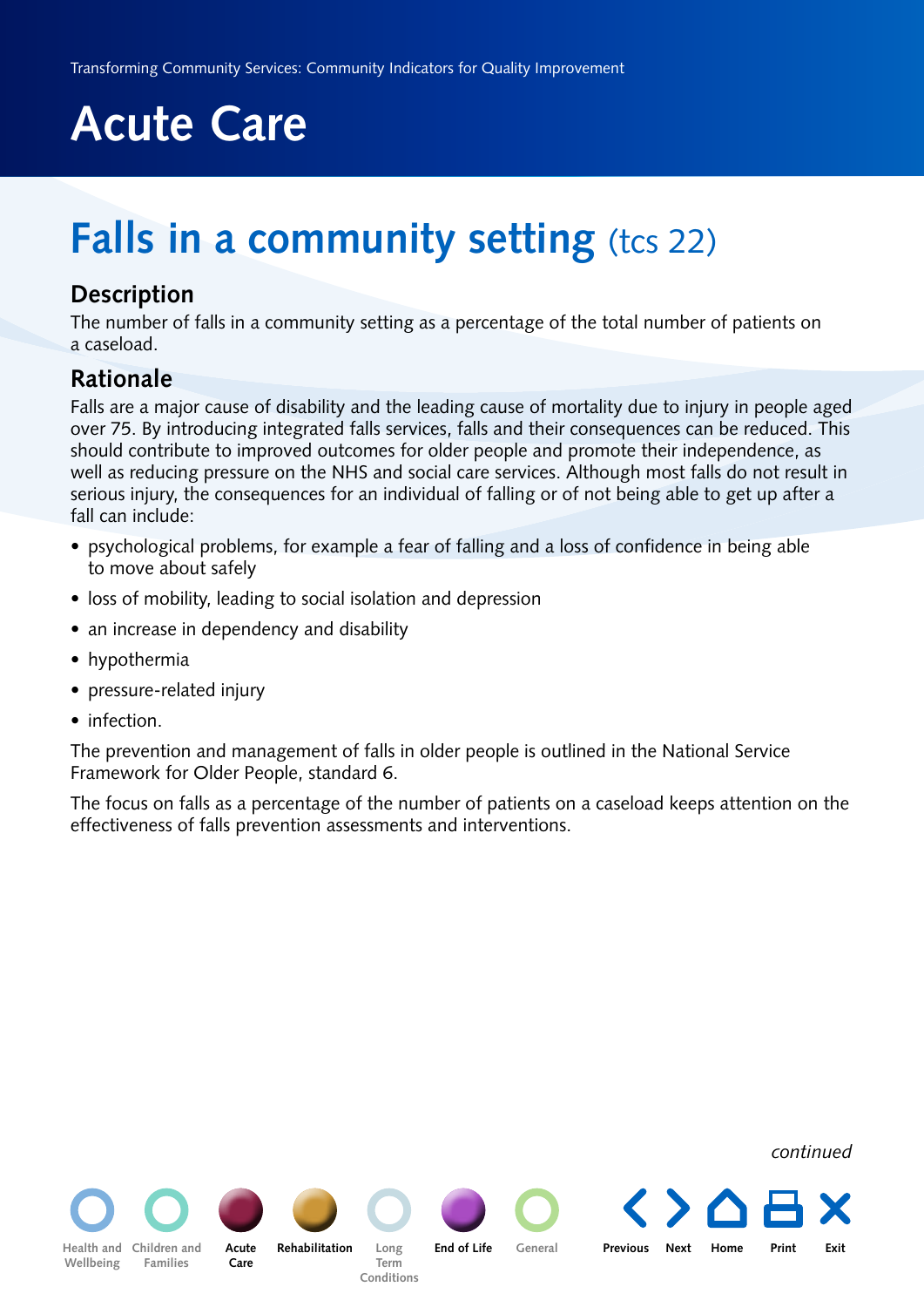### **Falls in a community setting** *(continued)*

#### **Definition**

The falls should be categorised and counted according to the severity of the harm resulting from the fall, according to the [National Patient Safety Agency](http://www.nrls.npsa.nhs.uk/resources/patient-safety-topics/patient-accidents-falls/?locale=en&entryid45=59821) (NPSA) definition. The NPSA defines harm as injury, suffering, disability or death, and categorises the severity of harm as follows:

**None**: A situation where no harm occurred: either a prevented patient safety incident or a no harm patient safety incident.

**Low**: Any unexpected or unintended incident which required extra observation or minor treatment and caused minimal harm, to one or more persons.

**Moderate**: Any unexpected or unintended incident which resulted in further treatment, possible surgical intervention, cancelling of treatment or transfer to another area, and which caused shortterm harm, to one or more persons.

**Severe**: Any unexpected or unintended incident which caused permanent or long-term harm, to one or more persons.

**Death**: Any unexpected or unintended incident which caused the death of one or more persons.

**Caseload**: Patients who require active management of their condition, in accordance with a care plan developed with the clinician/service. Active management would entail regular and numerous contacts during a specified period of time.

| Numerator:       | Number of falls in a community setting, categorised by the NPSA<br>definition of harm (additional stratification may include by setting) |
|------------------|------------------------------------------------------------------------------------------------------------------------------------------|
| Denominator:     | Number of patients on caseload                                                                                                           |
| Formula:         | Numerator / Denominator x 100                                                                                                            |
| Unit of measure: | Number of falls                                                                                                                          |
| Frequency:       | Monthly                                                                                                                                  |
| Source of data:  | Local information systems                                                                                                                |

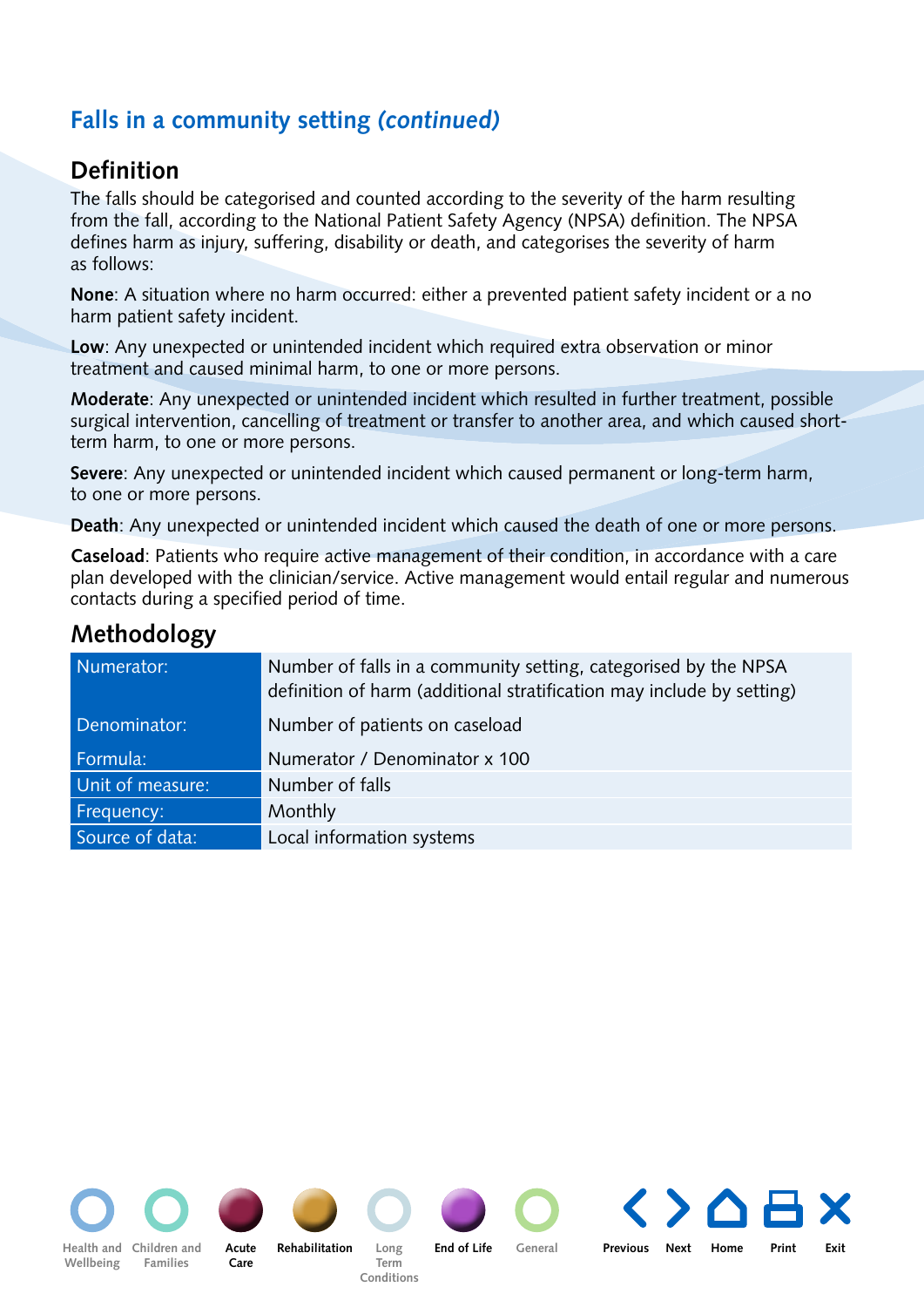# <span id="page-38-0"></span>**Rehabilitation**

Click on the text to go directly to the quality indicator, or click on the 'Next' button at the foot of the page to see each in turn.

| Assessment using a validated assessment tool | Readmissions within 28 days                    |
|----------------------------------------------|------------------------------------------------|
| Measuring improvement using a validated      | Rate of non-elective admissions                |
| assessment tool                              | Rate of cancelled appointments                 |
| Supporting independence with community       | Rate of 'did not attends'                      |
| services                                     | Home equipment delivery                        |
| Alcohol intake                               | Referral to treatment waiting time             |
| Health promotion training                    | Percentage of patients offered a time band     |
| Nutritional assessment                       | for a visit                                    |
| Incidence of pressure ulcer                  | Percentage of patients offered a choice        |
| Leg ulcer wounds                             | of appointment time                            |
| Unplanned admissions with short stay         | Percentage of staff reporting positive         |
| Bed days lost due to delayed discharge or    | job satisfaction                               |
| transfer from hospital                       | <b>Serious Untoward Incidents</b>              |
| Percentage of patients whose discharge or    | Discharge letters issued according to national |
| transfer from hospital is delayed            | guideline standards                            |
| Falls in a community setting                 | 'Safeguarding Adults' training                 |
| Screening for anxiety and depression         | Infection control training                     |
| Assessment using the Caregiver Strain Index  |                                                |

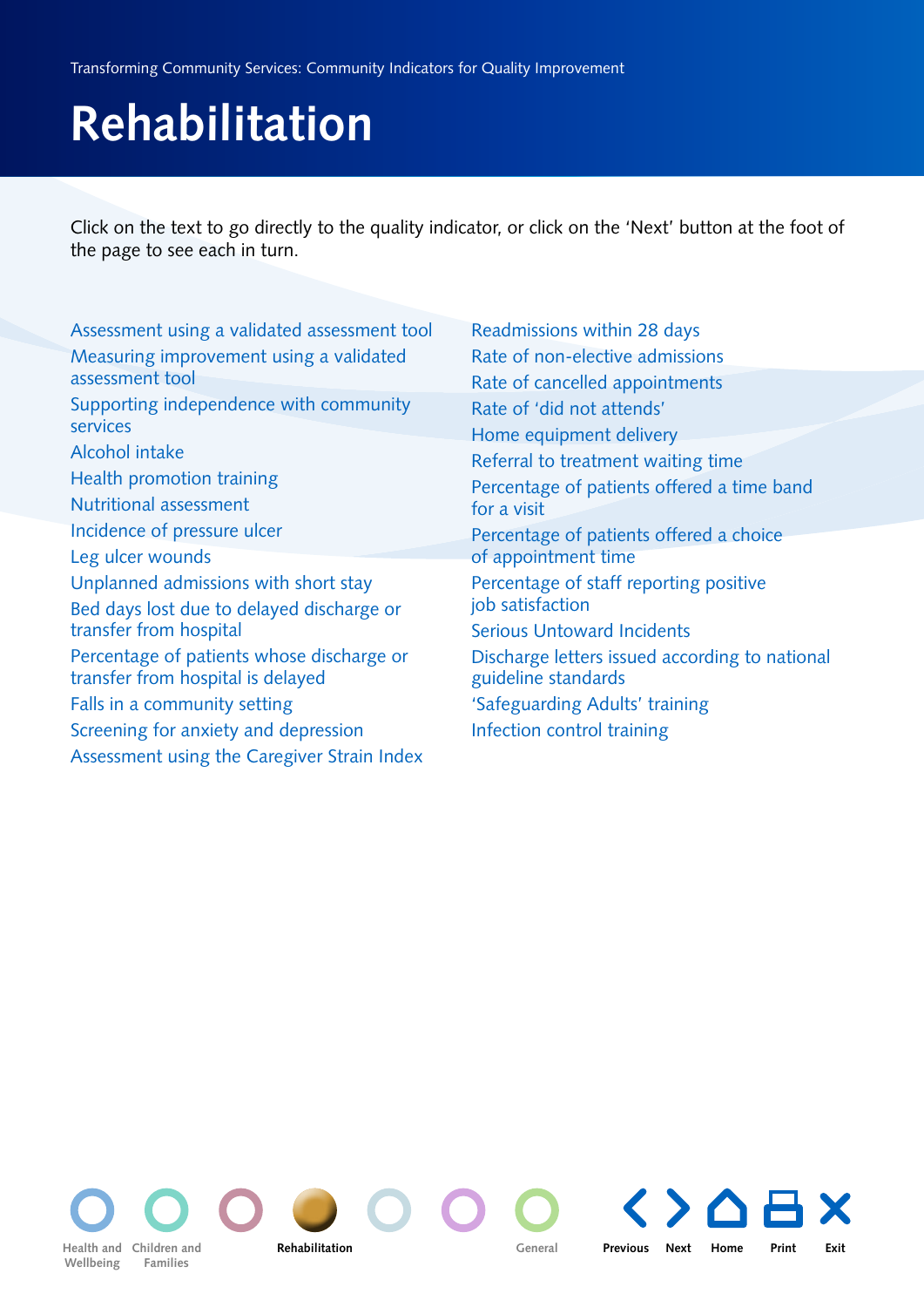# <span id="page-39-0"></span>**Rehabilitation**

### **Assessment using a validated assessment tool** (tcs 23)

#### **Description**

The percentage of patients on a caseload assessed using a validated assessment tool appropriate to the scope of the practice.

#### **Rationale**

Good clinical practice will involve audit and peer review. Adoption of this indicator will make this more systematic and outward facing, contributing to a wider and more outcome-focused understanding of service performance.

There is a broad range of established validated assessment tools used by clinicians of all professions. Many are specific to individual professions, but some can be utilised in a multidisciplinary context.

[For example, the British Society of Rehabilitation Medicine has produced a 'Basket of approved](http://www.bsrm.co.uk/ClinicalGuidance/ClinicalGuidance.htm) measures' which may help to narrow down the range of validation assessment tools. For indicators that could be used in the area of neurological rehabilitation, the 'validated assessment measure' could include at least one of the following:

- the Barthel Index
- the Functional Independence Measure (FIM) or the UK FIM + Functional Assessment Measure (FAM)
- Goal Attainment Scaling (rated on a 5-point scale of –2 to +2).

Recommended rating manuals and computerised software for all of these instruments are available through the [National Dataset for Specialist Neurorehabilitation Services,](http://www.ic.nhs.uk/services/datasets/document-downloads/long-term-neurological-conditions-ltnc-data-set) UK Rehabilitation Outcomes Collaborative.

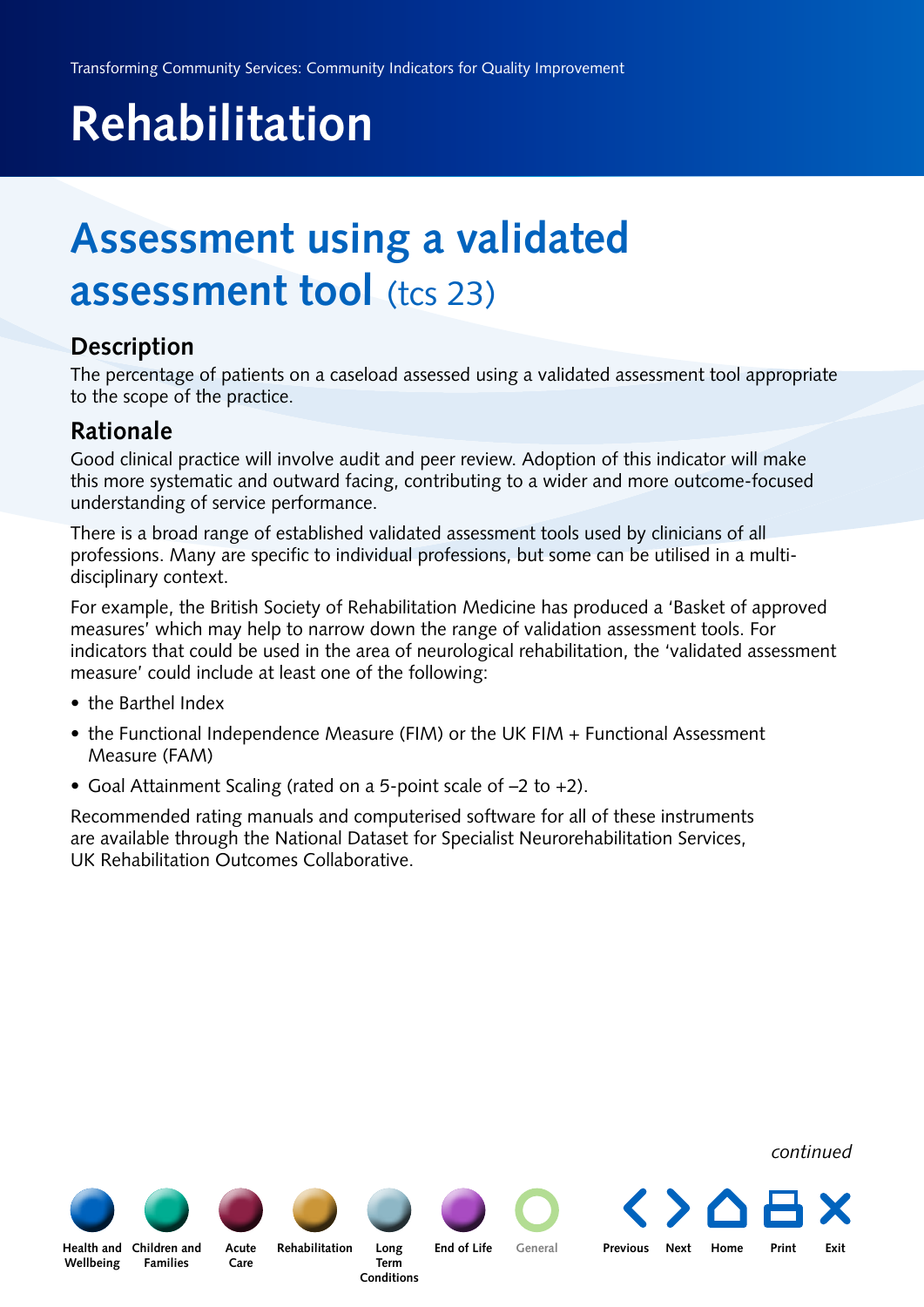### **Assessment using a validated assessment tool** *(continued)*

#### **Definition**

Definition of the cohort of patients should take into account the variability of patient conditions. Not all patients can be expected to demonstrate improvement, but continued intervention can still be appropriate.

The clinician should be able to identify an anticipated outcome at the onset of a period of care. It is suggested that three broad bandings are used:

**Positive change/improvement**: Curative treatment.

**Advisory/maintenance**: Anticipating likely needs/problems, intervention is aimed at enabling the patient to be self-managing, or at preventive action.

**Support**: In cases where the patient's condition is expected to decline and the intervention is intended to improve the patient's experience as much as possible; this includes palliative care.

From these three bandings, an identifiable cohort of patients, for whom improvement is expected, should be possible.

Selection of an appropriate validated assessment tool must have professional support. It should be a tool that is considered effective in routine patient care. It should not be imposed on a clinical team in addition to or in place of an existing tool that is used with confidence.

| Numerator:       | Patients within defined cohort(s) assessed using validated<br>assessment tool |
|------------------|-------------------------------------------------------------------------------|
| Denominator:     | Patients within defined cohort(s)                                             |
| Formula:         | Numerator / Denominator x 100                                                 |
| Unit of measure: | Percentage of patients within defined cohort(s)                               |
| Frequency:       | Monthly                                                                       |
| Source of data:  | Local information systems                                                     |

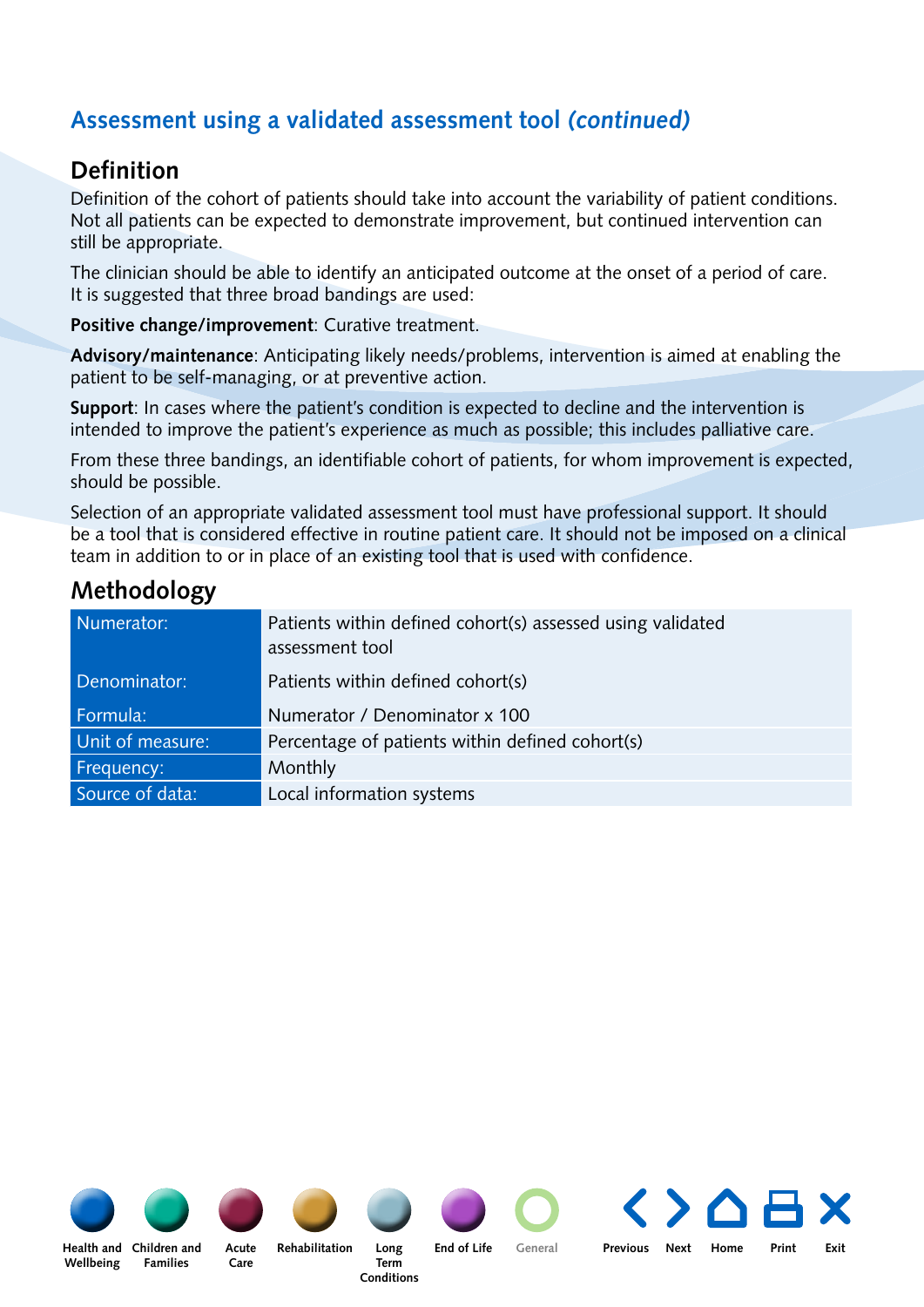# <span id="page-41-0"></span>**Rehabilitation**

### **Measuring improvement using a validated assessment tool** (tcs 24)

#### **Description**

The percentage of patients on a caseload achieving improvement as measured using a validated assessment tool appropriate to the scope of the practice.

#### **Rationale**

Good clinical practice will involve audit and peer review. Adoption of this indicator will make this more systematic and outward facing, contributing to a wider and more outcome-focused understanding of service performance.

There is a broad range of established validated assessment tools used by clinicians of all professions. Many are specific to individual professions, but some can be utilised in a multidisciplinary context.

For example, the British Society of Rehabilitation Medicine has produced a 'Basket of approved measures' which may help to narrow down the range of validation assessment tools. For indicators that could be used in the area of neurological rehabilitation, the 'validated assessment measure' could include at least one of the following:

- the Barthel Index
- the Functional Independence Measure (FIM) or UK FIM + Functional Assessment Measure (FAM)
- Goal Attainment Scaling (rated on a 5-point scale of –2 to +2).

Recommended rating manuals and computerised software for all of these instruments are available through the National Dataset for Specialist Neurorehabilitation Services, UK Rehabilitation Outcomes Collaborative.

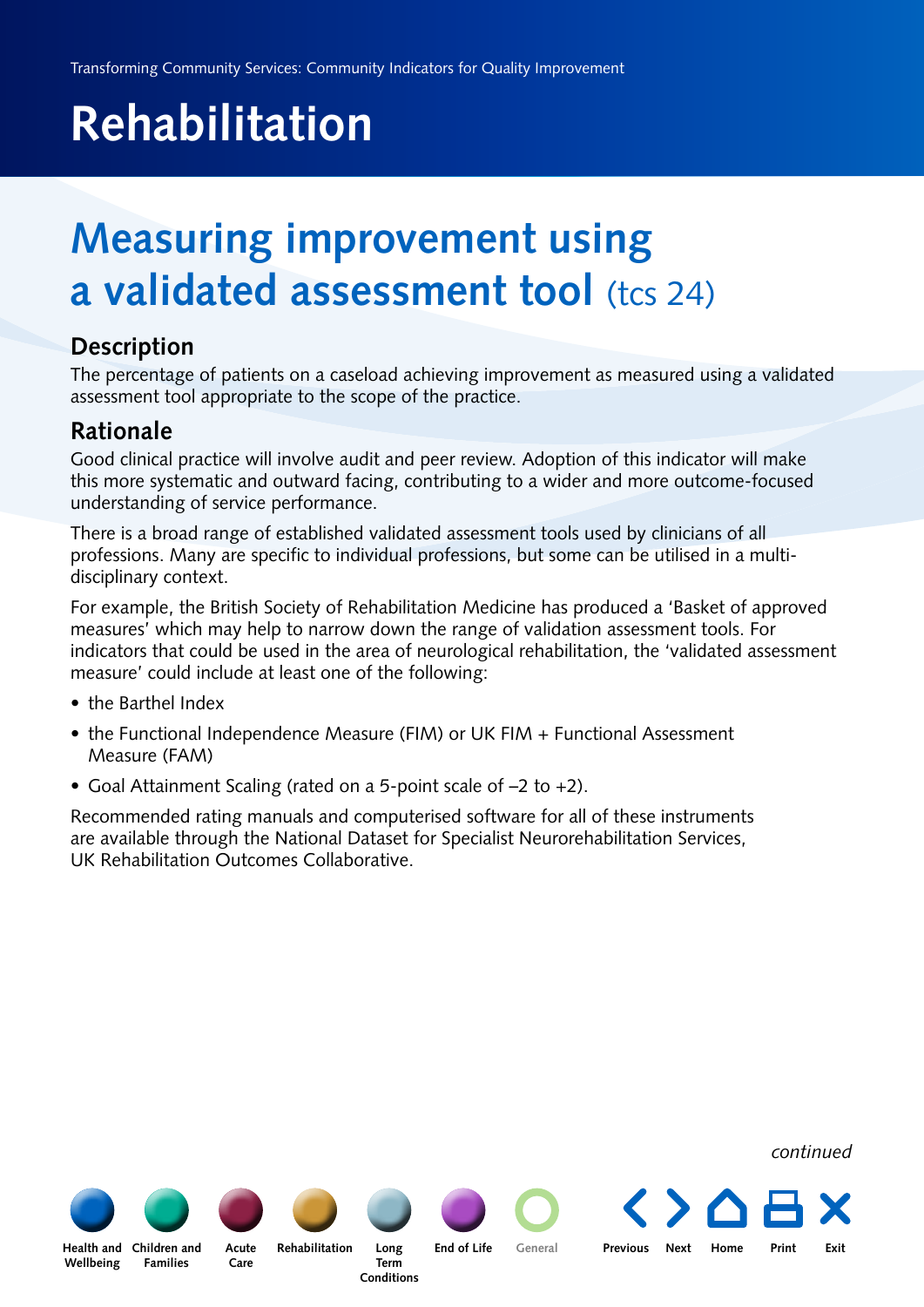### **Measuring improvement using a validated assessment tool** *(continued)*

#### **Definition**

Definition of the cohort of patients should take into account the variability of patient conditions. Not all patients can be expected to demonstrate improvement, but continued intervention can still be appropriate.

The clinician should be able to identify an anticipated outcome at the onset of a period of care. It is suggested that three broad bandings are used:

**Positive change/improvement**: Curative treatment.

**Advisory/maintenance**: Anticipating likely needs/problems, intervention is aimed at enabling the patient to be self-managing, or at preventive action.

**Support**: In cases where the patient's condition is expected to decline and the intervention is intended to improve the patient's experience as much as possible; this includes palliative care.

From these three bandings, an identifiable cohort of patients, for whom improvement is expected, should be possible.

Selection of an appropriate validated assessment tool must have professional support. It should be a tool that is considered effective in routine patient care. It should not be imposed on a clinical team in addition to or in place of an existing tool that is used with confidence.

| Numerator:       | Patients within defined cohort(s) who have improved, measured using<br>validated assessment tool |
|------------------|--------------------------------------------------------------------------------------------------|
| Denominator:     | Patients within defined cohort(s)                                                                |
| Formula:         | Numerator / Denominator x 100                                                                    |
| Unit of measure: | Percentage of patients within defined cohort(s) who have improved                                |
| Frequency:       | Monthly                                                                                          |
| Source of data:  | Local information systems                                                                        |

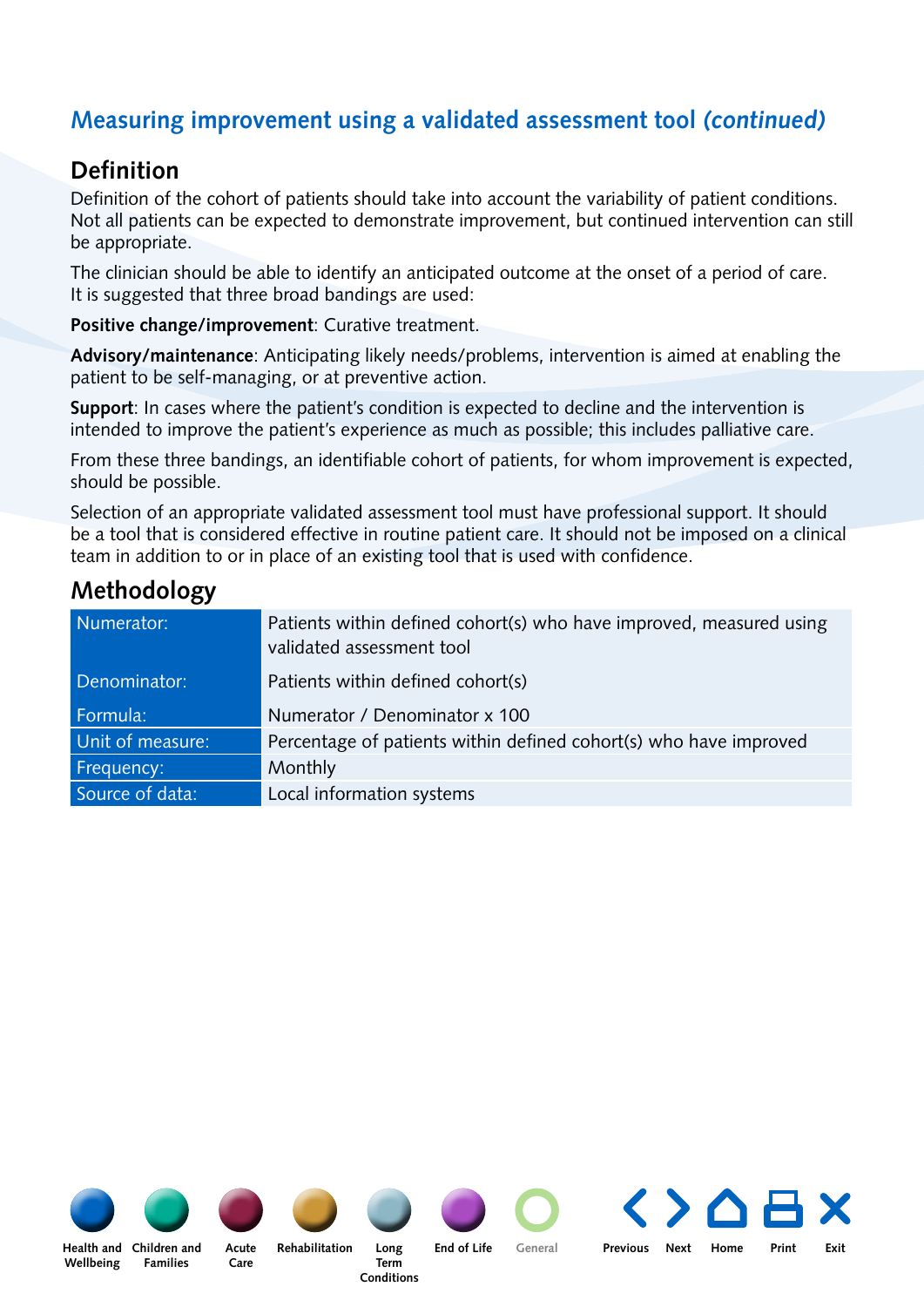# <span id="page-43-0"></span>**Rehabilitation**

## **Supporting independence with community services** (tcs 25)

#### **Description**

The percentage of patients on a caseload who have not been admitted to hospital by day 90 following referral.

#### **Rationale**

Supporting people to be independent in their own home and avoiding hospital admissions through effective and personalised services is a core function of community services. This measure identifies the effectiveness of community interventions by monitoring whether or not they have been successful in enabling patients to continue to live at home.

Admission could be to an acute or community hospital. For patients on an End of Life care pathway, services may also want to monitor unplanned admissions to a hospice.

This focuses explicitly on the patients who have been referred to community services either by a GP or following discharge from hospital, and who require a period of interventions – hence considered to be on the active caseload.

### **Definition**

**Caseload**: Patients who require active management of their condition, in accordance with a care plan developed with the clinician/service. Active management would entail regular and numerous contacts during a specified period of time.

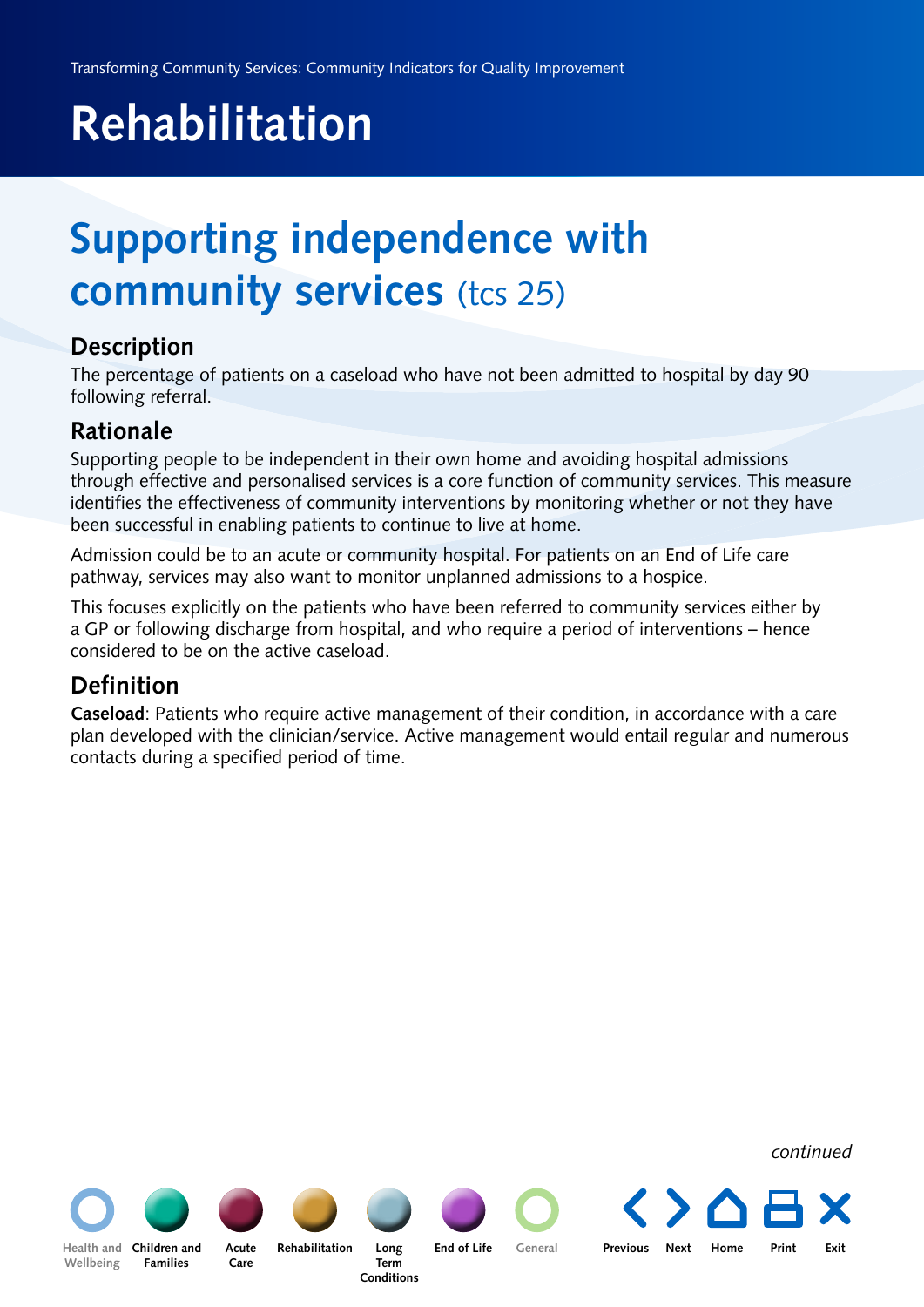### **Supporting independence with community services** *(continued)*

| Numerator:       | Patients on caseload without an admission to hospital |
|------------------|-------------------------------------------------------|
| Denominator:     | Patients on caseload                                  |
| Formula:         | Numerator / Denominator x 100                         |
| Unit of measure: | Percentage of patients on caseload                    |
| Frequency:       | Monthly                                               |
| Source of data:  | Local information systems                             |
|                  |                                                       |

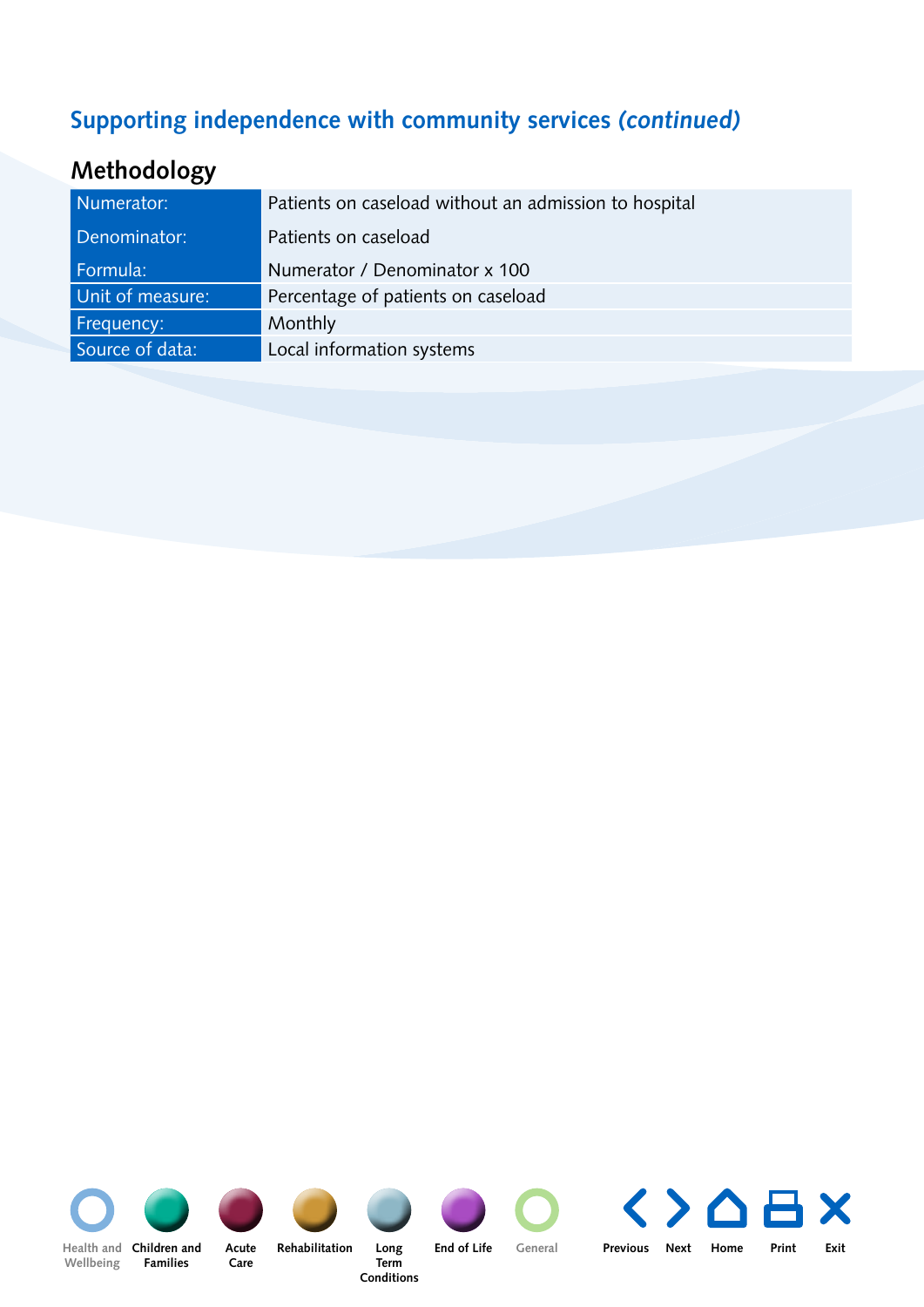# <span id="page-45-0"></span>**Long Term Conditions**

#### For further background and context, see also:

[Your Health, Your Way](http://www.dh.gov.uk/en/Publicationsandstatistics/Publications/PublicationsPolicyAndGuidance/DH_097588)

*[Generic Choice Model for Long Term Conditions](http://www.dh.gov.uk/en/Publicationsandstatistics/Publications/PublicationsPolicyAndGuidance/DH_081105)*

Click on the text to go directly to the quality indicator, or click on the 'Next' button at the foot of the page to see each in turn.

| Screening for anxiety and depression                                            | Readmissions within 28 days                                    |
|---------------------------------------------------------------------------------|----------------------------------------------------------------|
| Assessment using the Caregiver Strain Index                                     | Rate of non-elective admissions                                |
| Alcohol intake                                                                  | Rate of cancelled appointments                                 |
| Health promotion training                                                       | Rate of 'did not attends'                                      |
| <b>Nutritional assessment</b>                                                   | Home equipment delivery                                        |
| Incidence of pressure ulcer                                                     | Referral to treatment waiting time                             |
| Leg ulcer wounds                                                                | Percentage of patients offered a time band                     |
| Unplanned admissions with short stay                                            | for a visit                                                    |
| Bed days lost due to delayed discharge or<br>transfer from hospital             | Percentage of patients offered a choice<br>of appointment time |
| Percentage of patients whose discharge or<br>transfer from hospital is delayed. | Percentage of staff reporting positive<br>job satisfaction     |
| Falls in a community setting                                                    | <b>Serious Untoward Incidents</b>                              |
| Assessment using a validated assessment tool                                    | Discharge letters issued according to national                 |
| Measuring improvement using a validated                                         | guideline standards                                            |
| assessment tool                                                                 | 'Safeguarding Adults' training                                 |
| Supporting independence with community<br>services                              | Infection control training                                     |

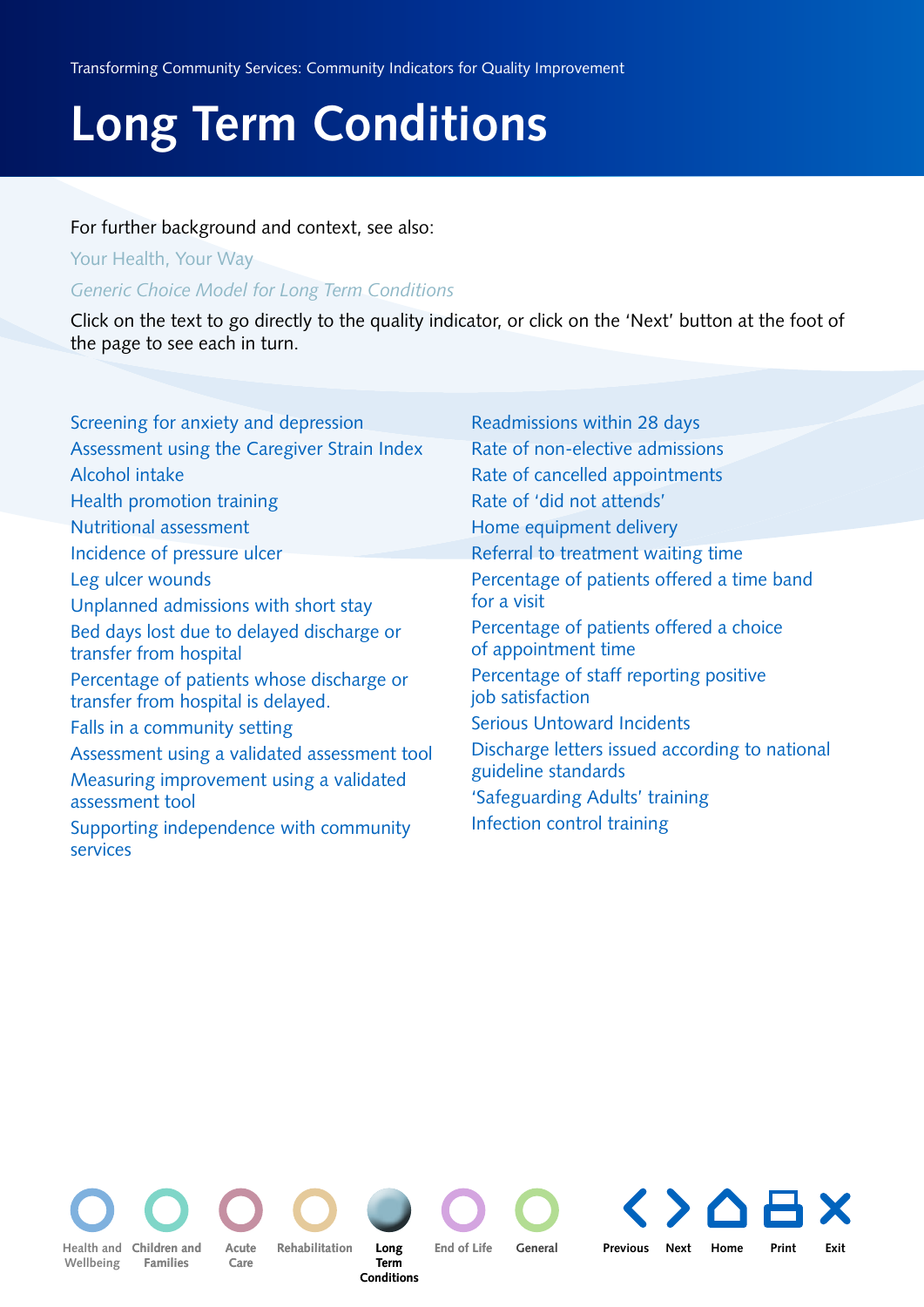# <span id="page-46-0"></span>**Long Term Conditions**

## **Screening for anxiety and depression (tcs 26)**

#### **Description**

The percentage of patients on a caseload who have been screened for anxiety and depression.

#### **Rationale**

Policy for patients with a long term condition (LTC) sets out the commitment for personalised care planning and supporting self-managed care. *The Generic Choice Model for Long Term Conditions* [highlights how the care planning process feeds into the commissioning of more](http://www.dh.gov.uk/en/publicationsandstatistics/publications/publicationspolicyandguidance/DH_081105)  personalised services for people with LTC. The model highlights a number of specific elements that should be considered during the care planning discussion:

- self-care and self-management
- clinical support
- supporting independence
- psychological support
- other relevant social factors.

Routine inclusion of screening for anxiety and depression as part of the care planning process represents good practice and may be part of a commissioning specification, contributing to the planning of appropriate psychological support.

#### **Definition**

The current caseload denotes patients who are actively receiving an intervention or treatment following referral. Community staff will be working with the patient, ensuring that they have a personalised care plan.

The definition of an LTC will be based on the locally agreed definition.

Effective screening tools include:

- Patient Health Questionnaire (PHQ-9)
- Hospital and Anxiety Depression Scale (HADS)
- Beck Depression Inventory, 2nd edition (BDI-II).

**Caseload**: Patients who require active management of their condition, in accordance with a care plan developed with the clinician/service. Active management would entail regular and numerous contacts during a specified period of time.



*continued*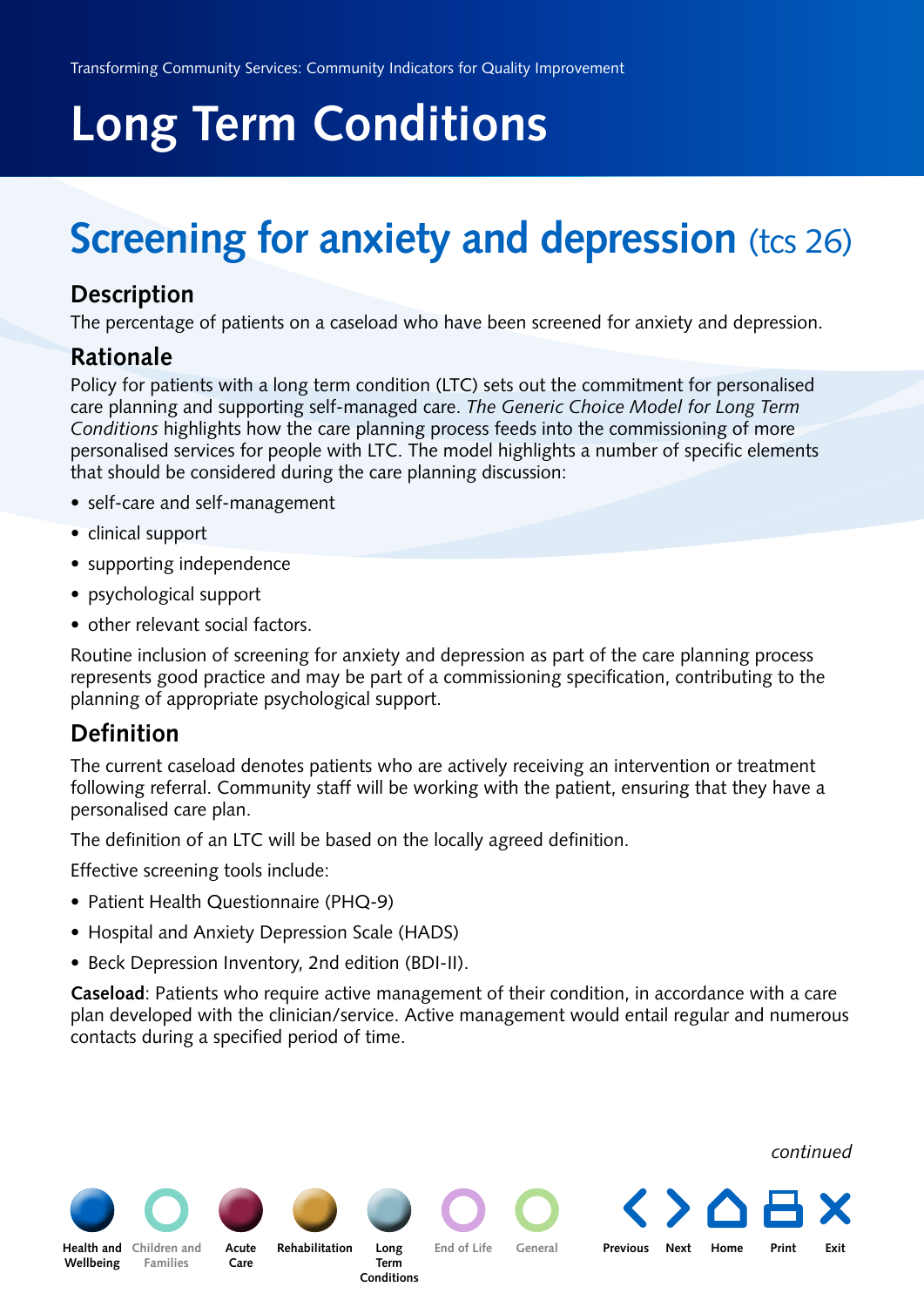### **Screening for anxiety and depression** *(continued)*

| Numerator:       | Patients on caseload who have been screened for anxiety and<br>depression |
|------------------|---------------------------------------------------------------------------|
| Denominator:     | Total number of patients on caseload                                      |
| Formula:         | Numerator / Denominator x 100                                             |
| Unit of measure: | Percentage of patients on caseload                                        |
| Frequency:       | Monthly                                                                   |
| Source of data:  | Local information systems                                                 |
|                  |                                                                           |

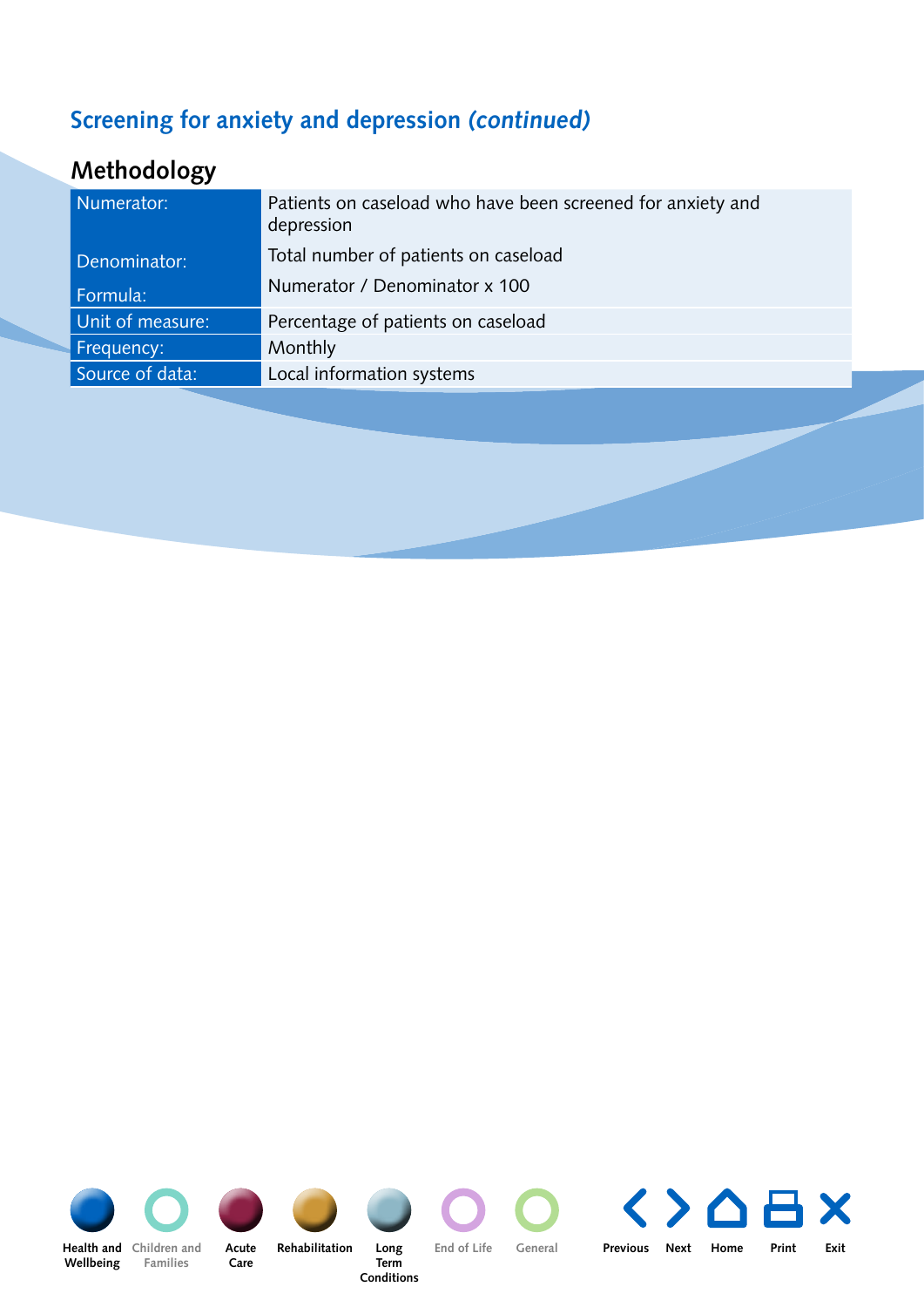# <span id="page-48-0"></span>**Long Term Conditions**

## **Assessment using the Caregiver Strain Index (tcs 27)**

#### **Description**

The percentage of carers who have been assessed using the Caregiver Strain Index.

#### **Rationale**

Since the launch of the Carers Strategy in 1999, the vital role played by carers in the society has been a focus of government support. The Caregiver Strain Index is an established tool which measures the strain related to providing care, using the domains of:

- employment
- financial
- physical
- social
- time.

Use of the Caregiver Strain Index should be considered when a carer is identified as part of a patient's care planning process.

Good clinical practice will involve audit and peer review. Adoption of this indicator will make this more systematic and outward facing, contributing to a wider and more outcome-focused understanding of service performance.

#### **Definition**

*[Carers at the heart of 21st-century families and communities](http://www.dh.gov.uk/en/Publicationsandstatistics/Publications/PublicationsPolicyAndGuidance/DH_085345)* provides the following definition of a carer:

'A carer spends a significant proportion of their life providing unpaid support to family or potentially friends. This could be caring for a relative, partner or friend who is ill, frail, disabled or has mental health or substance misuse problems.'

**Caseload**: Patients who require active management of their condition, in accordance with a care plan developed with the clinician/service. Active management would entail regular and numerous contacts during a specified period of time.



*continued*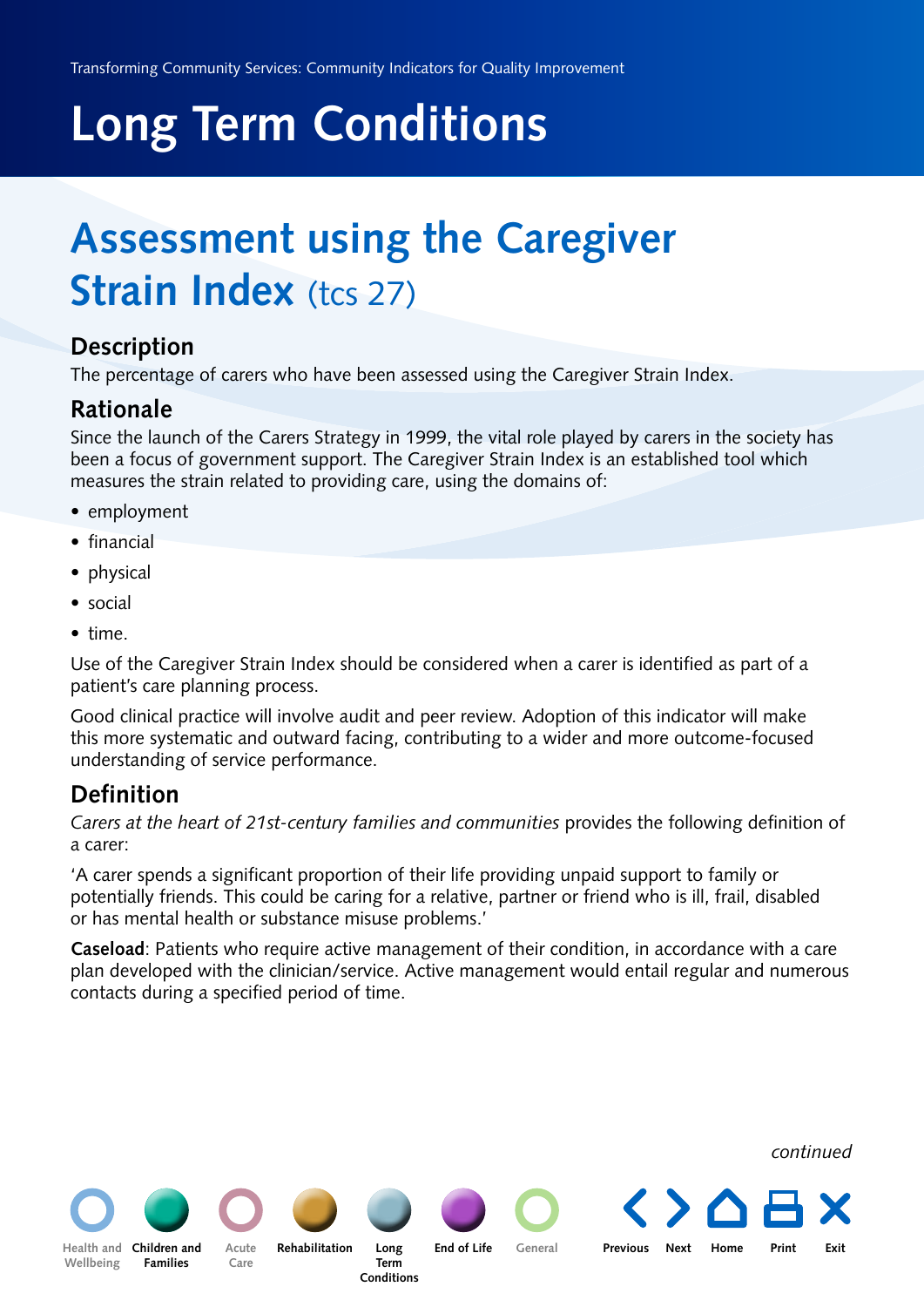### **Assessment using the Caregiver Strain Index** *(continued)*

| Numerator:       | Carers assessed using Caregiver Strain Index    |
|------------------|-------------------------------------------------|
| Denominator:     | Carers of patients on caseload                  |
| Formula:         | Numerator / Denominator x 100                   |
| Unit of measure: | Percentage of patients within defined cohort(s) |
| Frequency:       | Monthly                                         |
| Source of data:  | Local information systems                       |
|                  |                                                 |

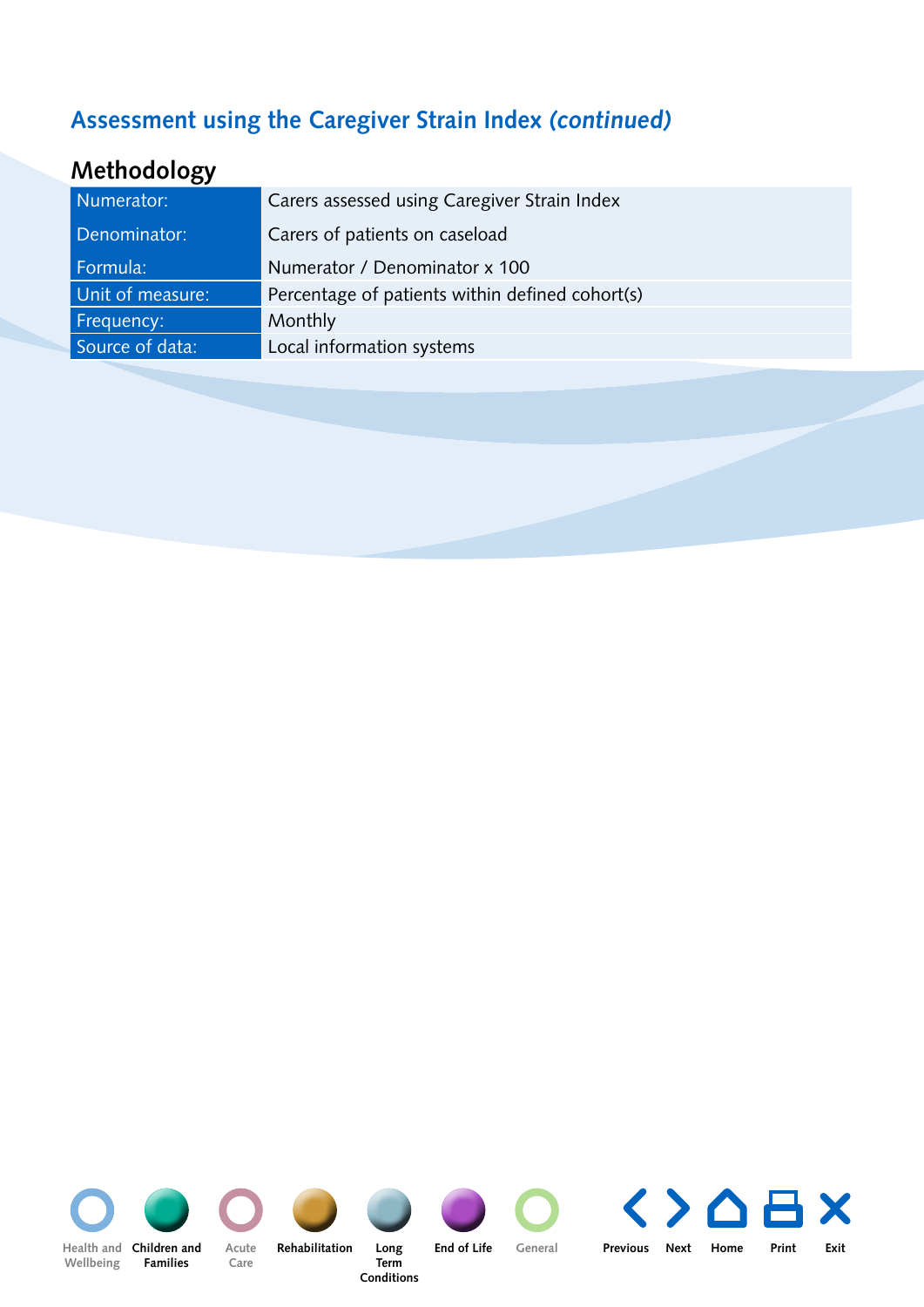#### <span id="page-50-0"></span>For further background and context, see also:

*[End of Life Care Strategy](http://www.dh.gov.uk/en/Publicationsandstatistics/Publications/PublicationsPolicyAndGuidance/DH_086277)*

*[End of Life Care Strategy: Quality markers and measures for end of life care](http://www.dh.gov.uk/en/Publicationsandstatistics/Publications/PublicationsPolicyAndGuidance/DH_101681)*

Click on the text to go directly to the quality indicator, or click on the 'Next' button at the foot of the page to see each in turn.

[Patients with a care plan \(end of life\)](#page-51-0) [Patients on an End of Life care pathway](#page-52-0) [Preferred place of care](#page-53-0) [Alcohol intake](#page-7-0) [Health promotion training](#page-11-0) [Nutritional assessment](#page-12-0) [Incidence of pressure ulcer](#page-31-0) [Unplanned admissions with short stay](#page-33-0) [Bed days lost due to delayed discharge or](#page-34-0) transfer from hospital [Percentage of patients whose discharge or](#page-35-0)  transfer from hospital is delayed [Falls in a community setting](#page-36-0) [Assessment using a validated assessment tool](#page-39-0) [Measuring improvement using a validated](#page-41-0)  assessment tool [Supporting independence with community](#page-43-0)  services

[Screening for anxiety and depression](#page-46-0) [Assessment using the Caregiver Strain Index](#page-48-0) [Readmissions within 28 days](#page-55-0) [Rate of non-elective admissions](#page-56-0) [Rate of cancelled appointments](#page-57-0) [Rate of 'did not attends'](#page-58-0) [Home equipment delivery](#page-59-0) [Referral to treatment waiting time](#page-61-0) [Percentage of patients offered a time band](#page-62-0)  for a visit [Percentage of patients offered a choice](#page-63-0)  of appointment time [Percentage of staff reporting positive](#page-64-0)  job satisfaction [Serious Untoward Incidents](#page-66-0) [Discharge letters issued according to national](#page-67-0) guideline standards ['Safeguarding Adults' training](#page-69-0) [Infection control training](#page-70-0)



**Families**

**Care**

**Term Conditions**

Acute Rehabilitation Long **End of Life** General **End of Life** 

**[Children and](#page-13-0) Previous Next [Home](#page-4-0) Print Exit**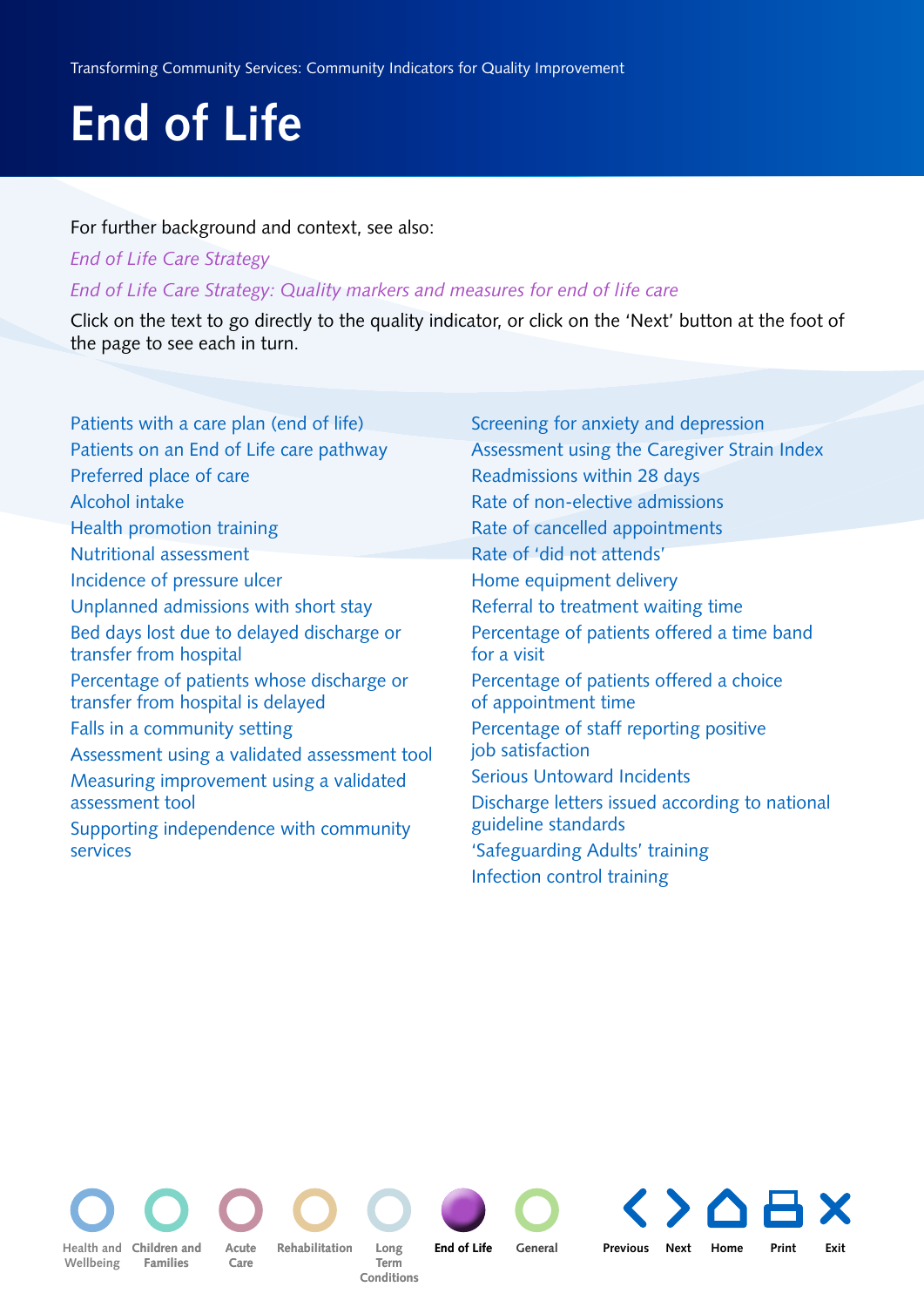## <span id="page-51-0"></span>**Patients with a care plan (end of life)** (tcs 28)

#### **Description**

The percentage of patients on an End of Life care pathway who have a personalised care plan.

#### **Rationale**

A personalised care plan supports patients as they enter the End of Life care pathway, helping to ensure that they and their carers feel their care is being co-ordinated and provided around their needs.

**Policy link**: *[End of Life Care Strategy](http://www.dh.gov.uk/en/Publicationsandstatistics/Publications/PublicationsPolicyAndGuidance/DH_086277)*.

#### **Definition**

An End of Life care pathway is defined as a pathway with a series of interventions and [expectations of care that are evidence based, such as the](http://www.mcpcil.org.uk/liverpool-care-pathway/) [Gold Standard Framewor](http://www.goldstandardsframework.nhs.uk/About_GSF/WhyGold)[k, the Liverpool](http://www.mcpcil.org.uk/liverpool-care-pathway/)  Care Pathway and, for children, the [Transition Care Pathway.](http://www.thechildrenstrust.org.uk/page.asp?section=1457§ionTitle=Care+pathway)

The *[End of Life Care Strategy: Quality markers and measures for end of life care](http://www.dh.gov.uk/en/Publicationsandstatistics/Publications/PublicationsPolicyAndGuidance/DH_101681)* defines a care plan as:

'A written document jointly agreed by the patient and professional. It is the tangible record of the process of care planning. It should allow a holistic approach to care, empowering individuals to bring all relevant areas of their life to the discussion. It can also help in the audit of service delivery.'

A care plan records the outcome of the care planning discussion between an individual and their healthcare professional. The plan is owned by the individual and may be a written document or something that is recorded in the person's health record. It may be complex or simple, depending on the individual's health and social care needs. If it is a written document, a copy of the care plan should be given to the individual and stored in their medical records. Copies should be available, or at least accessible, to all health and social care professionals providing direct care to the individual, and any other individuals (such as carers) who have been given permission to see the plan.

### **Methodology**

| Numerator:       | Patients with a care plan                             |
|------------------|-------------------------------------------------------|
| Denominator:     | Patients on an End of Life care pathway               |
| Formula:         | Numerator / Denominator x 100                         |
| Unit of measure: | Percentage of patients on an End of Life care pathway |
| Frequency:       | Monthly                                               |
| Source of data:  | Local information systems                             |



**Wellbeing**



**Acute Care**

**Rehabilitation Long Term Conditions**

**[General](#page-54-0) Previous Next [Home](#page-4-0) Print Exit**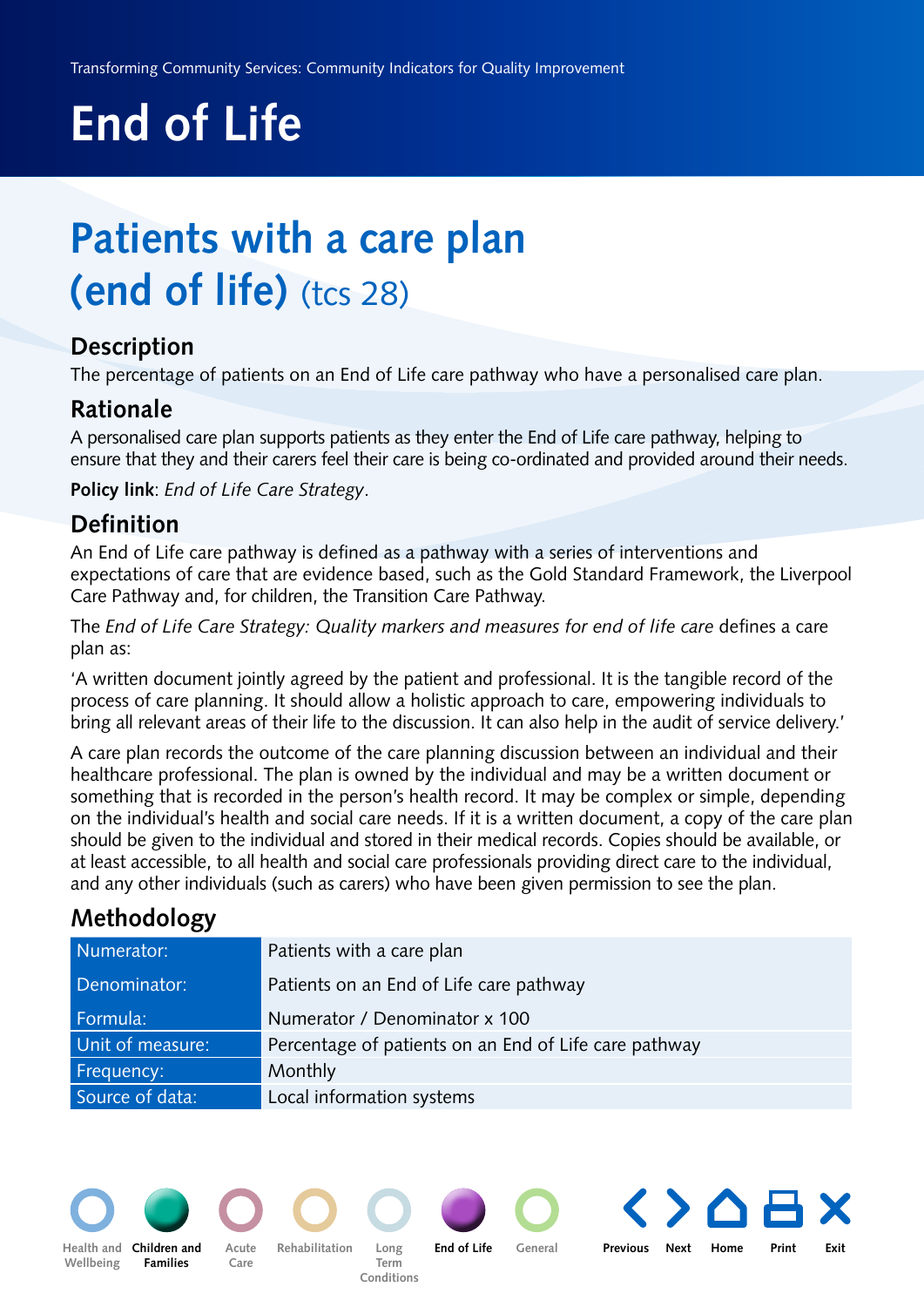## <span id="page-52-0"></span>**Patients on an End of Life care pathway** (tcs 29)

#### **Description**

The percentage of patients who died on an End of Life care pathway.

#### **Rationale**

Over the past few years a major drive has been under way to ensure that all patients nearing the end of their life, and their relatives and carers, receive a high standard of care in their final days. This indicator monitors the extent to which good practice in end of life care is being consistently applied to patients who are on a defined End of Life care pathway.

#### **Definition**

An End of Life care pathway is defined as a pathway with a series of interventions and [expectations of care that are evidence based, such as the](http://www.mcpcil.org.uk/liverpool-care-pathway/) [Gold Standard Framewor](http://www.goldstandardsframework.nhs.uk/About_GSF/WhyGold)[k, the Liverpool](http://www.mcpcil.org.uk/liverpool-care-pathway/)  Care Pathway and, for children, the [Transition Care Pathway.](http://www.thechildrenstrust.org.uk/page.asp?section=1457§ionTitle=Care+pathway)

The Liverpool Care Pathway was originally developed for the care of cancer patients in the acute environment, but it is applicable to all care settings and conditions, e.g. chronic obstructive pulmonary disease, heart failure and neurological conditions.

### **Methodology**

| Numerator:       | Number of patients who have died on an End of Life care pathway in<br>a specified period |
|------------------|------------------------------------------------------------------------------------------|
| Denominator:     | Number of patients who died in a specified period                                        |
| Formula:         | Numerator / Denominator x 100                                                            |
| Unit of measure: | Percentage of patients                                                                   |
| Frequency:       | Monthly                                                                                  |
| Source of data:  | Local information systems                                                                |



**Term Conditions**

**[General](#page-54-0) Previous Next [Home](#page-4-0) Print Exit**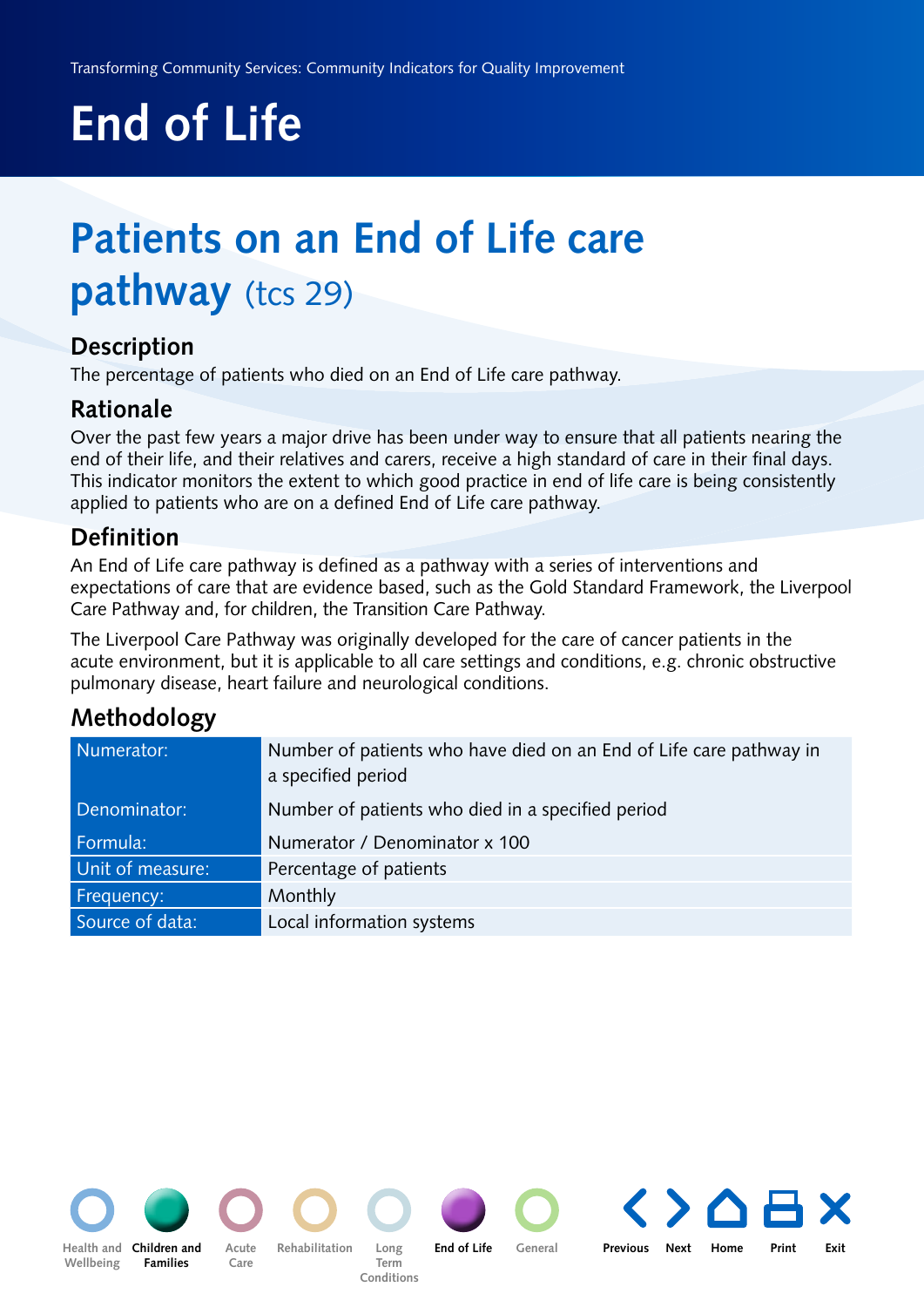## <span id="page-53-0"></span>**Preferred place of care** (tcs 30)

#### **Description**

The percentage of patients on an End of Life care pathway who die in their preferred place of care.

#### **Rationale**

Over the past few years a major drive has been under way to ensure that all dying patients, and their relatives and carers, receive a high standard of care in the last days and hours of their lives. Most people would prefer to die in their own home or preferred place of care. This requires patients and carers to be involved in decision making and planning for the end of the patient's life, and for appropriate community-based support and care to be put in place.

#### **Definition**

An End of Life care pathway is defined as a pathway with a series of interventions and expectations of care that are evidence based, such as the Gold Standard Framework, the Liverpool Care Pathway and, for children, the Transition Care Pathway.

Preferred place of care should be recorded as part of the patient's care plan.

| ັ                |                                                                                     |
|------------------|-------------------------------------------------------------------------------------|
| Numerator:       | Patients on an End of Life care pathway who die in their preferred place<br>of care |
| Denominator:     | Patients on an End of Life care pathway who have died                               |
| Formula:         | Numerator / Denominator x 100                                                       |
| Unit of measure: | Percentage of patients who die in their preferred place of care                     |
| Frequency:       | Monthly                                                                             |
| Source of data:  | Local information systems                                                           |

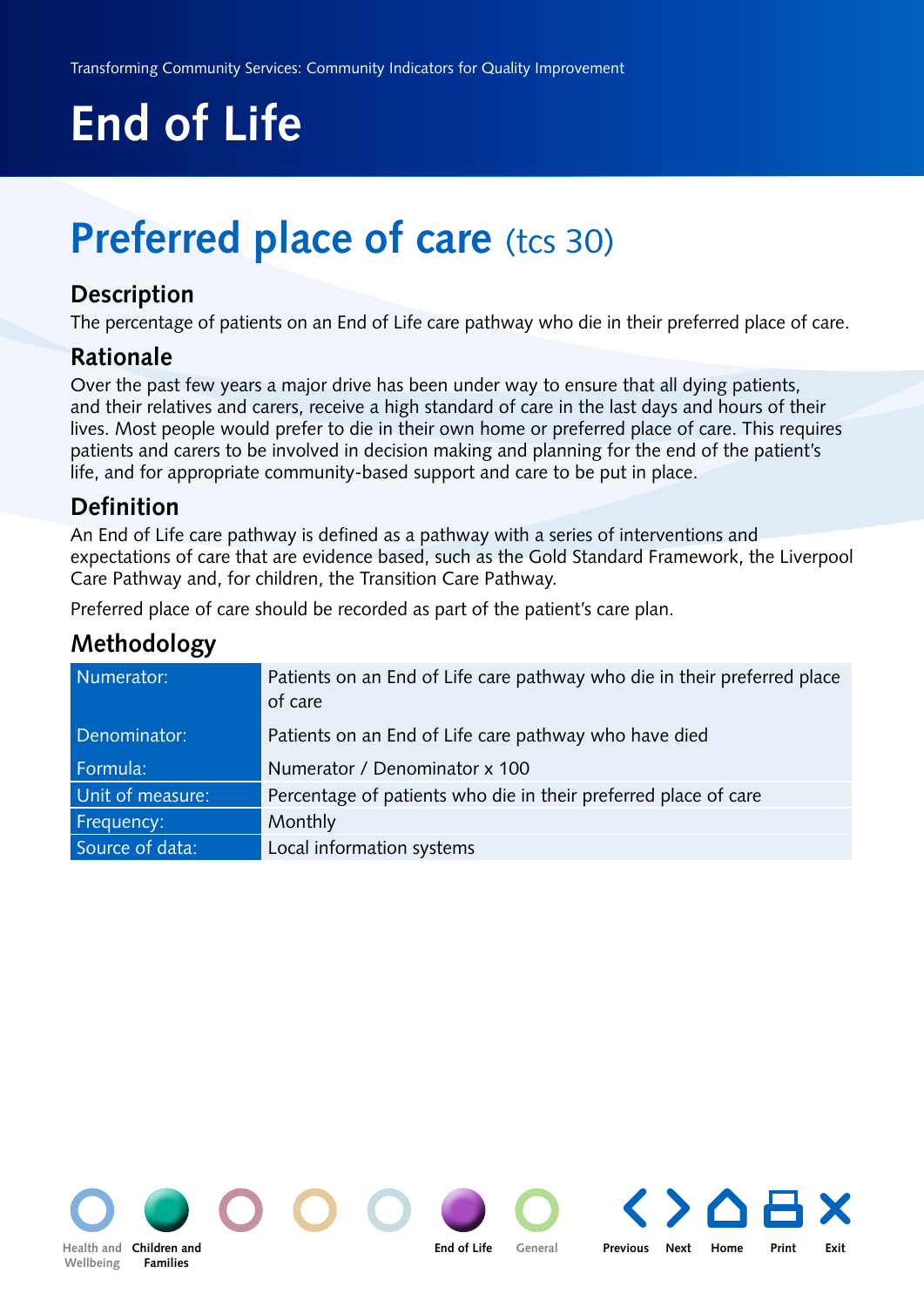<span id="page-54-0"></span>Click on the text to go directly to the quality indicator, or click on the 'Next' button at the foot of the page to see each in turn.

| Readmissions within 28 days                | Percentage of patients offered a choice                               |
|--------------------------------------------|-----------------------------------------------------------------------|
| Rate of non-elective admissions            | of appointment time                                                   |
| Rate of cancelled appointments             | Percentage of staff reporting positive                                |
| Rate of 'did not attends'                  | job satisfaction                                                      |
| Home equipment delivery                    | <b>Serious Untoward Incidents</b>                                     |
| Referral to treatment waiting time         | Discharge letters issued according to national<br>guideline standards |
| Percentage of patients offered a time band | 'Safeguarding Adults' training                                        |
| for a visit                                | Infection control training                                            |

**Wellbeing**

**Families [Health and](#page-5-0) Children and Acute Rehabilitation** 

**Care**

**Term Conditions**

**Acute General Rehabilitation Long End of Life** 

Acute Rehabilitation Long End of Life General Previous Next [Home](#page-4-0) Print Exit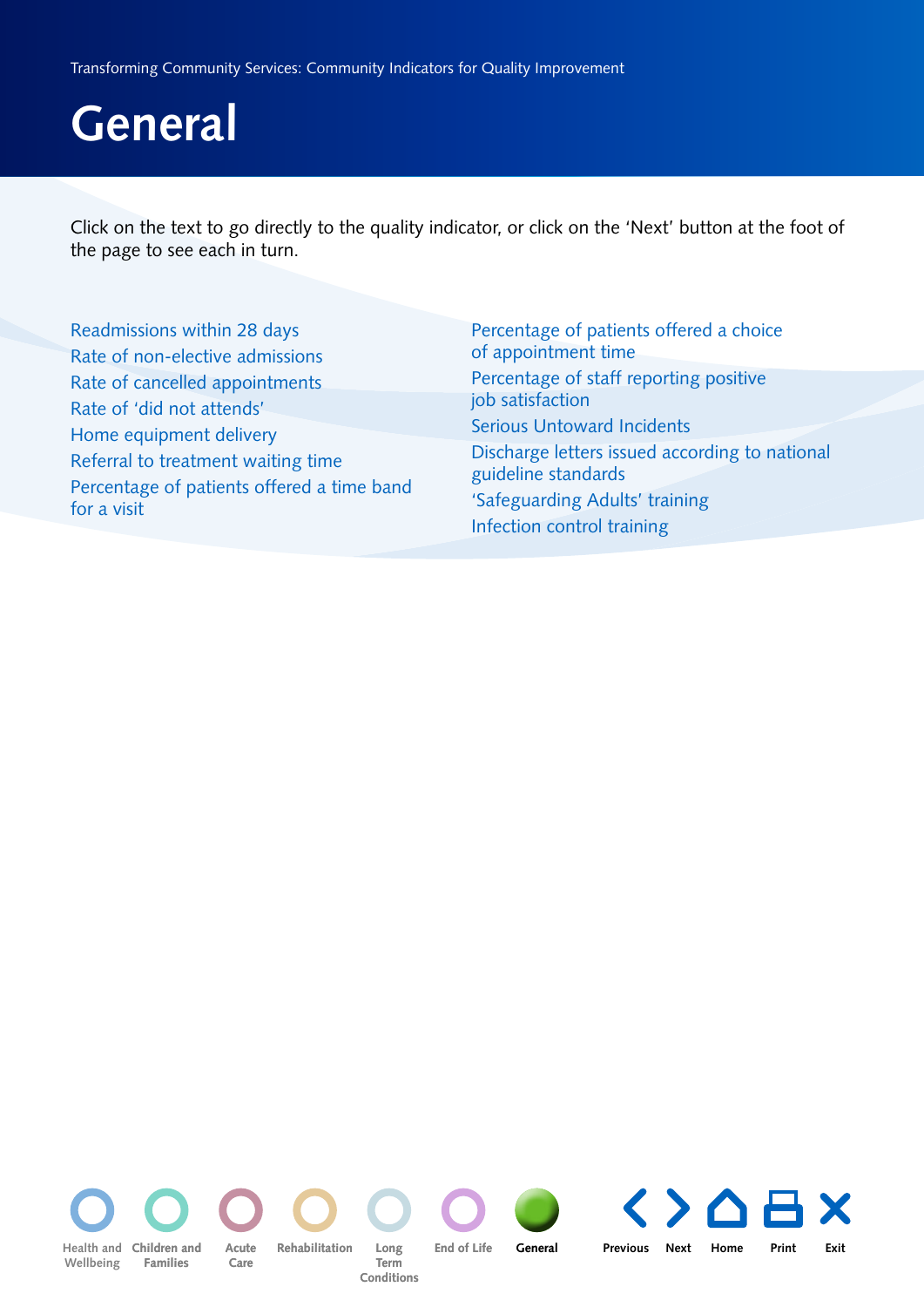## <span id="page-55-0"></span>**Readmissions within 28 days (tcs 31)**

#### **Description**

The percentage of patients from an agreed cohort with an unplanned readmission to hospital within 28 days following discharge.

#### **Rationale**

Providing care closer to home and avoiding hospital admissions through effective and personalised services is a core function of community services. This measure challenges the effectiveness of discharge arrangements by focusing on readmission within 28 days of patients referred to community services. It should act as a catalyst for root-cause analysis by frontline services to identify possible interventions that may have prevented the readmission.

#### **Definition**

Readmission and discharge can include those to and from an acute or community hospital. Community hospitals do not have a standard definition and many community providers do not have a community hospital.

**Agreed cohort**: The commissioner and the provider should agree on how to identify patients of whom the community provider can reasonably be expected to have ownership. Possible options to base this on may include a defined range of conditions, identifiable by diagnostic coding, or a caseload of patients referred to the community provider.

**Caseload**: Patients who require active management of their condition, in accordance with a care plan developed with the clinician/service. Active management would entail regular and numerous contacts during a specified period of time.

### **Methodology**

| Numerator:       | Patients from an agreed cohort who are readmitted to hospital |
|------------------|---------------------------------------------------------------|
| Denominator:     | within 28 days                                                |
| Formula:         | Patients in agreed cohort                                     |
|                  | Numerator / Denominator x 100                                 |
| Unit of measure: | Percentage of patients in agreed cohort                       |
| Frequency:       | Monthly                                                       |
| Source of data:  | Local information systems                                     |

**[Health and](#page-5-0) Children and Acute Wellbeing**

**Families**



**Care**



**[Children and](#page-13-0) Previous Next [Home](#page-4-0) Print Exit** Acute Rehabilitation Long End of Life General **Term** 

**Conditions**

**End of Life** 

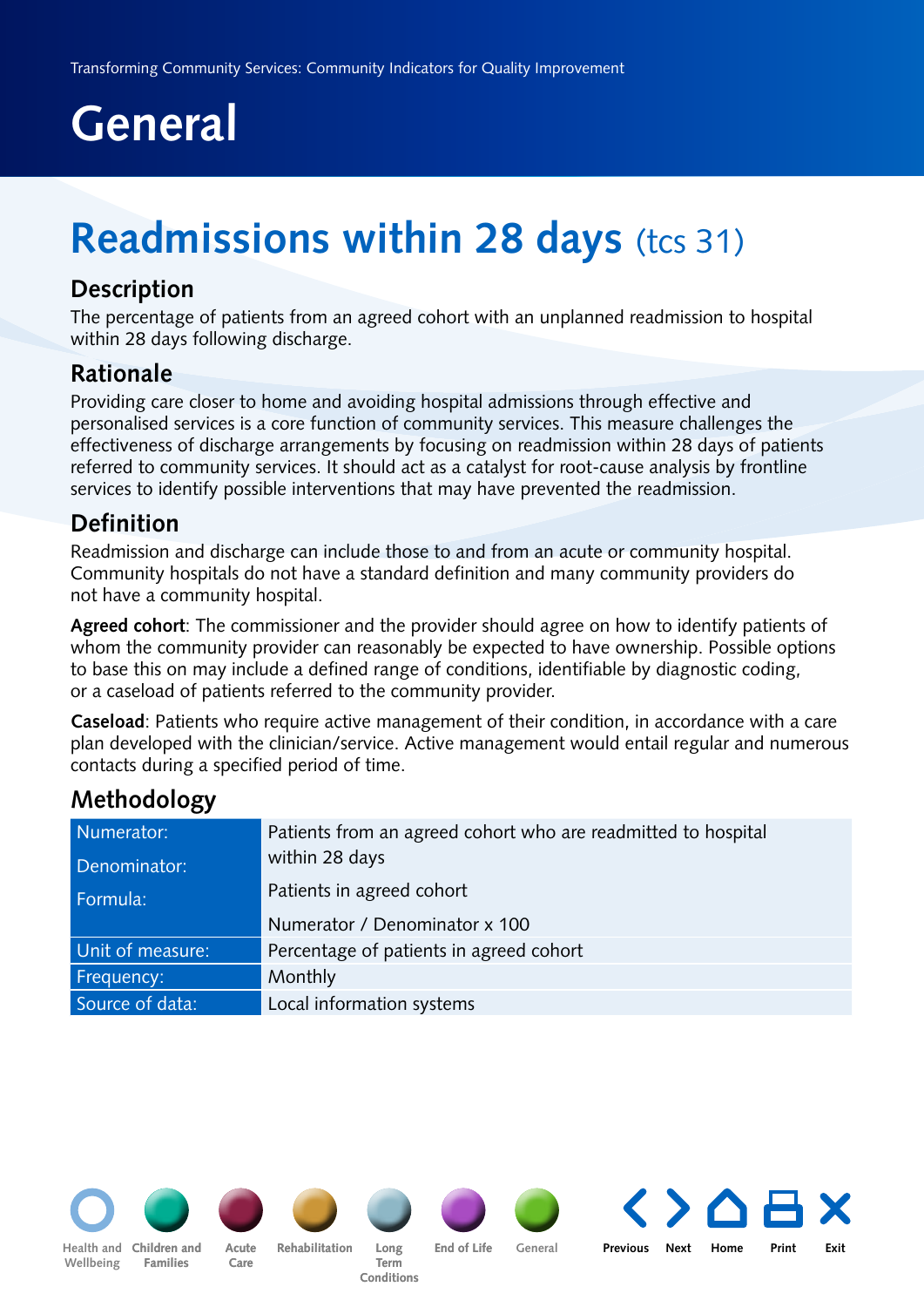## <span id="page-56-0"></span>**Rate of non-elective admissions** (tcs 32)

#### **Description**

The rate of non-elective admissions to hospital of people diagnosed within a defined set of conditions.

#### **Rationale**

Providing care closer to home and avoiding hospital admissions through effective and personalised services is a core function of community services.

There are a number of conditions where emergency admissions to hospital can sometimes be avoided through effective and proactive management of the condition in the community. Through enabling primary care trusts (PCTs) to compare their non-elective admission rates with those of other PCTs, it will be possible to identify where their comparative rates of emergency admission are high and therefore where there is potential for more effective management of these conditions in the community.

#### **Definition**

A suggested set of conditions is as follows:

| Group                    | ICD-10 codes                                                    |
|--------------------------|-----------------------------------------------------------------|
| Diabetes complications   | E10.0-E10.8, E11.0-E11.8, E12.0-E12.8, E13.0-E13.8, E14.0-E14.8 |
| Nutritional deficiencies | E40-E43, E55.0, E64.3                                           |
| Iron deficiency anaemia  | D50.1-D50.9                                                     |
| Hypertension             | 110, 111.9                                                      |
| Congestive heart failure | 111.0, 150, J81                                                 |
| Angina                   | 120, 124.0, 124.8, 124.9                                        |
| Chronic obstructive      | J41-J44, J47, (J20)                                             |
| pulmonary disease        |                                                                 |
| Asthma                   | J45, J46                                                        |

Source: Office for National Statistics Mid Year Population Estimates 2007, directly standardised.

#### **Methodology**

| Numerator:       | Non-elective admissions                                           |
|------------------|-------------------------------------------------------------------|
| Denominator:     | Office for National Statistics Mid Year Population Estimates 2007 |
| Formula:         | Numerator / Denominator x 1,000                                   |
| Unit of measure: | Non-elective admissions per 1,000 population                      |
| Frequency:       | Monthly                                                           |
| Source of data:  | Hospital Episode Statistics                                       |
|                  | Office for National Statistics Mid Year Population Estimates 2007 |







**Acute Care**



**Term Conditions**





**Wellbeing**

**Families**

```
Children and Acute Rehabilitation Long End of Life General
                               End of Life
```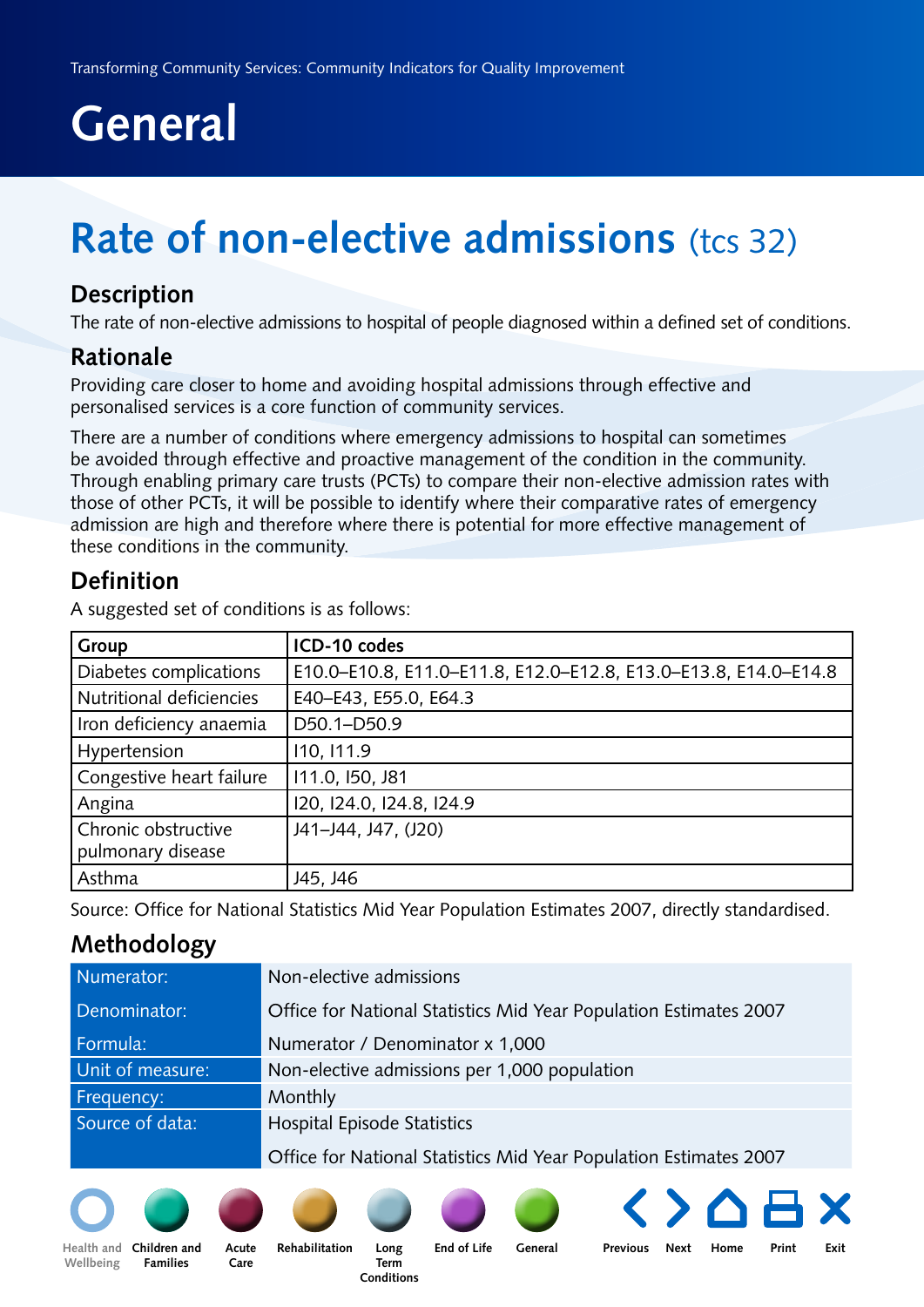## <span id="page-57-0"></span>**Rate of cancelled appointments** (tcs 33)

#### **Description**

The percentage of cancellations by provider services of all outpatient specialties, consultant and non-consultant clinics and allied healthcare professional-led contacts in a contracted month (including home visits).

#### **Rationale**

Cancellations by providers incur waste, are frustrating for patients and delay their access to services. This indicator will enable measurement and benchmarking of cancellation rates across providers and primary care trust areas, provoking enquiry and investigation into the causes and the impact on patient care.

#### **Definition**

The provider cancellation rate of consultant and non-consultant outpatient appointments. Contacts would include home visits.

Cancellations of new and review appointments/contacts should be monitored separately.

#### **Methodology**

| Numerator:       | Number of cancelled appointments or contacts     |
|------------------|--------------------------------------------------|
| Denominator:     | Total number of booked appointments or contacts  |
| Formula:         | Numerator / Denominator x 100                    |
| Unit of measure: | Percentage of cancelled appointments or contacts |
| Frequency:       | Monthly                                          |
| Source of data:  | Local information systems                        |



**Wellbeing**



**Families**



**Care**



**Term Conditions**



[Health and](#page-5-0) Children and Acute Rehabilitation Long End of Life General Previous Next [Home](#page-4-0) Print Exit

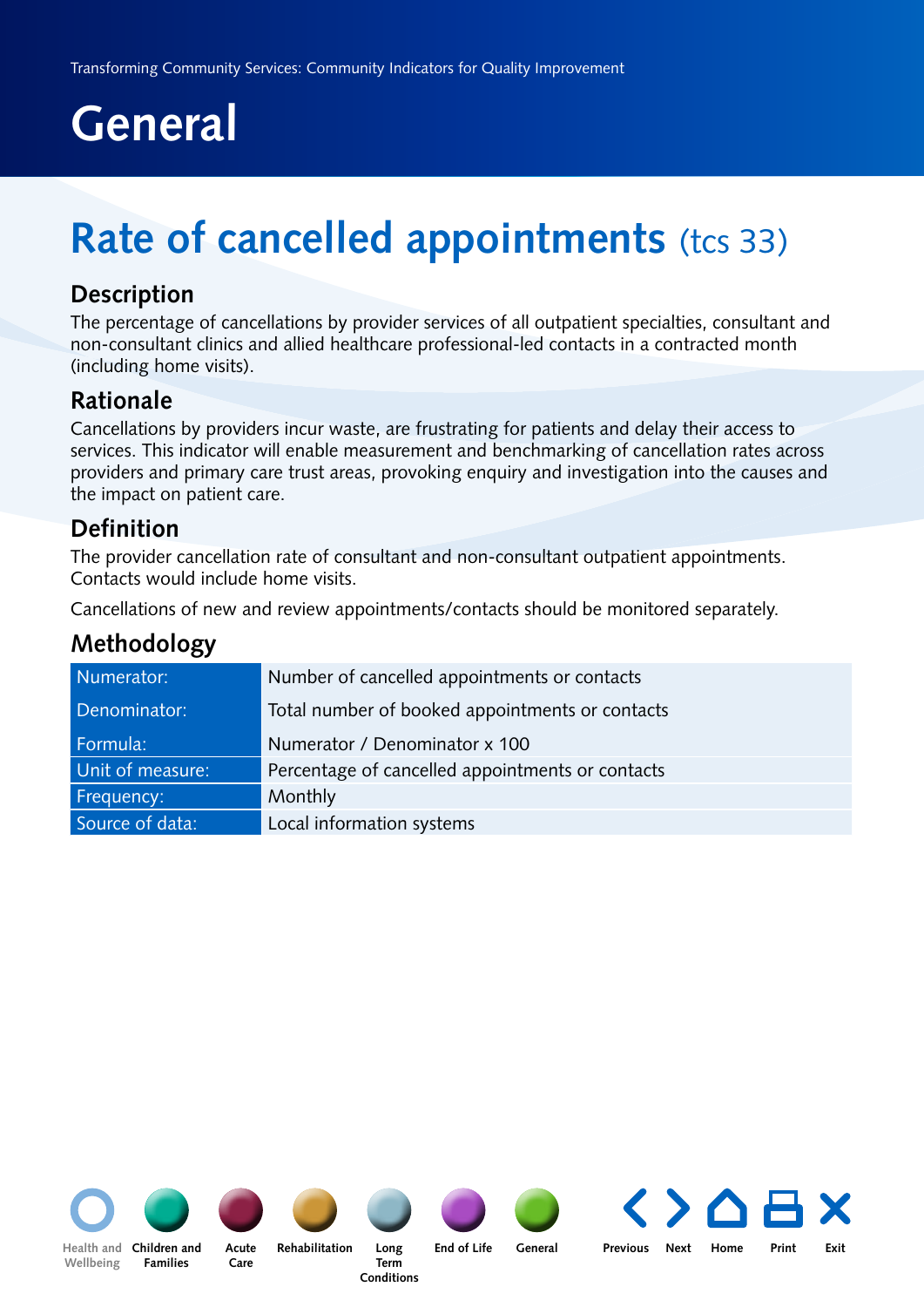## <span id="page-58-0"></span>**Rate of 'did not attends' (tcs 34)**

#### **Description**

The percentage of appointments that were 'did not attends' (DNAs) in all outpatient specialties, consultant and non-consultant clinics and allied healthcare professional-led contacts in a contracted month (including home visits).

#### **Rationale**

Reducing the number of patients who do not attend appointments potentially enables better use to be made of capacity, improving access for patients overall and improving the efficiency of services. DNAs can be reduced through better communication with patients.

High levels of DNAs can indicate where a service or clinic may be, or is perceived to be, difficult to access. Analysis of DNAs may highlight a higher prevalence in disadvantaged groups in the community, providing a focus for targeted action to address inequalities.

#### **Definition**

The DNA rate of consultant and non-consultant outpatient appointments, and contacts by provider.

A DNA for a contact or home visit would be when the patient is not present at the agreed time.

#### **Methodology**

| Numerator:       | Number of DNAs                            |
|------------------|-------------------------------------------|
| Denominator:     | Number of booked appointments or contacts |
| Formula:         | Numerator / Denominator x 100             |
| Unit of measure: | Percentage of DNAs                        |
| Frequency:       | Monthly                                   |
| Source of data:  | Local information systems                 |









**Wellbeing**

**Families**

**Acute Rehabilitation Care**

**Term Conditions**

**Long End of Life General**

[Health and](#page-5-0) Children and Acute Rehabilitation Long End of Life General Previous Next [Home](#page-4-0) Print Exit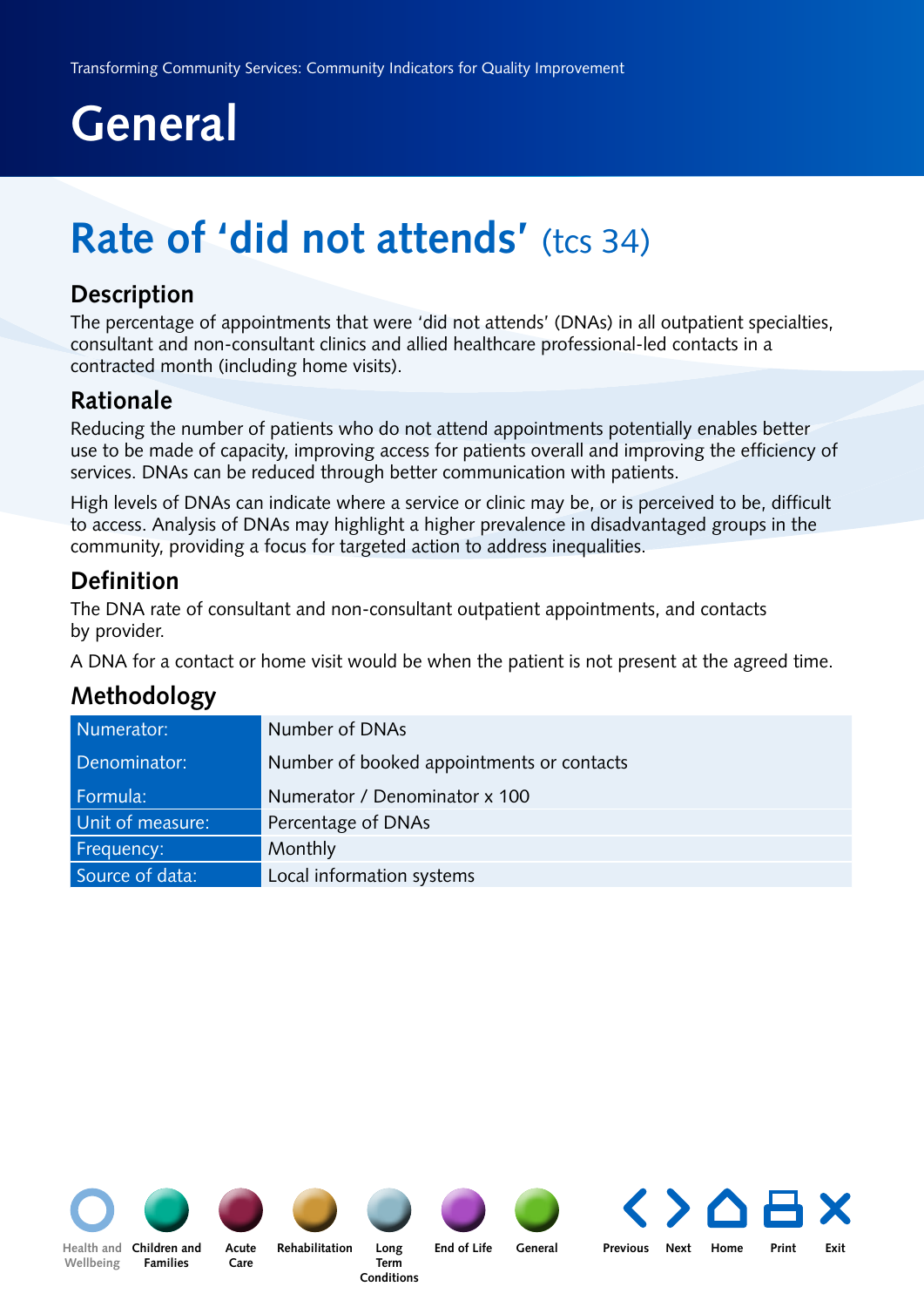## <span id="page-59-0"></span>**Home equipment delivery** (tcs 35)

#### **Description**

The percentage of completed referrals for home equipment within seven days.

For wheelchairs:

- 95% of chairs should be provided within eight weeks of referral to service.
- The remaining 5% should be delivered within 18 weeks.
- Simple chairs (no modifications or adaptations) should be delivered on the day of assessment or within five working days.
- Exceptions must be reported with performance data.

For wheelchair repairs:

- Urgently required repairs (where the chair is unusable) should be provided on the same day at the location of the wheelchair user.
- Non-urgent repairs (where the chair is damaged but still safely usable) should be repaired within a maximum of 72 hours.

#### **Rationale**

The timely provision of equipment is important to help people to improve their mobility or perform tasks in their daily living environment. This ensures ongoing independence and wellbeing, so reducing dependence on other health and social care services.

Services may want to consider a shorter standard for patients with urgent needs, for example those on an End of Life care pathway or those with rapidly progressive conditions.

The Transforming Community Equipment Services programme is developing a new model of provision that anticipates a shift to delivery by the voluntary sector and private retailers for many of the commonly required aids.

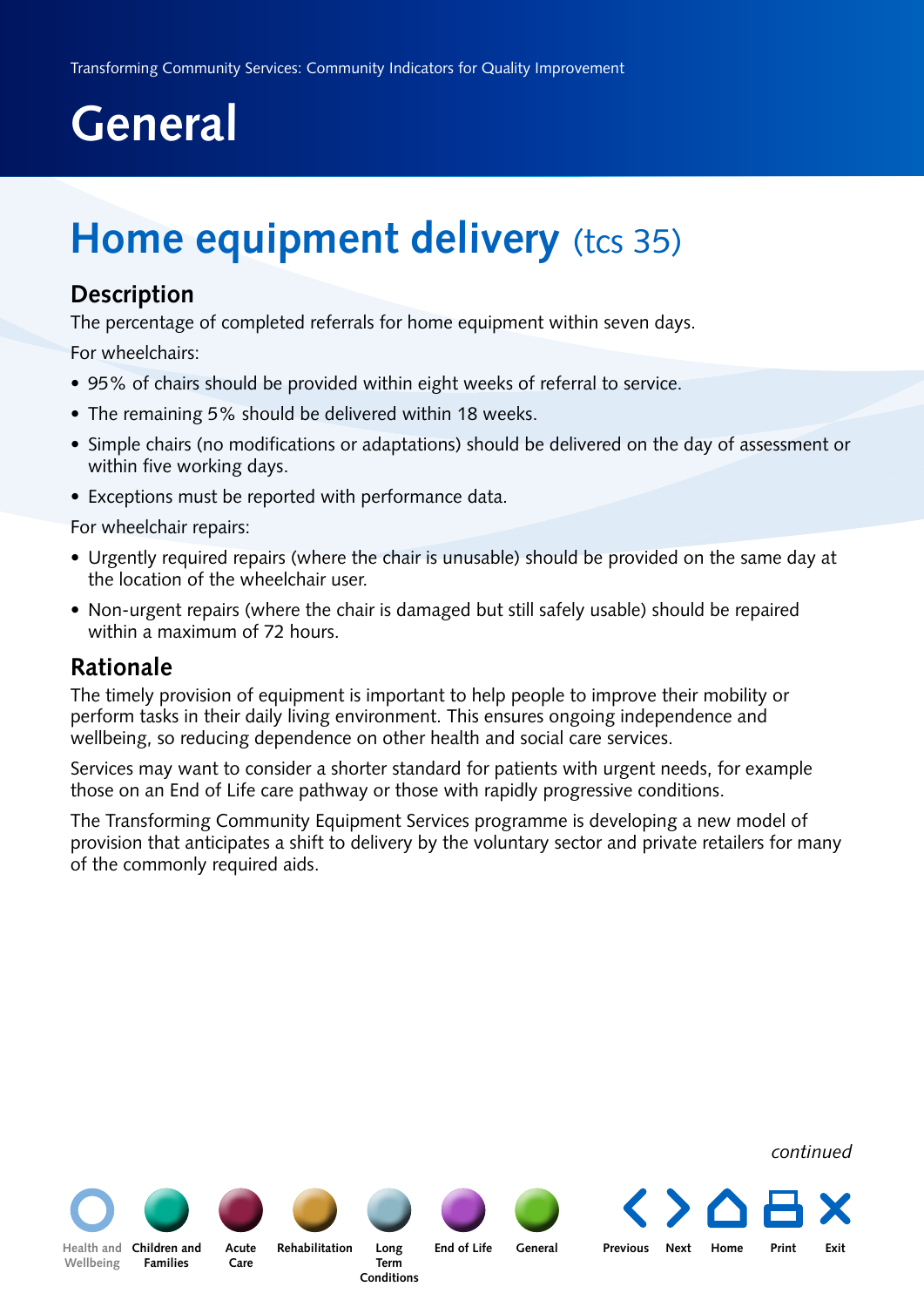### **Home equipment delivery** *(continued)*

#### **Definition**

**Referral**: Request for equipment, which may include more than one item. For wheelchairs: Referral to the wheelchair service.

**Referral start**: The date that assessment is made for equipment. For wheelchairs: The date that referral is made to the wheelchair service.

**Completed referral**: The date that all equipment identified on referral is delivered (including wheelchairs).

**Measurement**: The number of days from the referral being received by the service to the date that home equipment is delivered to the patient.

#### **Methodology**

| Numerator:       | Number of referrals completed within seven days |
|------------------|-------------------------------------------------|
| Denominator:     | Number of referrals made                        |
| Formula:         | Numerator / Denominator x 100                   |
| Unit of measure: | Percentage of referrals for home equipment      |
| Frequency:       | Monthly                                         |
| Source of data:  | Local information systems                       |





**Families**



**Care**

**Long End of Life General Acute Rehabilitation**

**Term Conditions**



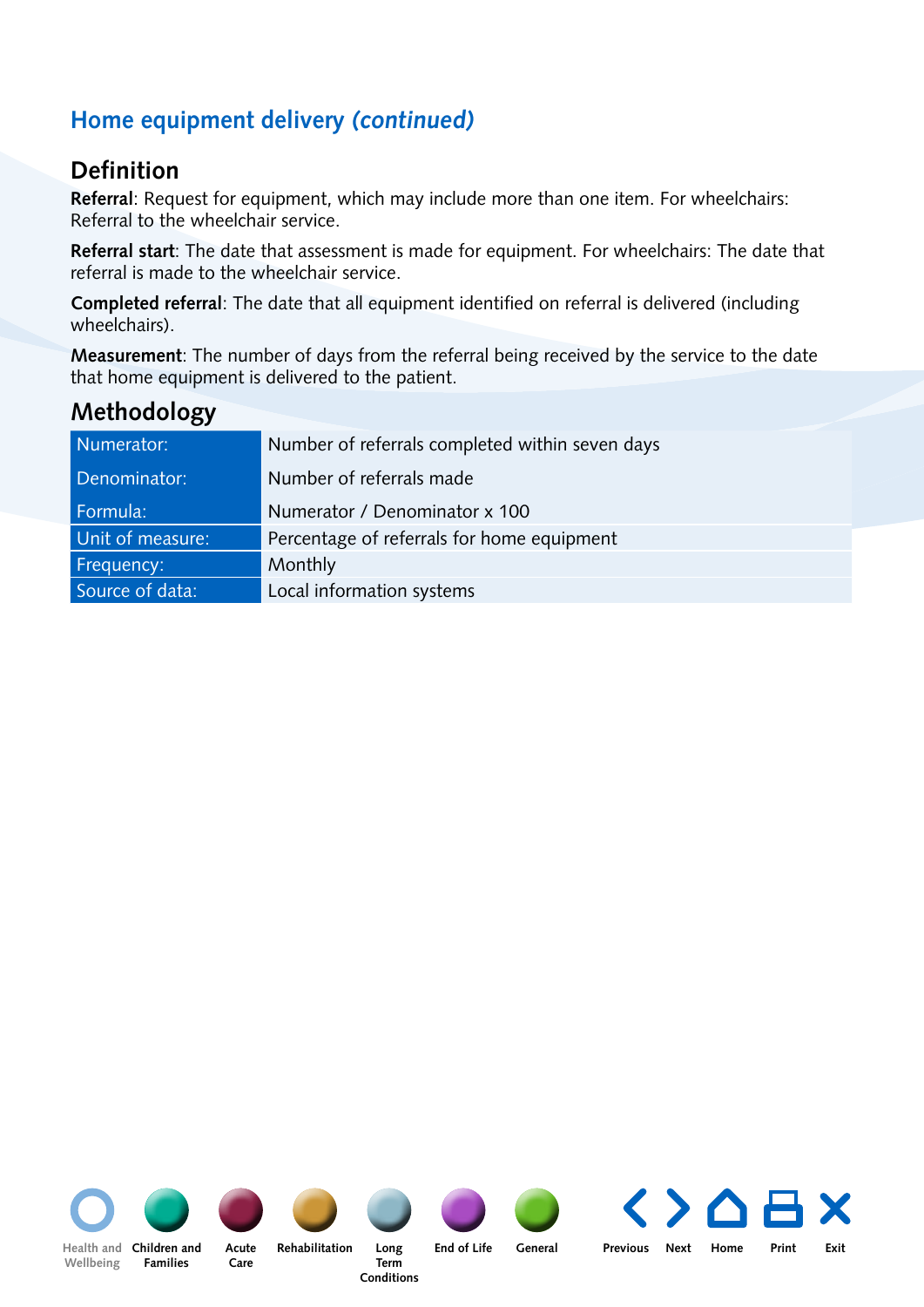## <span id="page-61-0"></span>**Referral to treatment waiting time** (tcs 36)

#### **Description**

The percentage of patients whose referral to treatment time is within a locally agreed standard, where they are defined.

#### **Rationale**

This indicator enables the consistent measurement of waiting times for patients accessing community services. Where long waiting times exist, service improvement can be initiated to reduce waiting time, improve access to services and improve patient experience.

#### **Definition**

Referral to treatment waiting time is the length of time from the date that a referral is received by the service until the date that the first definitive treatment is provided.

[The definitions to be used should be drawn from the](http://www.dh.gov.uk/en/Publicationsandstatistics/Publications/PublicationsPolicyAndGuidance/DH_114871) *Allied Health Professional Referral to Treatment Guide*.

#### **Methodology**

| Numerator:       | Number of first definitive treatments provided     |
|------------------|----------------------------------------------------|
| Denominator:     | Number of patients on waiting list                 |
| Formula:         | Numerator / Denominator x 100                      |
| Unit of measure: | Percentage of first definitive treatments provided |
| Frequency:       | Monthly                                            |
| Source of data:  | Local information systems                          |









**Long End of Life General**

[Health and](#page-5-0) Children and Acute Rehabilitation Long End of Life General Previous Next [Home](#page-4-0) Print Exit

**Wellbeing**

**Acute Rehabilitation Families**

**Care**

**Term Conditions**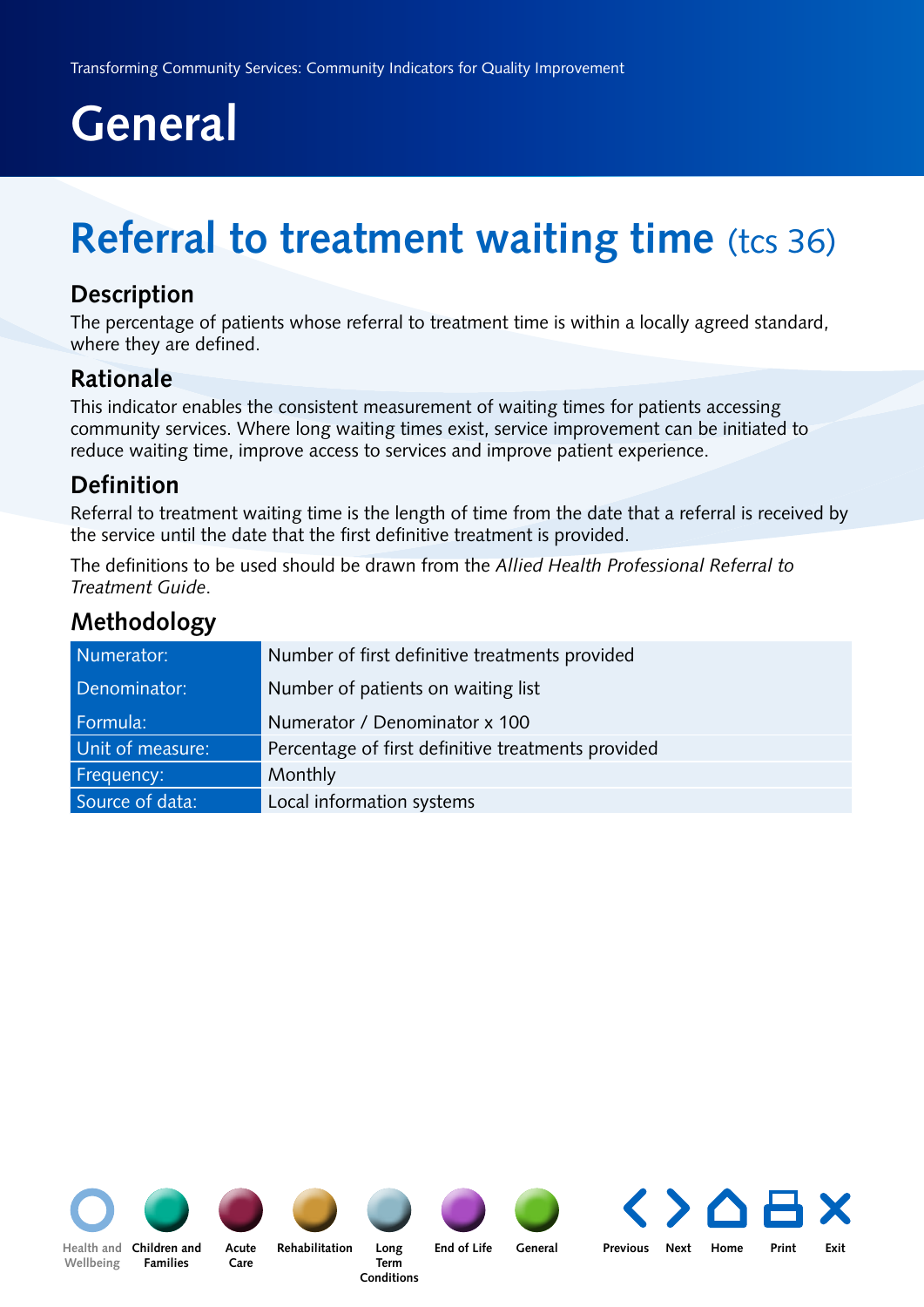## <span id="page-62-0"></span>**Percentage of patients offered a time band for a visit (tcs 37)**

#### **Description**

Where care is being delivered in the patient's home, the percentage of patients offered a time band for a visit.

#### **Rationale**

Where care is being delivered in the patient's home, the time of the professional's visit should respect the patient's convenience as much as the convenience of the service.

Patients should be offered choice in when they see health professionals as part of the personalisation of services agenda. Increasing the availability of appointments to suit individual choice is an important principle of delivering a quality service and has the potential to reduce waste in terms of cancelled visits.

Good practice would be to agree with the patient a convenient time band for each visit.

#### **Definition**

This indicator would not apply in outpatient or clinic-based services or in hospital settings.

An example of a time band could be within a two-hour timeframe, but this should be agreed locally.

#### **Methodology**

| Numerator:       | Number of patients offered a time band          |
|------------------|-------------------------------------------------|
| Denominator:     | Total number of visits booked for given service |
| Formula:         | Numerator / Denominator x 100                   |
| Unit of measure: | Percentage of visits                            |
| Frequency:       | Monthly                                         |
| Source of data:  | Patient satisfaction surveys                    |
|                  | Local information systems                       |

**Wellbeing**



**Families**



**Care**

**Long End of Life General Acute Rehabilitation**

> **Term Conditions**



[Health and](#page-5-0) Children and Acute Rehabilitation Long End of Life General Previous Next [Home](#page-4-0) Print Exit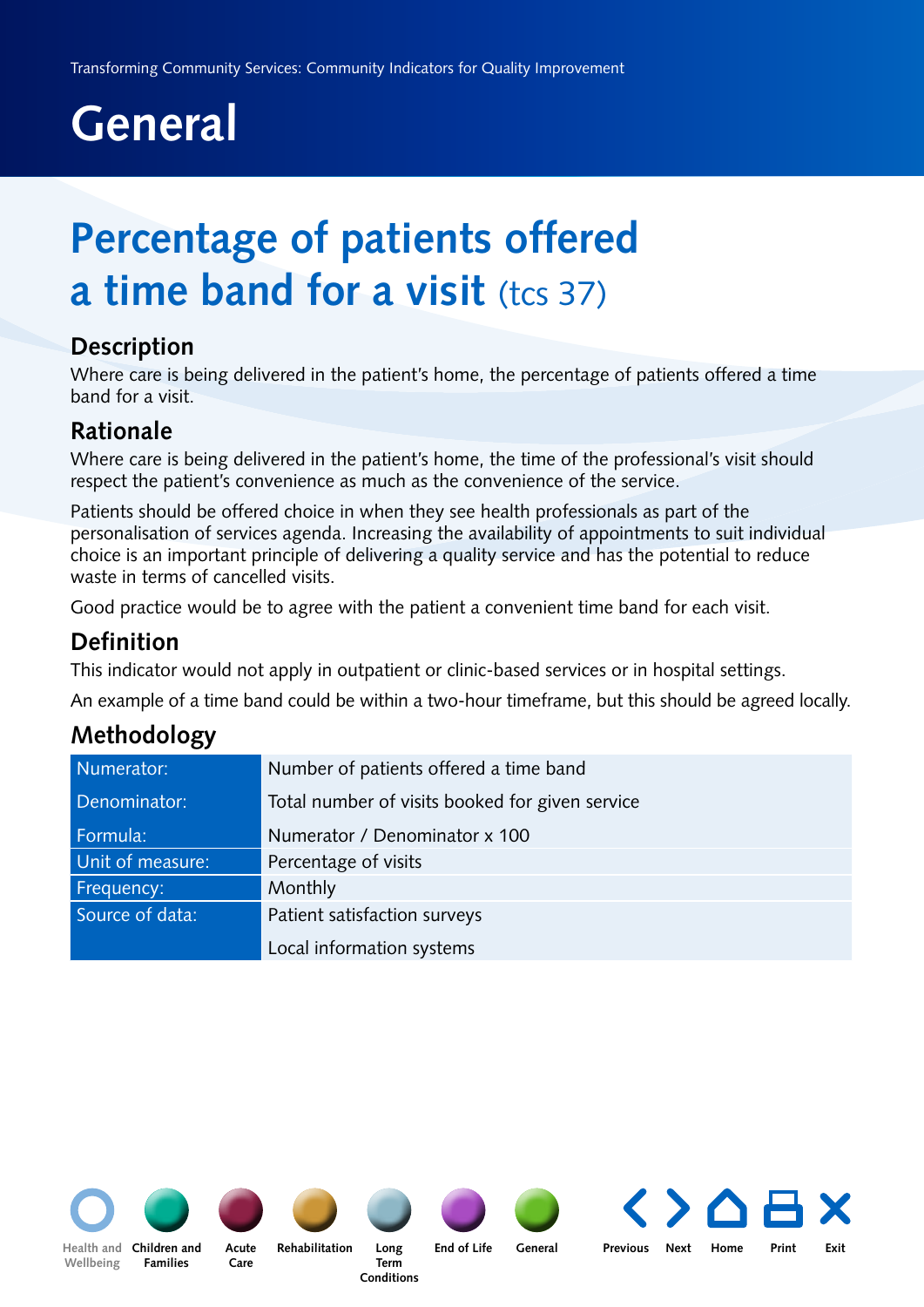## <span id="page-63-0"></span>**Percentage of patients offered a choice of appointment time** (tcs 38)

#### **Description**

The percentage of appointments booked where the patient has been offered a choice of appointment time.

#### **Rationale**

The Choose and Book service has given patients the opportunity to book the appointment time of their choice for new hospital appointments.

Many services have chosen to broaden the offer of booking services not normally required in the Choose and Book service. Choice of appointment time provides a more personalised and responsive service, an important component of quality.

Ensuring that the patient is seen by a health professional, at a time convenient to them, has the potential to reduce waste in terms of cancelled appointments and 'did not attends'.

### **Definition**

Choice of appointment should include:

- date of appointment
- time of appointment
- place to attend for appointment.

Community service providers may be able to take advantage of the Choose and Book IT system when offering a choice of appointment time.

### **Methodology**

| Numerator:       | Number of appointments booked for a given service where the patient<br>has been offered a choice of appointment time |
|------------------|----------------------------------------------------------------------------------------------------------------------|
| Denominator:     | Total number of appointments booked for given service                                                                |
| Formula:         | Numerator / Denominator x 100                                                                                        |
| Unit of measure: | Percentage of appointments                                                                                           |
| Frequency:       | Monthly                                                                                                              |
| Source of data:  | Patient satisfaction surveys                                                                                         |
|                  | Existing booking systems for outpatient appointments                                                                 |
|                  | Local information systems                                                                                            |



**Wellbeing**



**Families**



**Care**

[Health and](#page-5-0) Children and Acute Rehabilitation Long End of Life General Previous Next [Home](#page-4-0) Print Exit **Acute Rehabilitation**

**Term Conditions**

**Long End of Life General**

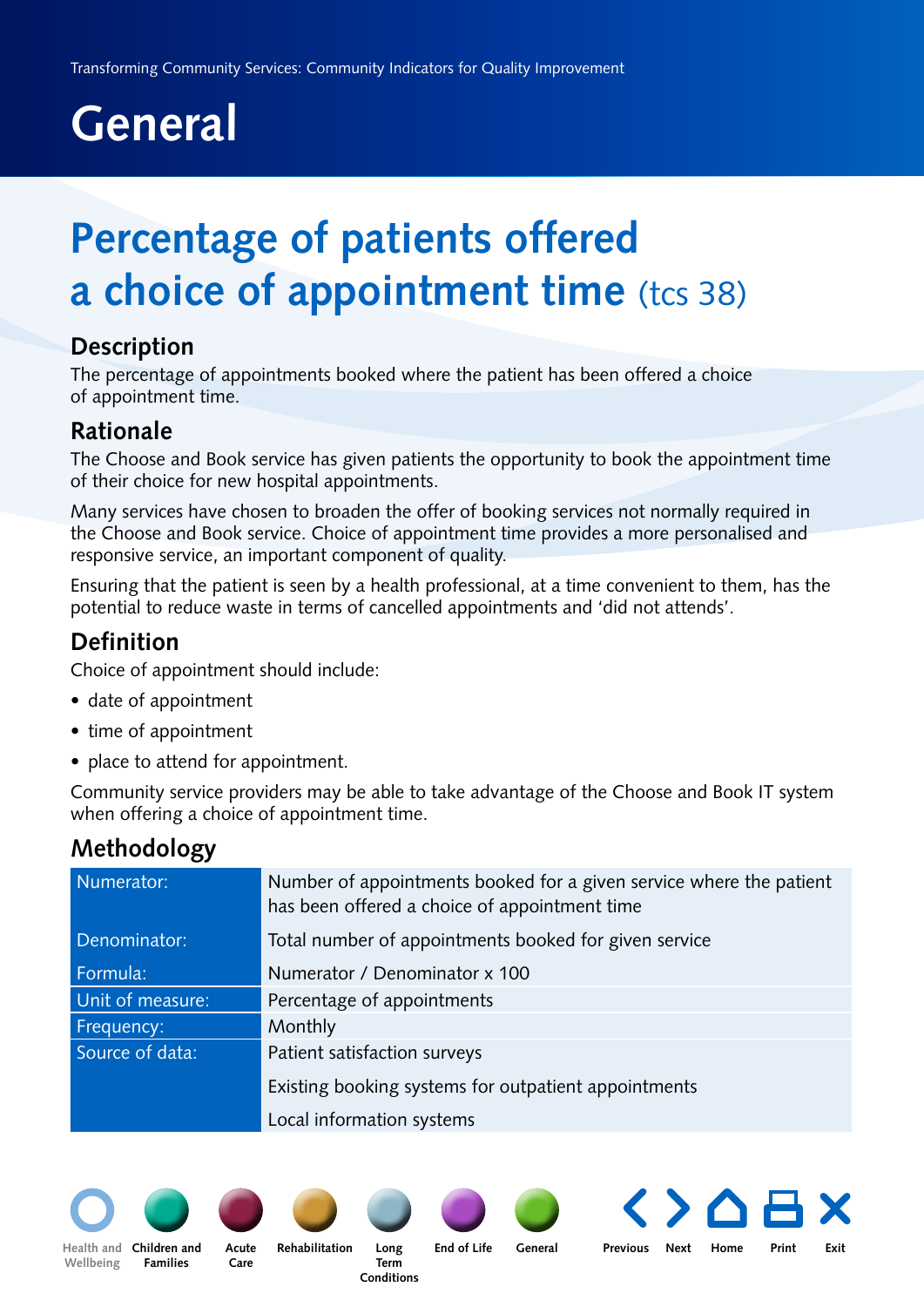## <span id="page-64-0"></span>**Percentage of staff reporting positive job satisfaction** (tcs 39)

#### **Description**

The percentage of staff reporting positive job satisfaction (based on the NHS Staff Survey scores-based measure of job satisfaction).

#### **Rationale**

Improving staff satisfaction is fundamental to the delivery of high quality community services. Run by the Care Quality Commission, the NHS Staff Survey has been carried out annually since 2003, and changes in the reported levels of NHS staff job satisfaction can be compared year on year from this time.

A more satisfied workforce is likely to be more sustainable and to provide better patient care, with motivated and involved staff being better placed to know what is working well and how to improve services for the benefit of patients and the public.

Analysis by age, gender and ethnic group can point to underlying trends, which should be reviewed as a guard against discrimination.

#### **Definition**

A specific section of the NHS Staff Survey focuses on job satisfaction with eight criteria, which are rated on a five-point scale ranging from 'Very satisfied' to 'Very dissatisfied':

How satisfied are you with each of the following aspects of your job?

- a. The recognition I get for good work.
- b. The support I get from my immediate manager.
- c. The freedom I have to choose my own method of working.
- d. The support I get from my work colleagues.
- e. The amount of responsibility I am given.
- f. The opportunities I have to use my skills.
- g. The extent to which my Trust values my work.
- h. My level of pay.

#### *continued*

**Wellbeing**

**[Children and](#page-13-0)  [Health and](#page-5-0)  Families**

**[Acute](#page-30-0) [Rehabilitation](#page-38-0) Care**

**Term [Conditions](#page-45-0)**

**Long [End of Life](#page-50-0) [General](#page-54-0) Previous Next [Home](#page-4-0) Print Exit**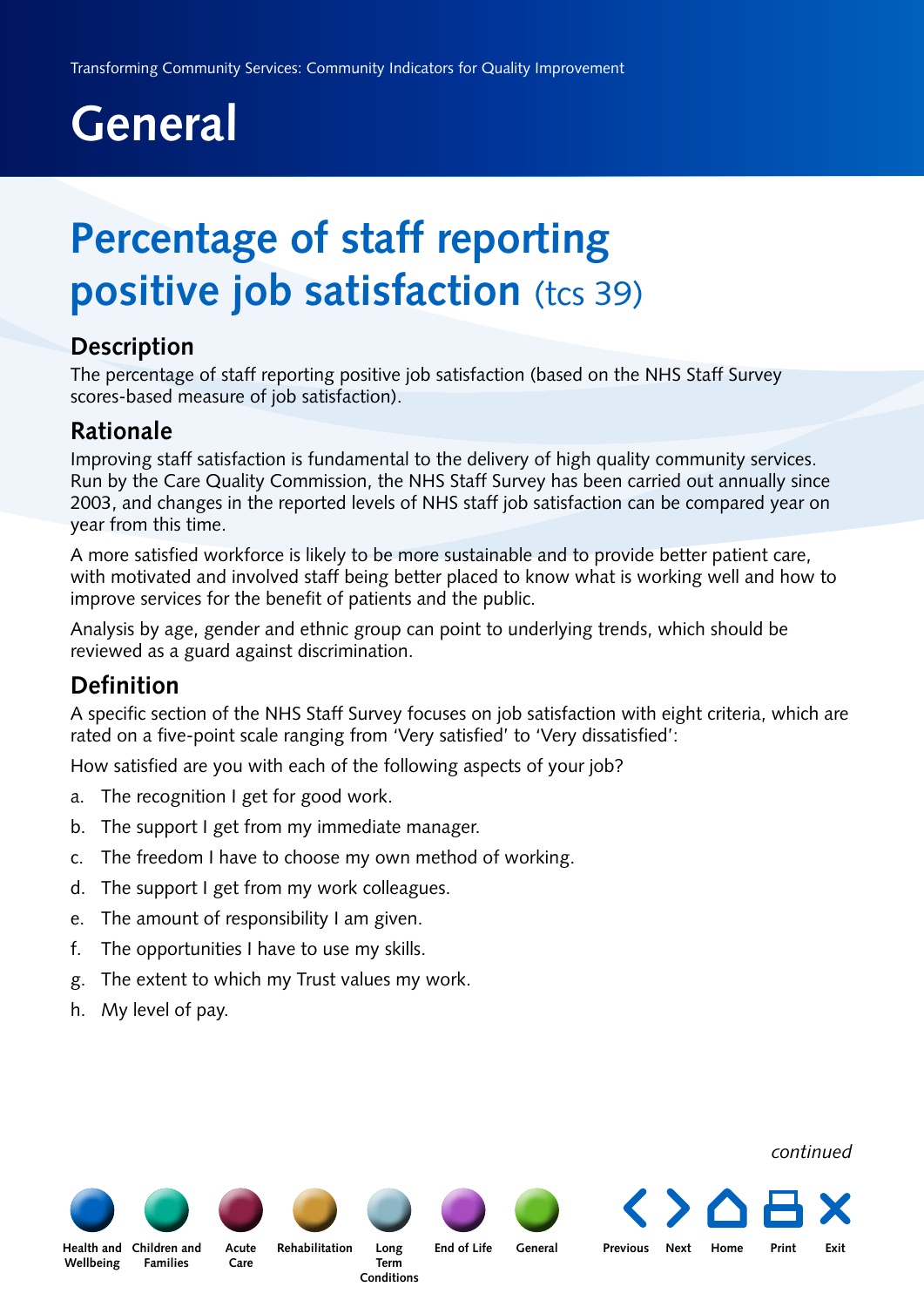### **Percentage of staff reporting positive job satisfaction** *(continued)*

### **Methodology**

| Numerator:       | Number of respondents reporting 'Very satisfied' or 'Satisfied' |
|------------------|-----------------------------------------------------------------|
| Denominator:     | Total number of respondents                                     |
| Formula:         | Numerator / Denominator x 100                                   |
| Unit of measure: | Percentage of respondents                                       |
| Frequency:       | Annually                                                        |
| Source of data:  | <b>NHS Staff Survey</b>                                         |
|                  |                                                                 |







**Care**

**Rehabilitation** 

**Term Conditions**



X **[Health and](#page-5-0) [General](#page-54-0) Previous Next [Home](#page-4-0) Print Exit**

**Wellbeing** Health and Children and

**Families**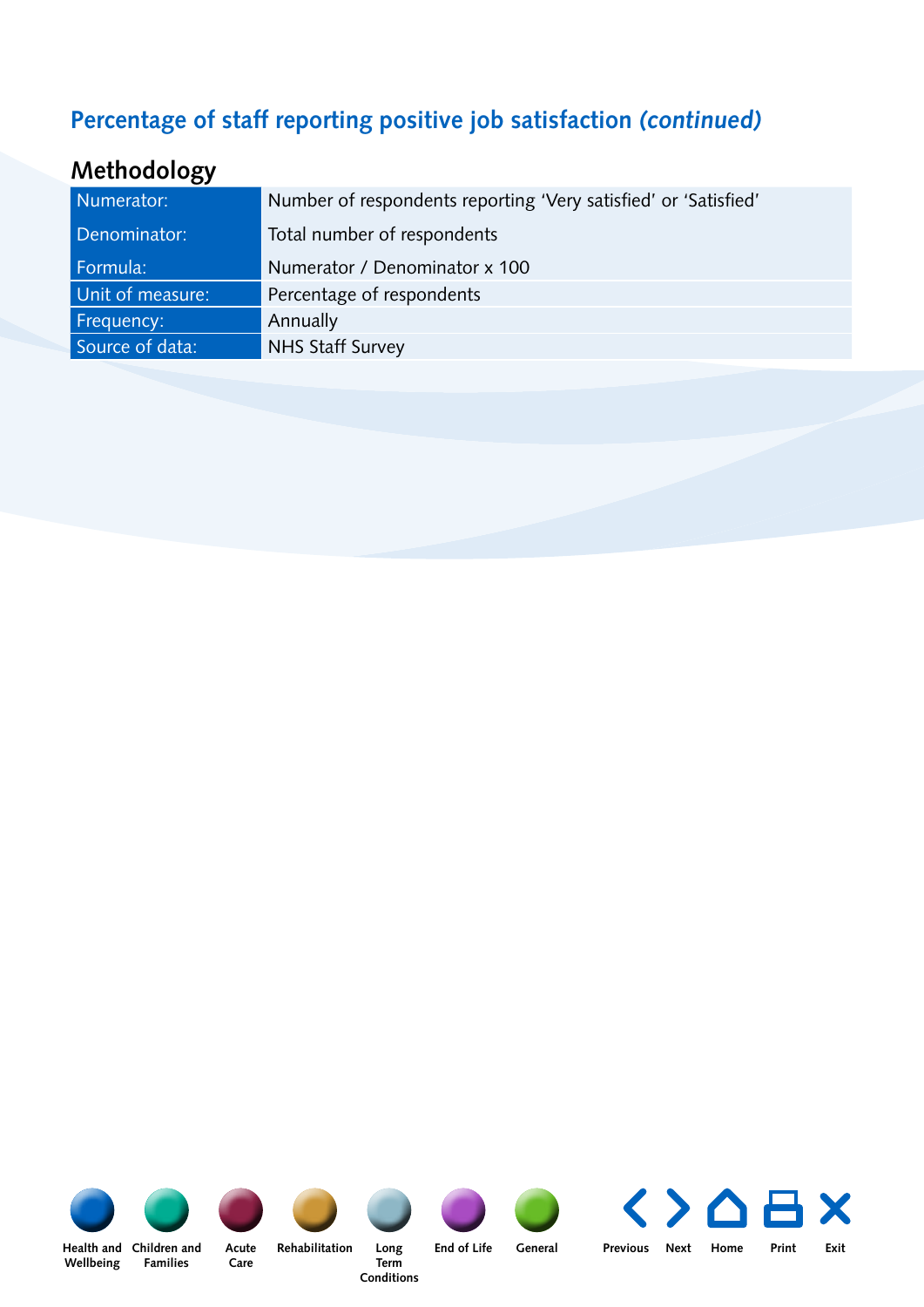## <span id="page-66-0"></span>**Serious Untoward Incidents (tcs 40)**

#### **Description**

The number of reported Serious Untoward Incidents (SUIs) where the action plan has not yet been finalised and agreed as per local policy.

#### **Rationale**

SUIs should be investigated promptly and, where necessary, an action plan developed in response to the findings. Action plans should be formally approved through governance mechanisms in accordance with local policy.

Boards should be regularly informed of the number of SUIs and their status.

#### **Definition**

A SUI should be defined in accordance with local policy that has been assessed as being compliant with the NHS Litigation Authority standards or by the local strategic health authority.

Timescales for investigation and response should be agreed with local commissioners and strategic health authorities.

#### **Methodology**

| Numerator:       | The number of SUIs where investigation is not complete and an<br>associated action plan not approved in accordance with local policy |
|------------------|--------------------------------------------------------------------------------------------------------------------------------------|
| Denominator:     | Total number of SUIs reported to date (contract year)                                                                                |
| Formula:         | Numerator / Denominator (present as a ratio, not as a percentage)                                                                    |
| Unit of measure: | Number of SUIs                                                                                                                       |
| Frequency:       | Monthly                                                                                                                              |
| Source of data:  | Local information systems                                                                                                            |











**Long [End of Life](#page-50-0) [General](#page-54-0) Previous Next [Home](#page-4-0) Print Exit**

**[Children and](#page-13-0)  [Health and](#page-5-0)  Wellbeing**

**Families**

**Care**

**Term [Conditions](#page-45-0)**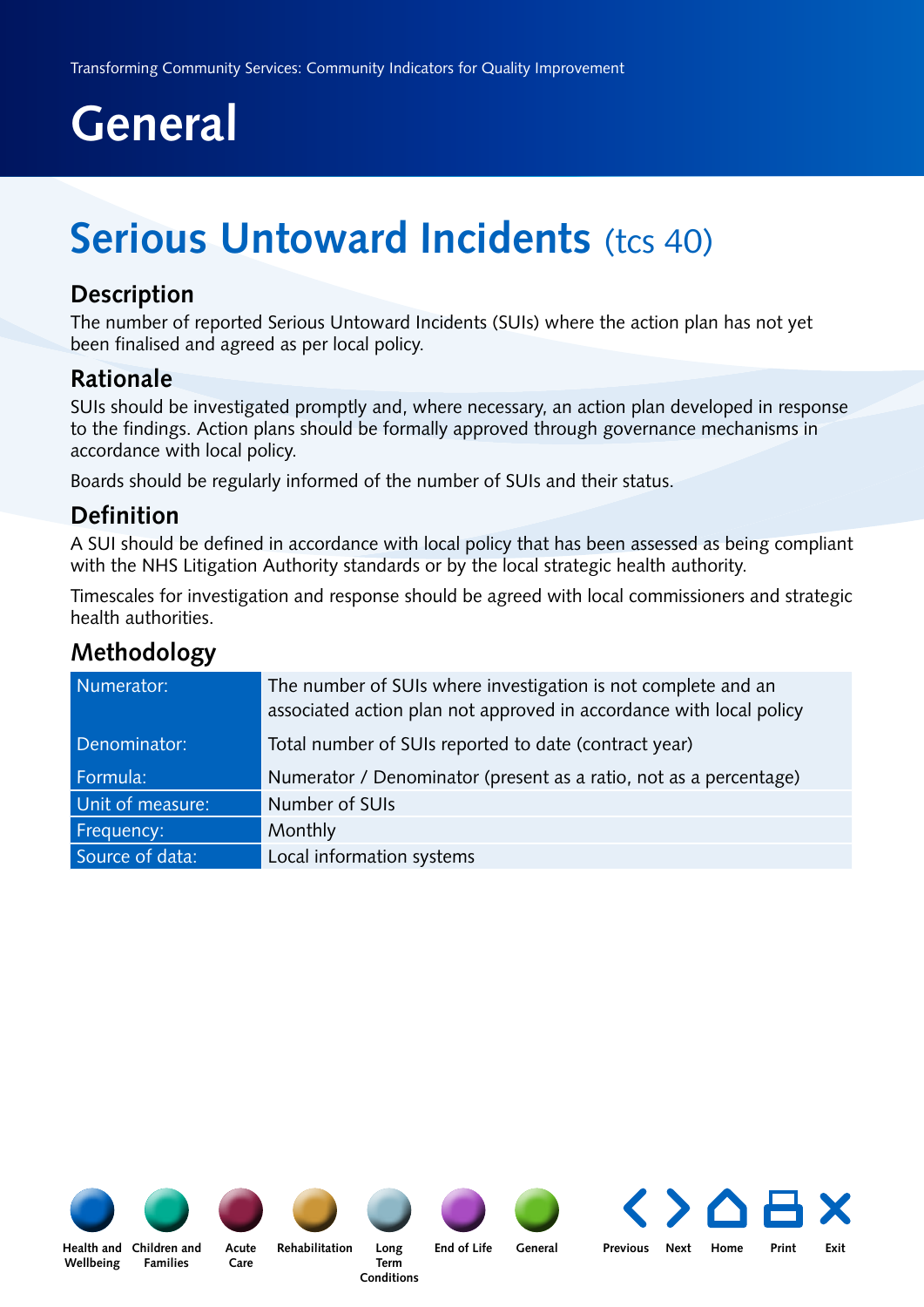## <span id="page-67-0"></span>**Discharge letters issued according to national guideline standards** (tcs 41)

#### **Description**

The percentage of discharge letters issued in accordance with national guideline standards, containing appropriate details on diagnosis, medication and investigations, within 24 hours of a patient's discharge.

#### **Rationale**

Where community provider services are discharging patients, they should comply with the discharge and patient transfer protocols. The NHS Standard Contract for Community Services contains the requirement that, from 1 April 2010, providers must issue a Discharge Summary to the referrer and the patient within 24 hours of a patient's discharge.

#### **Definition**

**Discharge Summary**: A summary of information relevant to each patient discharged. It should be understandable and meaningful to the patient, containing the following information as a minimum:

- 1. The date of the patient's admission to the provider.
- 2. The date of the patient's discharge by the provider.
- 3. Details of any services provided to the patient, including any operation(s) and diagnostic procedures performed and their outcomes.
- 4. A summary of the key diagnosis made during the patient's admission.
- 5. Details of any medication prescribed at the time of the patient's discharge.
- 6. Any adverse reactions or allergies to medications or treatments observed in the patient during admission.
- 7. The name of the responsible clinician at the time of the patient's discharge.
- 8. Any immediate post-discharge requirements from the primary healthcare team.
- 9. Any planned follow-up arrangements.
- 10. Whether the patient has any relevant infection, for example MRSA.
- 11. The name and position of the person to whom questions about the content of the Discharge Summary may be addressed, and complete and accurate contact details (including a telephone number) for that person.

*continued*

**Wellbeing**

**Families**

**Acute Rehabilitation Care**

**Term Conditions**

**Long End of Life General**

[Health and](#page-5-0) Children and Acute Rehabilitation Long End of Life General Previous Next [Home](#page-4-0) Print Exit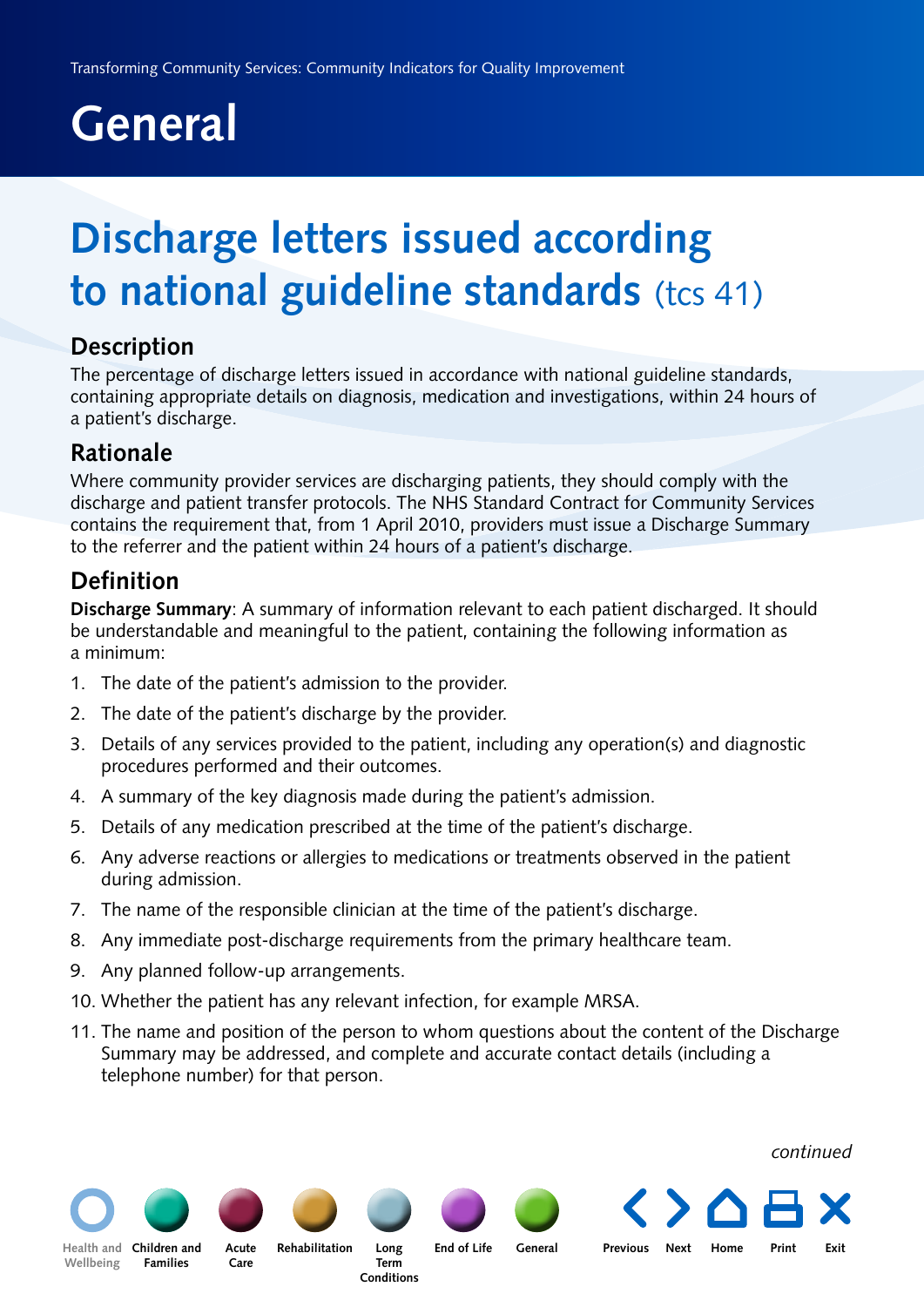### **Discharge letters issued according to national guideline standards** *(continued)*

### **Methodology**

| Numerator:       | Total number of compliant Discharge Summaries issued within the<br>specified period |
|------------------|-------------------------------------------------------------------------------------|
| Denominator:     | Number of discharges made                                                           |
| Formula:         | Numerator / Denominator x 100                                                       |
| Unit of measure: | Percentage of discharges                                                            |
| Frequency:       | Monthly                                                                             |
| Source of data:  | Local information systems                                                           |
|                  |                                                                                     |







**Term Rehabilitation** 

**Conditions**



X **[Health and](#page-5-0) Previous Next [Home](#page-4-0) Print Exit**

**Care Families**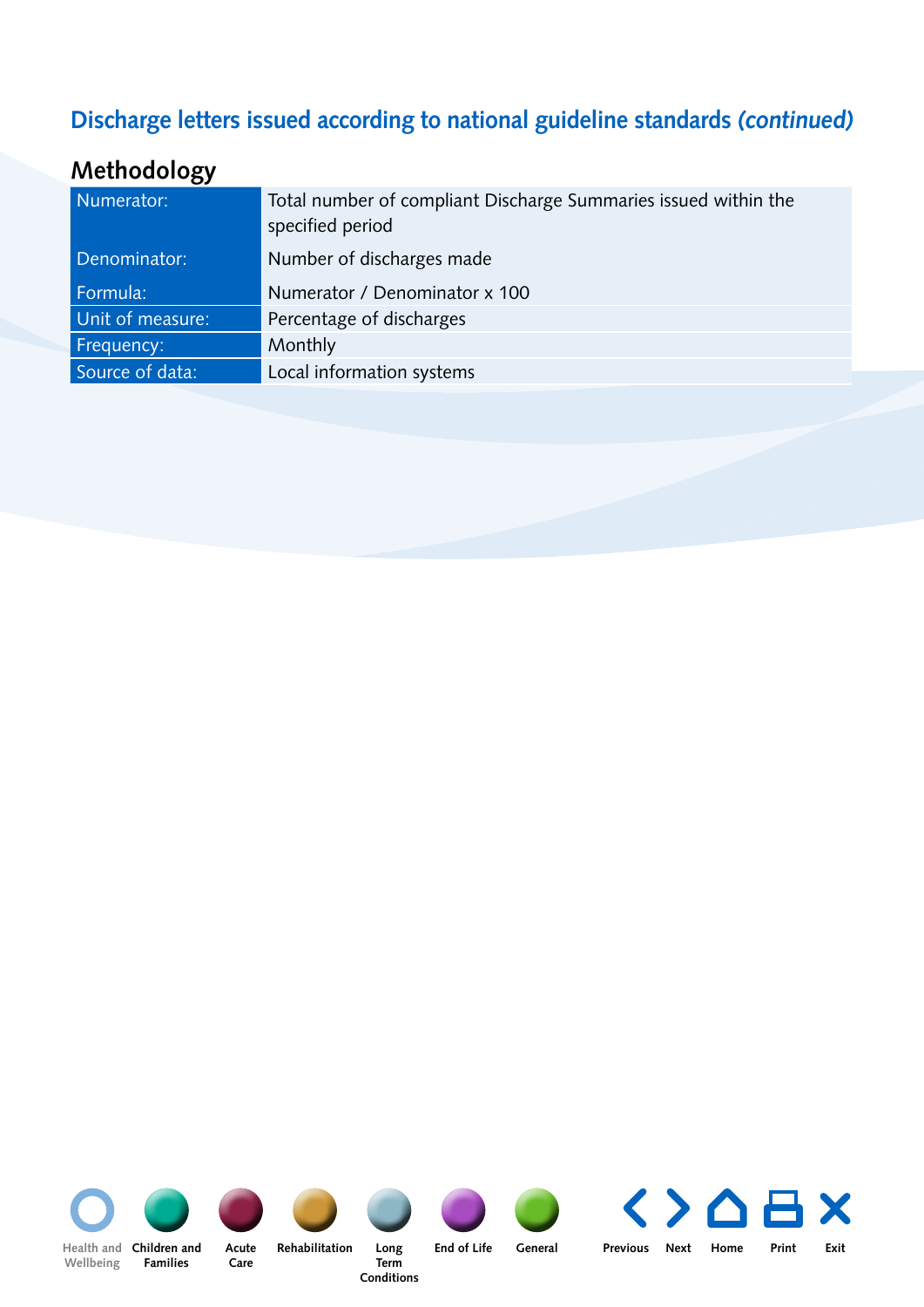# <span id="page-69-0"></span>**'Safeguarding Adults' training (tcs 42)**

#### **Description**

The percentage of eligible staff who have completed mandatory training in adult protection in the last 12 months.

#### **Rationale**

Mandatory training underpins the safety of both patients and staff. All community service providers should have clear and focused mandatory training plans that make explicit what training and skill development are required by their workforce, both currently and for the future modernisation of roles. These training plans should focus on supporting provision of strategic business objectives through the delivery of safe and high quality care.

#### **Definition**

Mandatory training is described as training that the organisation deems necessary in order for staff to undertake their work in a safe and effective manner.

It is recognised that any training undertaken needs to be reinforced by practical experience in order to develop a competent skill base.

### **Methodology**

| Numerator:       | Number of eligible staff who have received mandatory adult protection<br>training (as per local training policy) in the last 12 months |
|------------------|----------------------------------------------------------------------------------------------------------------------------------------|
| Denominator:     | Total number of eligible staff                                                                                                         |
| Formula:         | Numerator / Denominator x 100, expressed on a rolling 12-month basis                                                                   |
| Unit of measure: | Percentage of eligible staff                                                                                                           |
| Frequency:       | Quarterly                                                                                                                              |
| Source of data:  | Local information systems                                                                                                              |



**Wellbeing**



**Families**



**Children and Rehabilitation**

**Term Conditions**



**Long End of Life General**

**[Health and](#page-5-0) Previous Next [Home](#page-4-0) Print Exit**